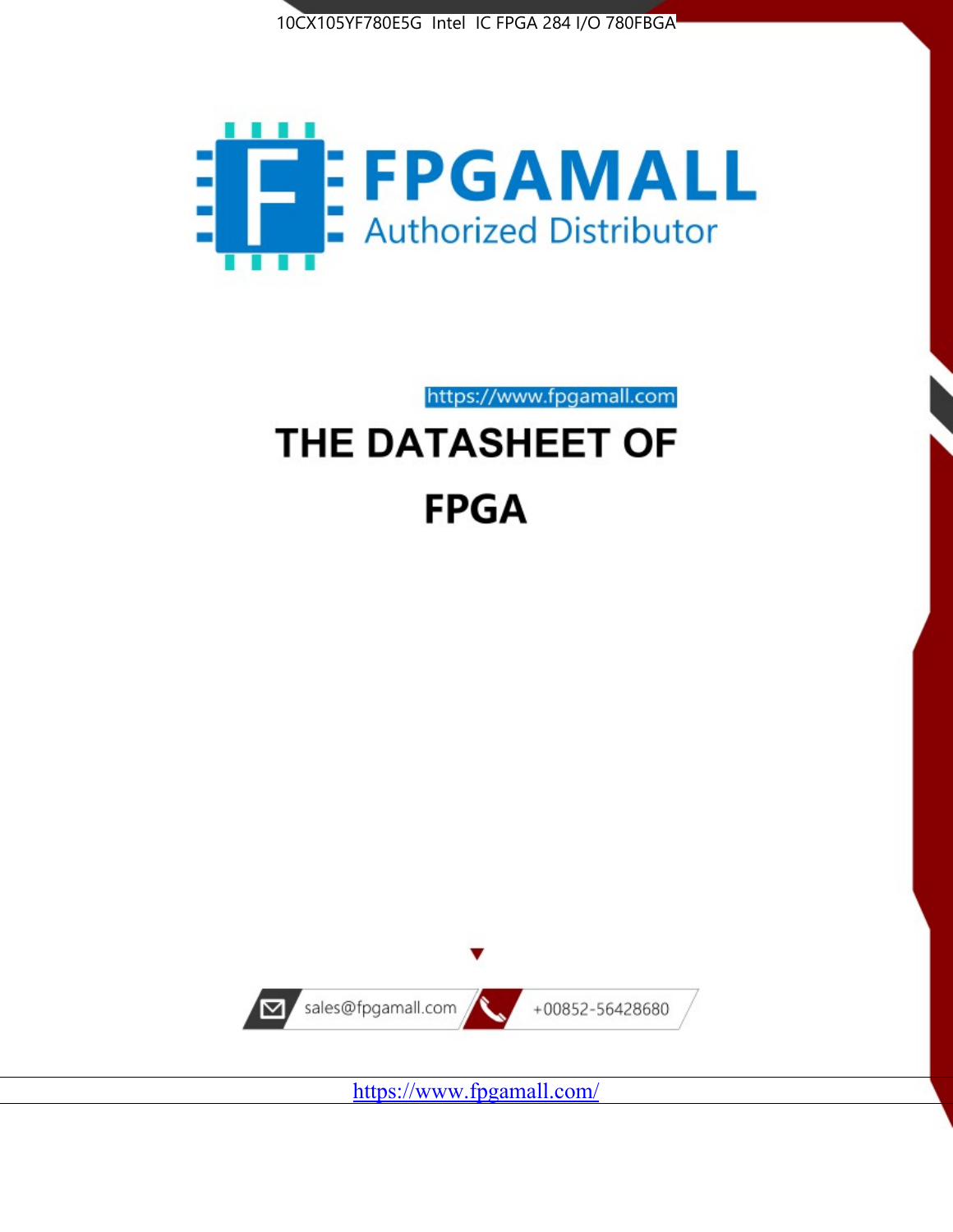



**C10GX51002 | 2018.06.15** Latest document on the web: **[PDF](https://www.altera.com/en_US/pdfs/literature/hb/cyclone-10/c10gx-51002.pdf)** | **[HTML](https://www.altera.com/documentation/muf1488511478825.html)**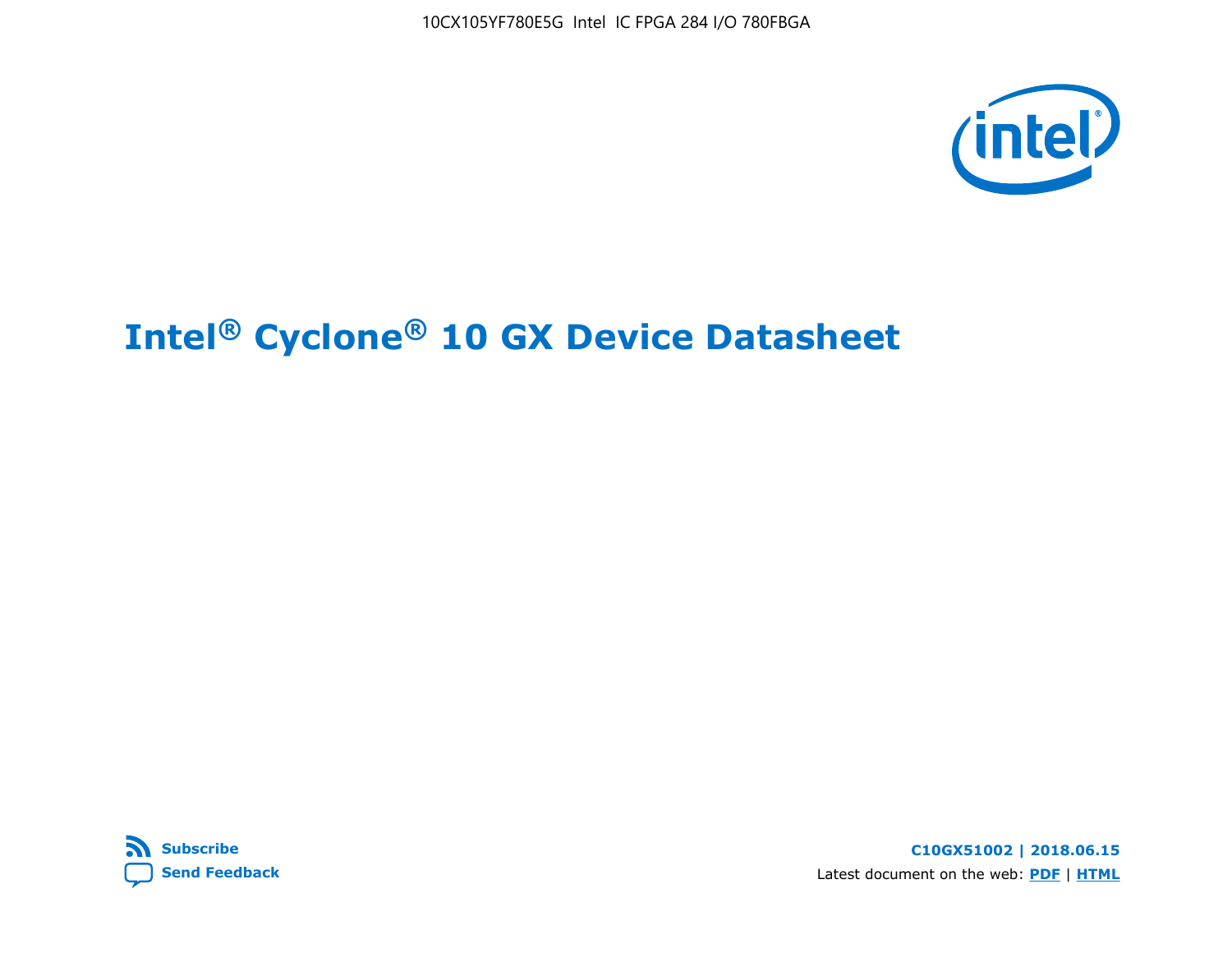

# **Contents**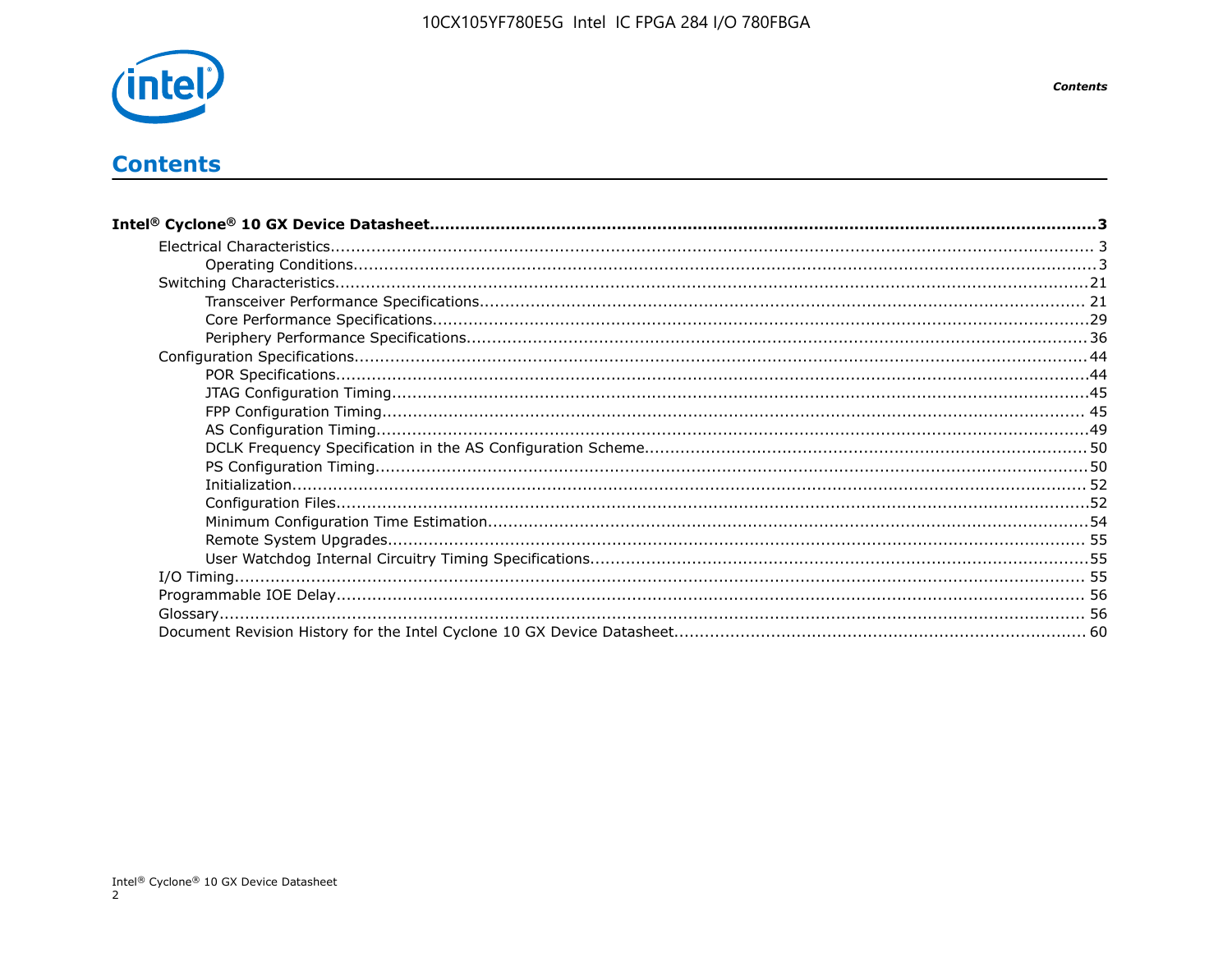

This datasheet describes the electrical characteristics, switching characteristics, configuration specifications, and I/O timing for Intel® Cyclone® 10 GX devices.

Intel Cyclone 10 GX devices are offered in extended and industrial grades. Extended devices are offered in –E5 (fastest) and – E6 speed grades. Industrial grade devices are offered in the –I5 and –I6 speed grades.

#### **Related Information**

#### [Intel Cyclone 10 GX Device Overview](https://www.altera.com/documentation/grc1488182989852.html#mvd1484026010948)

Provides more information about the densities and packages in the Intel Cyclone 10 GX devices.

## **Electrical Characteristics**

The following sections describe the operating conditions and power consumption of Intel Cyclone 10 GX devices.

#### **Operating Conditions**

Intel Cyclone 10 GX devices are rated according to a set of defined parameters. To maintain the highest possible performance and reliability of the Intel Cyclone 10 GX devices, you must consider the operating requirements described in this section.

#### **Absolute Maximum Ratings**

This section defines the maximum operating conditions for Intel Cyclone 10 GX devices. The values are based on experiments conducted with the devices and theoretical modeling of breakdown and damage mechanisms. The functional operation of the device is not implied for these conditions.

*Caution:* Conditions outside the range listed in the following table may cause permanent damage to the device. Additionally, device operation at the absolute maximum ratings for extended periods of time may have adverse effects on the device.

**[ISO](http://www.altera.com/support/devices/reliability/certifications/rel-certifications.html) [9001:2008](http://www.altera.com/support/devices/reliability/certifications/rel-certifications.html) [Registered](http://www.altera.com/support/devices/reliability/certifications/rel-certifications.html)**

\*Other names and brands may be claimed as the property of others.

Intel Corporation. All rights reserved. Intel, the Intel logo, Altera, Arria, Cyclone, Enpirion, MAX, Nios, Quartus and Stratix words and logos are trademarks of Intel Corporation or its subsidiaries in the U.S. and/or other countries. Intel warrants performance of its FPGA and semiconductor products to current specifications in accordance with Intel's standard warranty, but reserves the right to make changes to any products and services at any time without notice. Intel assumes no responsibility or liability arising out of the application or use of any information, product, or service described herein except as expressly agreed to in writing by Intel. Intel customers are advised to obtain the latest version of device specifications before relying on any published information and before placing orders for products or services.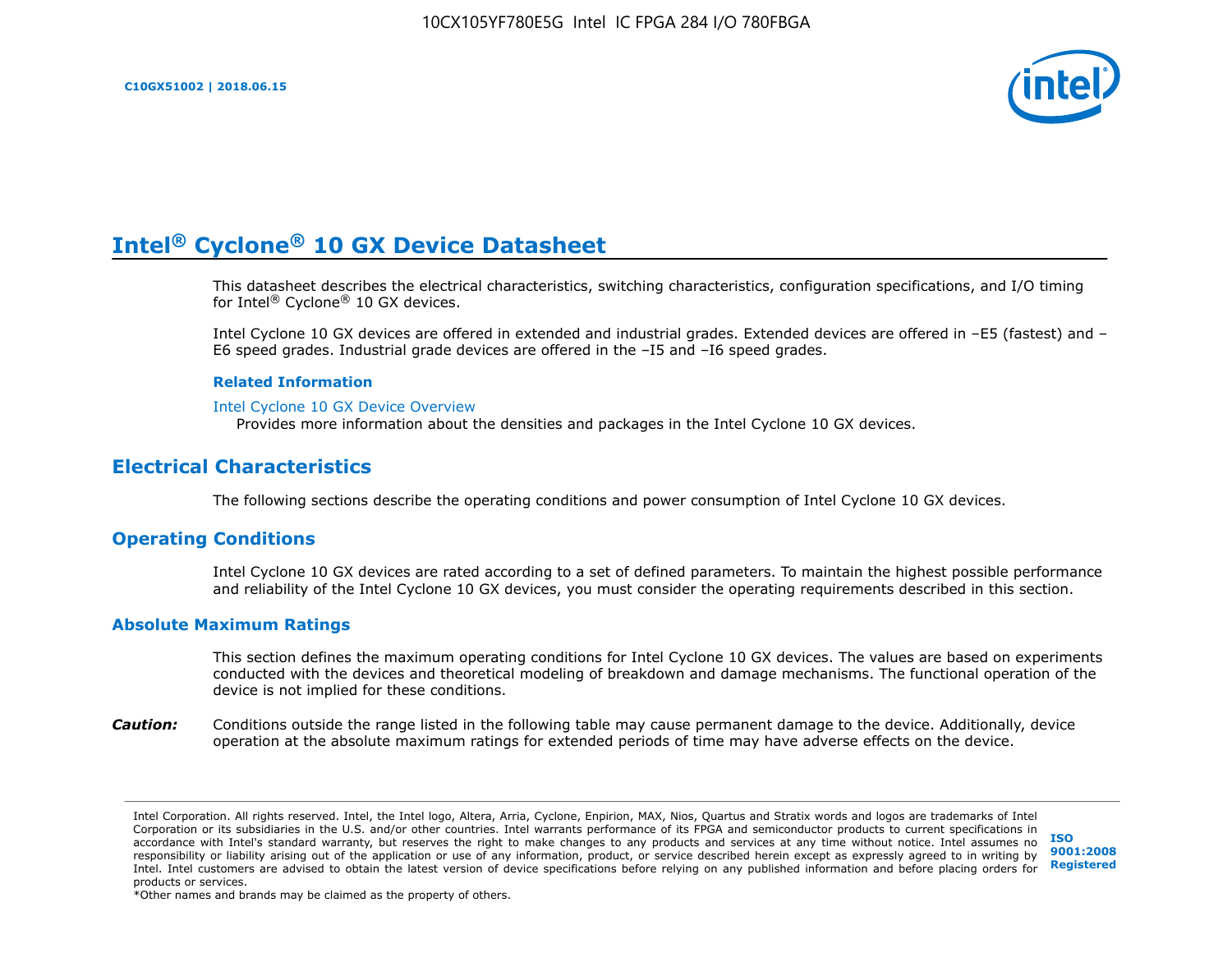

## **Table 1. Absolute Maximum Ratings for Intel Cyclone 10 GX Devices**

| <b>Symbol</b>             | <b>Description</b>                                                     | <b>Condition</b> | <b>Minimum</b> | <b>Maximum</b> | Unit      |
|---------------------------|------------------------------------------------------------------------|------------------|----------------|----------------|-----------|
| $V_{CC}$                  | Core voltage power supply                                              |                  | $-0.50$        | 1.21           | V         |
| <b>V<sub>CCP</sub></b>    | Periphery circuitry and transceiver fabric interface power supply      |                  | $-0.50$        | 1.21           | V         |
| <b>V<sub>CCERAM</sub></b> | Embedded memory power supply                                           |                  | $-0.50$        | 1.36           | $\vee$    |
| $V_{\text{CCPT}}$         | Power supply for programmable power technology and I/O pre-driver      |                  | $-0.50$        | 2.46           | V         |
| $V_{\text{CCBAT}}$        | Battery back-up power supply for design security volatile key register |                  | $-0.50$        | 2.46           | V         |
| V <sub>CCPGM</sub>        | Configuration pins power supply                                        | (1)              | $-0.50$        | 2.46           | V         |
| V <sub>CCIO</sub>         | I/O buffers power supply                                               | 3 V I/O          | $-0.50$        | 4.10           | $\vee$    |
|                           |                                                                        | LVDS I/O         | $-0.50$        | 2.46           | $\vee$    |
| V <sub>CCA PLL</sub>      | Phase-locked loop (PLL) analog power supply                            |                  | $-0.50$        | 2.46           | V         |
| $VCCT$ GXB                | Transmitter power supply                                               |                  | $-0.50$        | 1.34           | V         |
| $V_{CCR_GXB}$             | Receiver power supply                                                  |                  | $-0.50$        | 1.34           | $\vee$    |
| $V_{\text{CCH_GXB}}$      | Transceiver output buffer power supply                                 |                  | $-0.50$        | 2.46           | $\vee$    |
|                           |                                                                        |                  |                |                | continued |

<sup>(1)</sup> The LVDS I/O values are applicable to all dedicated and dual-function configuration I/Os.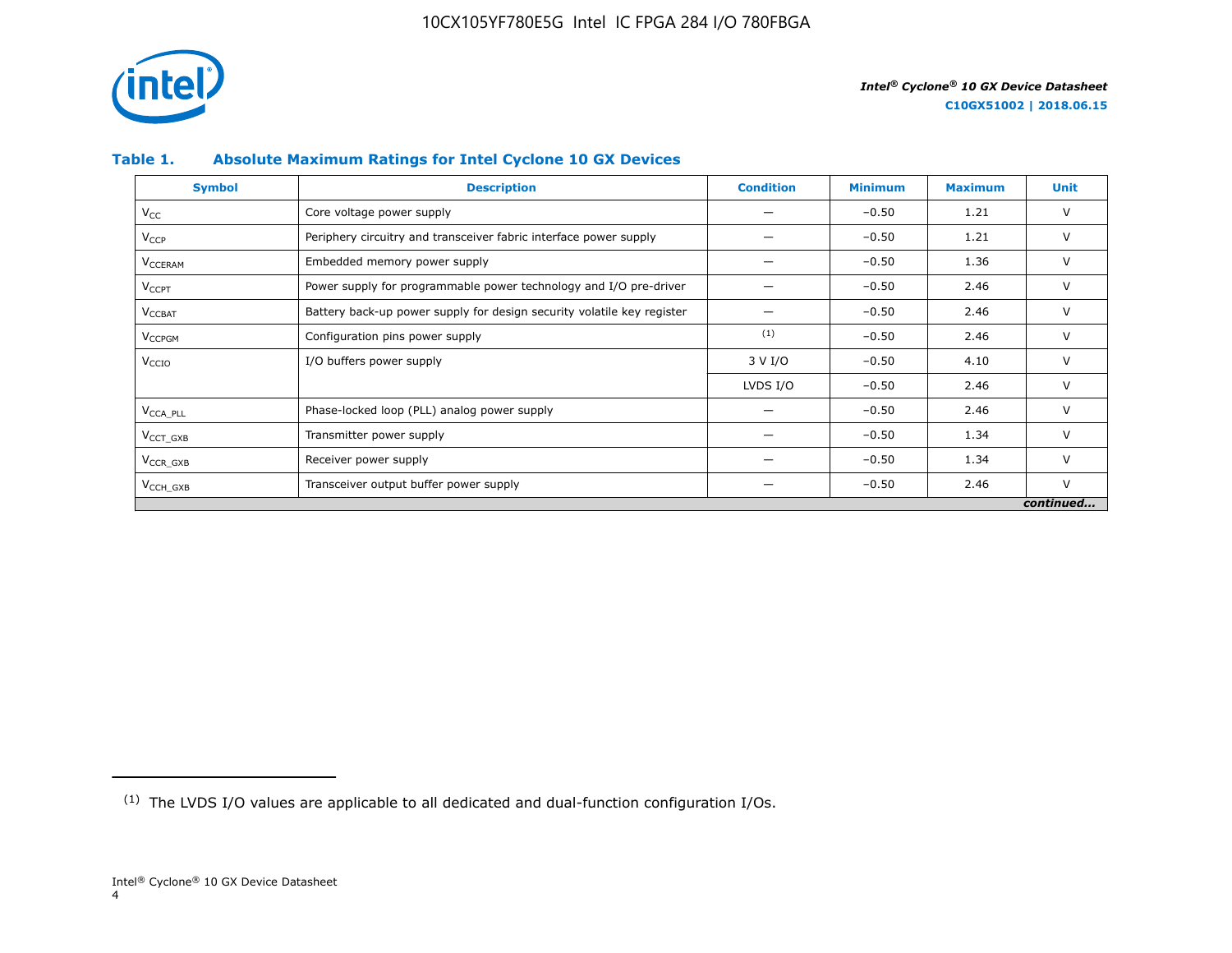

| <b>Symbol</b>    | <b>Description</b>             | <b>Condition</b>         | <b>Minimum</b>           | <b>Maximum</b> | Unit    |
|------------------|--------------------------------|--------------------------|--------------------------|----------------|---------|
| 1 <sub>OUT</sub> | DC output current per pin      | $\qquad \qquad -$        | $-25(2)(3)(4)(5)$<br>(6) | 25             | mA      |
|                  | Operating junction temperature | $\qquad \qquad -$        | $-55$                    | 125            | $\circ$ |
| $I_{STG}$        | Storage temperature (no bias)  | $\overline{\phantom{0}}$ | -65                      | 150            | $\circ$ |

#### **Related Information**

- [AN 692: Power Sequencing Considerations for Intel Cyclone 10 GX, Intel Arria 10, and Intel Stratix 10 Devices](https://www.altera.com/documentation/nik1412640107351.html#nik1412640086729) Provides the power sequencing requirements for Intel Cyclone 10 GX devices.
- [Power-Up and Power-Down Sequences, Power Management in Intel Cyclone 10 GX Devices chapter](https://www.altera.com/documentation/vua1487061384661.html#qel1490343470589) Provides the power sequencing requirements for Intel Cyclone 10 GX devices.

## **Maximum Allowed Overshoot and Undershoot Voltage**

During transitions, input signals may overshoot to the voltage listed in the following table and undershoot to –2.0 V for input currents less than 100 mA and periods shorter than 20 ns.

The maximum allowed overshoot duration is specified as a percentage of high time over the lifetime of the device. A DC signal is equivalent to 100% duty cycle.

For example, a signal that overshoots to 2.70 V for LVDS I/O can only be at 2.70 V for ~4% over the lifetime of the device.

- (3) Total current per LVDS I/O bank must not exceed 100 mA.
- (4) Voltage level must not exceed 1.89 V.
- (5) Applies to all I/O standards and settings supported by LVDS I/O banks, including single-ended and differential I/Os.
- $(6)$  Applies only to LVDS I/O banks. 3 V I/O banks are not covered under this specification and must be implemented as per the power sequencing requirement. For more details, refer to *AN 692: Power Sequencing Considerations for Intel Cyclone 10 GX, Intel Arria® 10, and Intel Stratix® 10 Devices* and *Power Management in Intel Cyclone 10 GX Devices chapter*.

 $(2)$  The maximum current allowed through any LVDS I/O bank pin when the device is not turned on or during power-up/power-down conditions is 10 mA.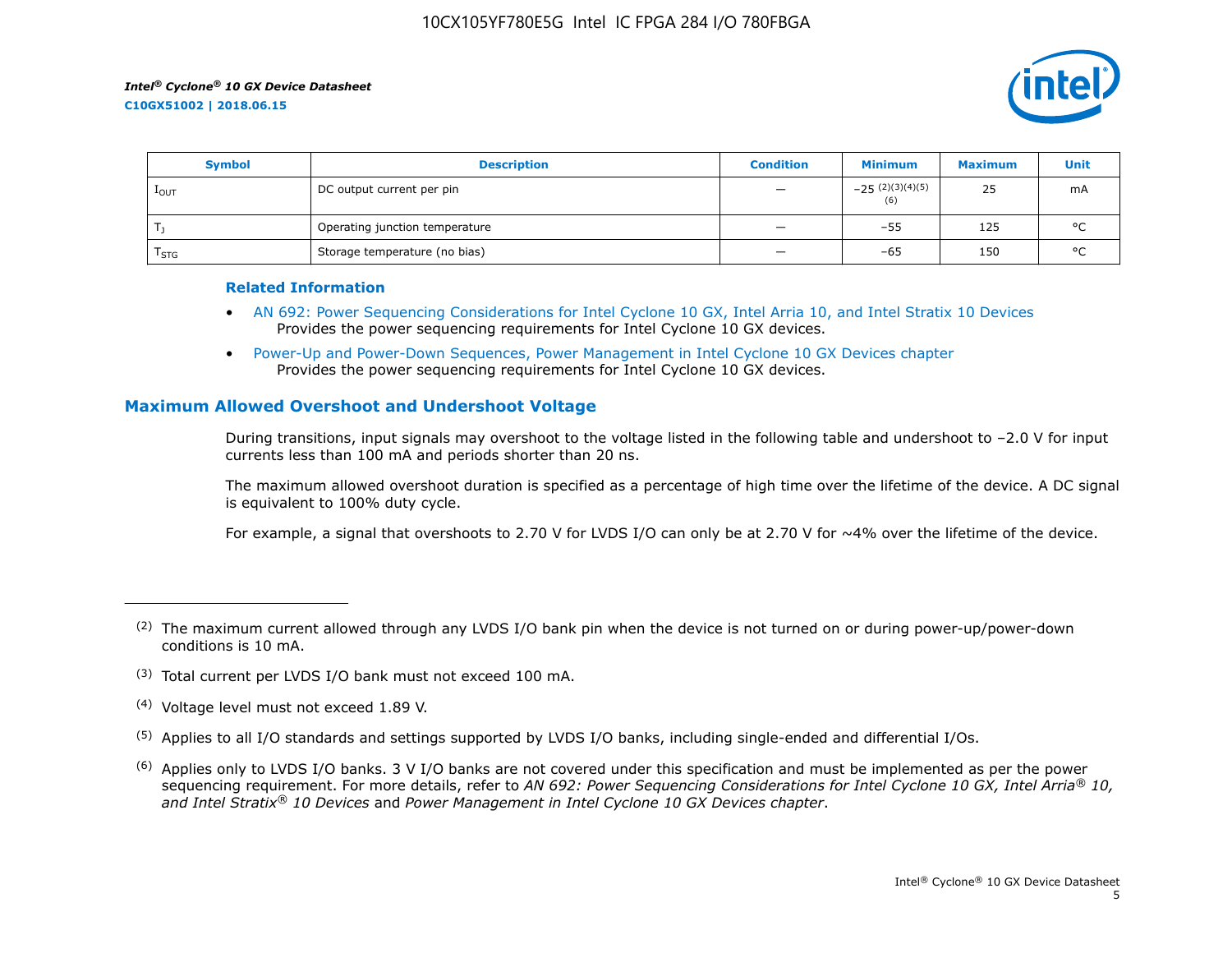

#### **Table 2. Maximum Allowed Overshoot During Transitions for Intel Cyclone 10 GX Devices**

This table lists the maximum allowed input overshoot voltage and the duration of the overshoot voltage as a percentage of device lifetime. The LVDS I/O values are applicable to the VREFP\_ADC and VREFN\_ADC I/O pins.

| <b>Symbol</b> | <b>Description</b> |                       | <b>Condition (V)</b> | Overshoot Duration as % at $T_1 = 100^{\circ}C$ | Unit          |
|---------------|--------------------|-----------------------|----------------------|-------------------------------------------------|---------------|
|               |                    | <b>LVDS I/O</b> $(7)$ | 3 V I/O              |                                                 |               |
| $V_i$ (AC)    | AC input voltage   | 2.50                  | 3.80                 | 100                                             | $\frac{0}{0}$ |
|               |                    | 2.55                  | 3.85                 | 42                                              | $\%$          |
|               |                    | 2.60                  | 3.90                 | 18                                              | $\frac{0}{0}$ |
|               |                    | 2.65                  | 3.95                 | 9                                               | $\%$          |
|               |                    | 2.70                  | 4.00                 | $\overline{a}$                                  | $\%$          |
|               |                    | > 2.70                | > 4.00               | No overshoot allowed                            | $\%$          |

For an overshoot of 2.5 V, the percentage of high time for the overshoot can be as high as 100% over a 10-year period. Percentage of high time is calculated as ([delta T]/T)  $\times$  100. This 10-year period assumes that the device is always turned on with 100% I/O toggle rate and 50% duty cycle signal.

<sup>(7)</sup> The LVDS I/O values are applicable to all dedicated and dual-function configuration I/Os.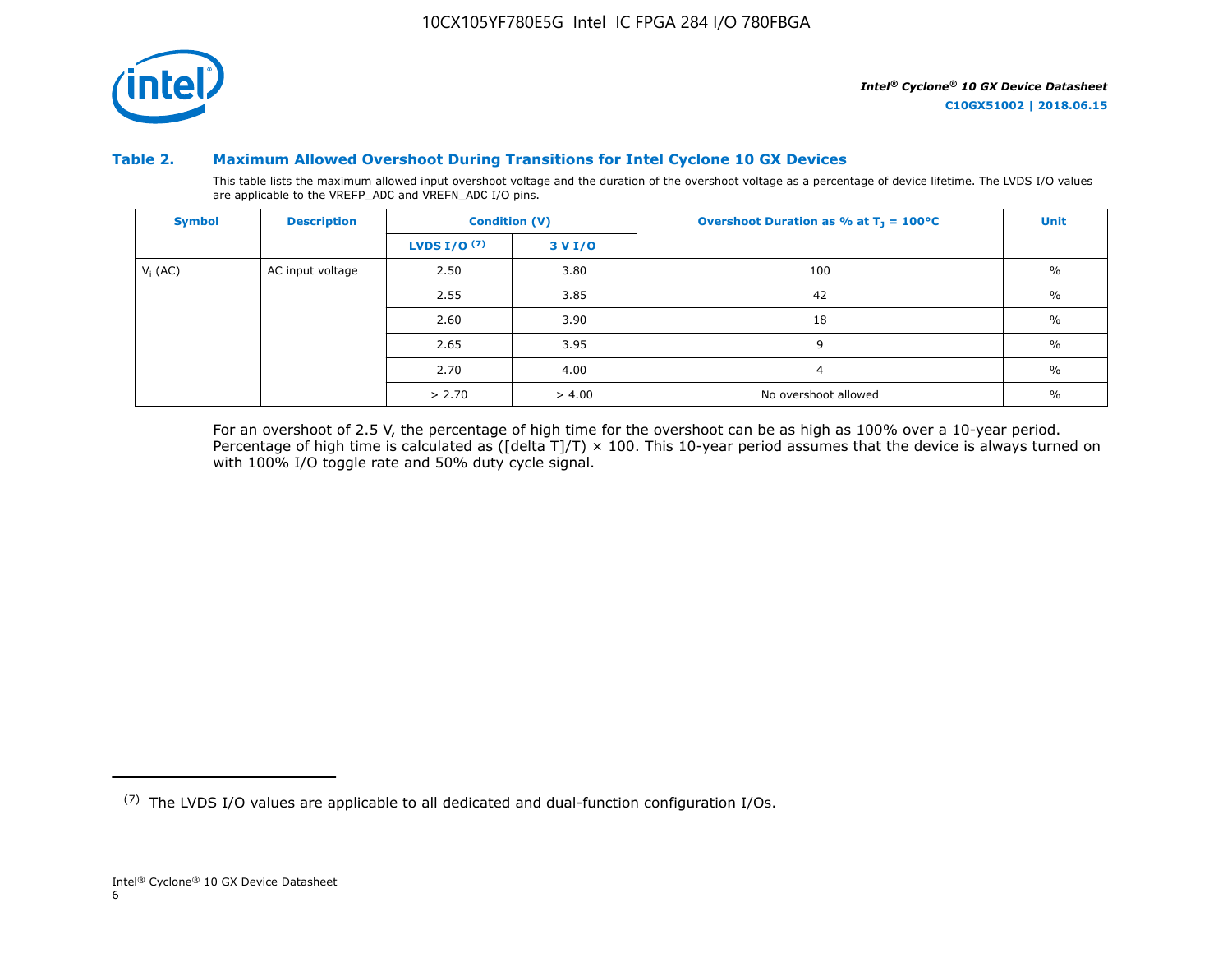

#### **Figure 1. Intel Cyclone 10 GX Devices Overshoot Duration**



## **Recommended Operating Conditions**

This section lists the functional operation limits for the AC and DC parameters for Intel Cyclone 10 GX devices.

#### **Recommended Operating Conditions**

#### **Table 3. Recommended Operating Conditions for Intel Cyclone 10 GX Devices**

This table lists the steady-state voltage values expected from Intel Cyclone 10 GX devices. Power supply ramps must all be strictly monotonic, without plateaus.

| <b>Symbol</b>            | <b>Description</b>                                                   | <b>Condition</b> | Minimum $(8)$ | <b>Typical</b> | Maximum <sup>(8)</sup> | <b>Unit</b> |  |  |  |  |  |
|--------------------------|----------------------------------------------------------------------|------------------|---------------|----------------|------------------------|-------------|--|--|--|--|--|
| $V_{CC}$                 | Core voltage power supply                                            | -                | 0.87          | 0.9            | 0.93                   |             |  |  |  |  |  |
| $V_{CCP}$                | Periphery circuitry and transceiver fabric<br>interface power supply |                  | 0.87          | 0.9            | 0.93                   |             |  |  |  |  |  |
| <b>V<sub>CCPGM</sub></b> | Configuration pins power supply                                      | 1.8V             | 1.71          | 1.8            | 1.89                   |             |  |  |  |  |  |
|                          |                                                                      | 1.5V             | 1.425         | 1.5            | 1.575                  |             |  |  |  |  |  |
|                          | continued                                                            |                  |               |                |                        |             |  |  |  |  |  |

<sup>(8)</sup> This value describes the budget for the DC (static) power supply tolerance and does not include the dynamic tolerance requirements. Refer to the PDN tool for the additional budget for the dynamic tolerance requirements.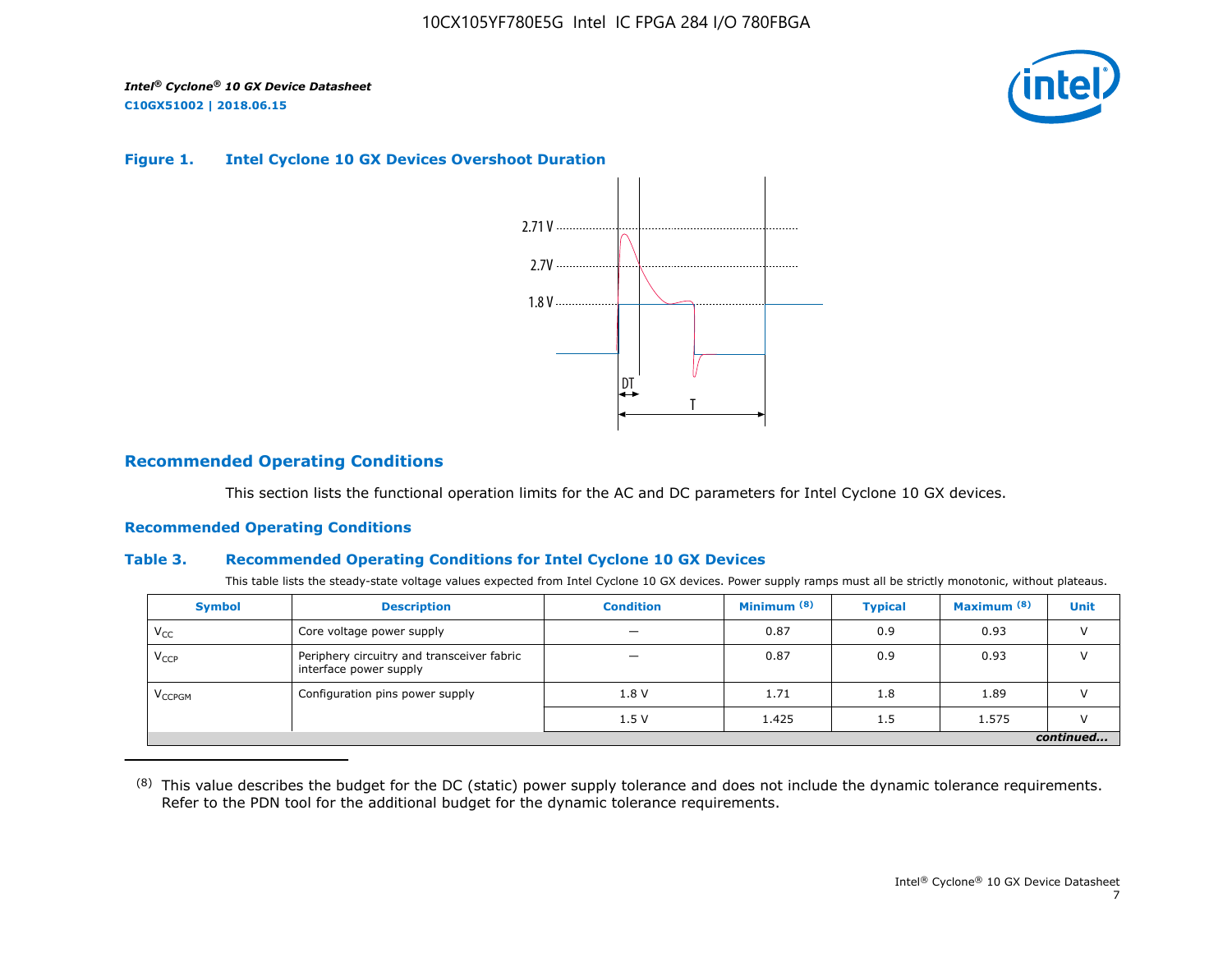

**C10GX51002 | 2018.06.15**

| <b>Symbol</b>                     | <b>Description</b>                                                   | <b>Condition</b>         | Minimum <sup>(8)</sup> | <b>Typical</b> | Maximum <sup>(8)</sup> | <b>Unit</b> |
|-----------------------------------|----------------------------------------------------------------------|--------------------------|------------------------|----------------|------------------------|-------------|
|                                   |                                                                      | 1.2V                     | 1.14                   | 1.2            | 1.26                   | $\vee$      |
| <b>V<sub>CCERAM</sub></b>         | Embedded memory power supply                                         | 0.9V                     | 0.87                   | 0.9            | 0.93                   | $\vee$      |
| $V_{\text{CCBAT}}$ <sup>(9)</sup> | Battery back-up power supply                                         | 1.8 V                    | 1.71                   | 1.8            | 1.89                   | $\vee$      |
|                                   | (For design security volatile key register)                          | 1.2V                     | 1.14                   | 1.2            | 1.26                   | $\vee$      |
| $V_{CCPT}$                        | Power supply for programmable power<br>technology and I/O pre-driver | 1.8 V                    | 1.71                   | 1.8            | 1.89                   | $\vee$      |
| V <sub>CCIO</sub>                 | I/O buffers power supply                                             | 3.0 V (for 3 V I/O only) | 2.85                   | 3.0            | 3.15                   | $\vee$      |
|                                   |                                                                      | 2.5 V (for 3 V I/O only) | 2.375                  | 2.5            | 2.625                  | $\vee$      |
|                                   |                                                                      | 1.8 V                    | 1.71                   | 1.8            | 1.89                   | $\vee$      |
|                                   |                                                                      | 1.5V                     | 1.425                  | 1.5            | 1.575                  | $\vee$      |
|                                   |                                                                      | 1.35 V                   | (10)                   | 1.35           | (10)                   | $\vee$      |
|                                   |                                                                      | 1.25V                    | 1.19                   | 1.25           | 1.31                   | $\vee$      |
|                                   |                                                                      | 1.2 V                    | (10)                   | 1.2            | (10)                   | $\vee$      |
| $V_{\text{CCA\_PLL}}$             | PLL analog voltage regulator power supply                            | —                        | 1.71                   | 1.8            | 1.89                   | $\vee$      |
| V <sub>REFP ADC</sub>             | Precision voltage reference for voltage<br>sensor                    | —                        | 1.2475                 | 1.25           | 1.2525                 | $\vee$      |
|                                   |                                                                      |                          |                        |                |                        | continued   |

<sup>&</sup>lt;sup>(8)</sup> This value describes the budget for the DC (static) power supply tolerance and does not include the dynamic tolerance requirements. Refer to the PDN tool for the additional budget for the dynamic tolerance requirements.

 $^{(9)}$  If you do not use the design security feature in Intel Cyclone 10 GX devices, connect V $_{\rm CCBAT}$  to a 1.5-V to 1.8-V power supply. Intel Cyclone 10 GX power-on reset (POR) circuitry monitors V $_{\rm CCBAT}$ . Intel Cyclone 10 GX devices do not exit POR if V $_{\rm CCBAT}$  is not powered up.

 $(10)$  For minimum and maximum voltage values, refer to the I/O Standard Specifications section.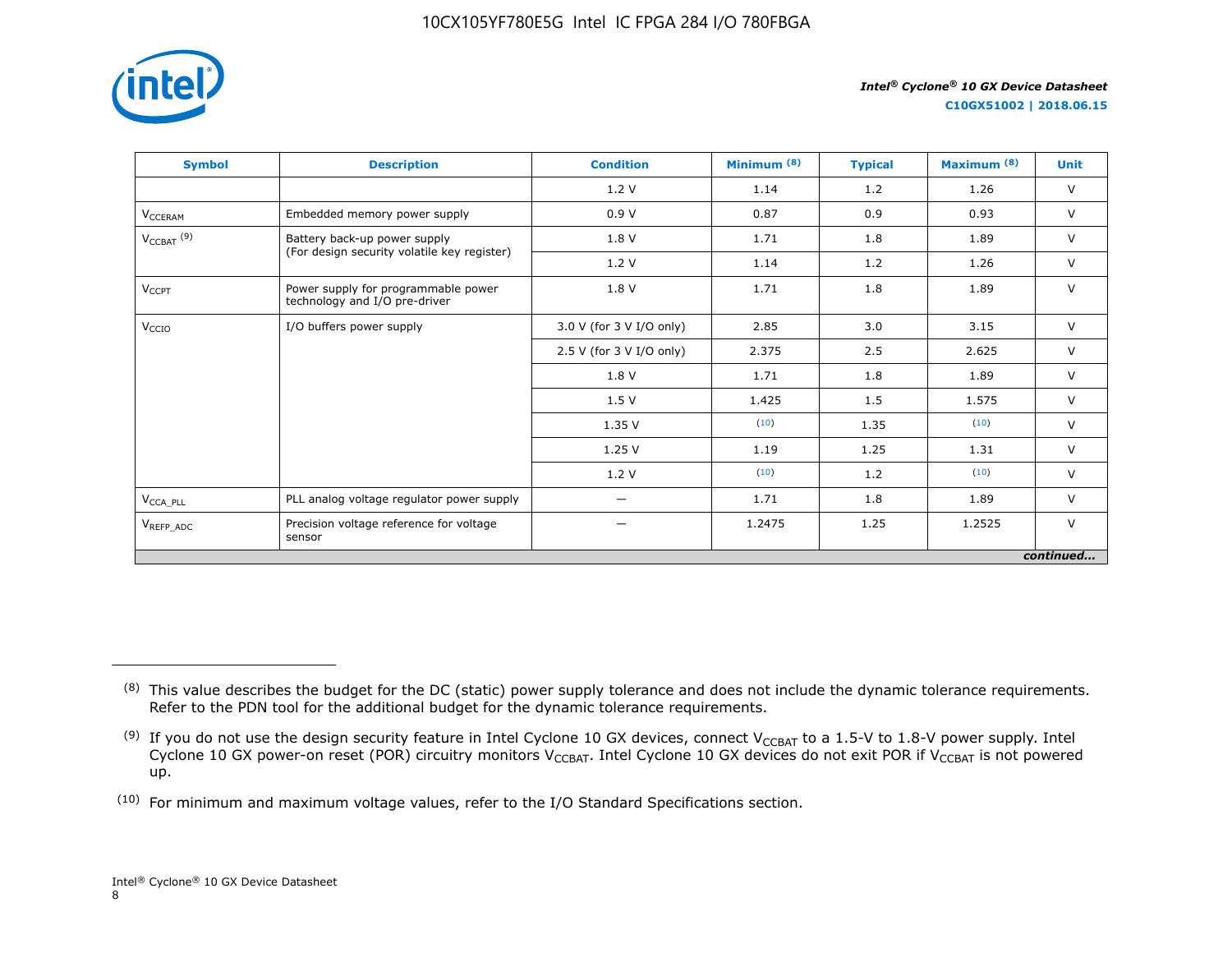

| <b>Symbol</b>   | <b>Description</b>             | <b>Condition</b> | Minimum <sup>(8)</sup>    | <b>Typical</b> | Maximum <sup>(8)</sup> | <b>Unit</b>   |
|-----------------|--------------------------------|------------------|---------------------------|----------------|------------------------|---------------|
| $V_I$ (11)(12)  | DC input voltage               | 3 V I/O          | $-0.3$                    |                | 3.3                    | $\vee$        |
|                 |                                | LVDS $I/O$       | $-0.3$                    |                | 2.19                   | $\vee$        |
| $V_{\Omega}$    | Output voltage                 | 0<br>–           |                           |                |                        | $\mathcal{U}$ |
| $T_{\rm J}$     | Operating junction temperature | Extended         | $\mathbf 0$               |                | 100                    | °C            |
|                 |                                | Industrial       | $-40$                     |                | 100                    | °C            |
| $t_{RAMP}$ (13) | Power supply ramp time         | Standard POR     | $200 \text{ }\mu\text{s}$ |                | $100$ ms               |               |
|                 |                                | Fast POR         | $200 \text{ }\mu\text{s}$ |                | 4 ms                   |               |

#### **Related Information**

I/O Standard Specifications on page 15

#### **Transceiver Power Supply Operating Conditions**

#### **Table 4. Transceiver Power Supply Operating Conditions for Intel Cyclone 10 GX Devices**

| <b>Symbol</b>                 | <b>Description</b>       | <b>Condition</b>                         | Minimum $(14)$ | <b>Typical</b> | Maximum $(14)$ | Unit      |
|-------------------------------|--------------------------|------------------------------------------|----------------|----------------|----------------|-----------|
| $V_{\text{CCT_GXB[L1][C,D]}}$ | Transmitter power supply | Chip-to-chip $\leq$<br>12.5 Gbps<br>. Or | 1.0            | 1.03           | 1.06           |           |
|                               |                          |                                          |                |                |                | continued |

 $(8)$  This value describes the budget for the DC (static) power supply tolerance and does not include the dynamic tolerance requirements. Refer to the PDN tool for the additional budget for the dynamic tolerance requirements.

- $(13)$  t<sub>ramp</sub> is the ramp time of each individual power supply, not the ramp time of all combined power supplies.
- (14) This value describes the budget for the DC (static) power supply tolerance and does not include the dynamic tolerance requirements. Refer to the PDN tool for the additional budget for the dynamic tolerance requirements.

 $(11)$  The LVDS I/O values are applicable to all dedicated and dual-function configuration I/Os.

 $(12)$  This value applies to both input and tri-stated output configuration. Pin voltage should not be externally pulled higher than the maximum value.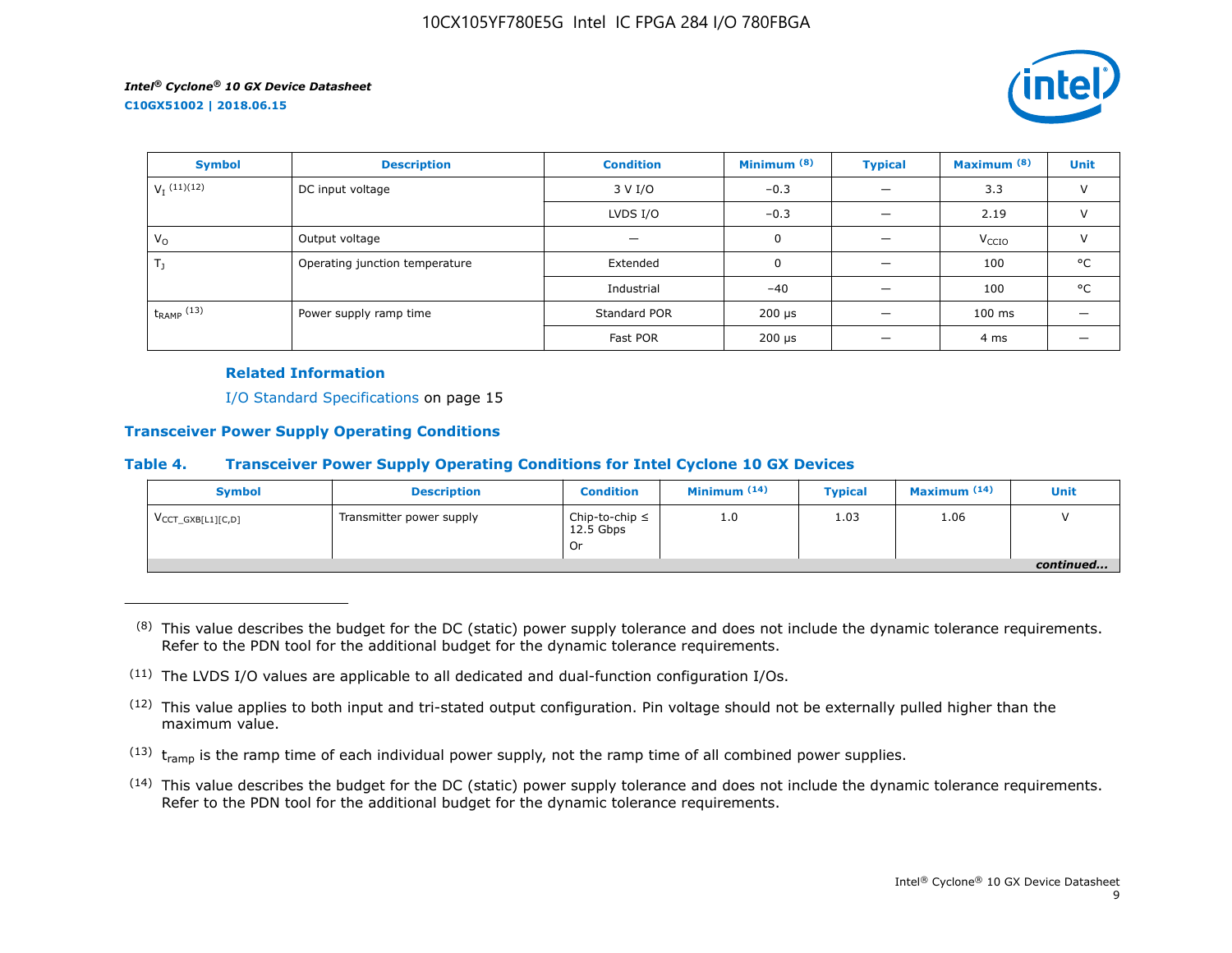

| <b>Symbol</b>          | <b>Description</b>                     | <b>Condition</b>                                                         | Minimum $(14)$ | <b>Typical</b> | Maximum $(14)$ | Unit   |
|------------------------|----------------------------------------|--------------------------------------------------------------------------|----------------|----------------|----------------|--------|
|                        |                                        | Backplane $\leq$<br>6.6 Gbps                                             |                |                |                |        |
|                        |                                        | Chip-to-chip $\leq$<br>$11.3$ Gbps                                       | 0.92           | 0.95           | 0.98           | $\vee$ |
| $V_{CCR_GXB[L1][C,D]}$ | Receiver power supply                  | Chip-to-chip $\leq$<br>$12.5$ Gbps<br>0r<br>Backplane $\leq$<br>6.6 Gbps | 1.0            | 1.03           | 1.06           | V      |
|                        |                                        | Chip-to-chip $\leq$<br>$11.3$ Gbps                                       | 0.92           | 0.95           | 0.98           | $\vee$ |
| V <sub>CCH GXBL</sub>  | Transceiver output buffer power supply | $\qquad \qquad -$                                                        | 1.710          | 1.8            | 1.890          | $\vee$ |

#### **Related Information**

- Transceiver Performance for Intel Cyclone 10 GX Devices on page 21
- [Intel Cyclone 10 GX Pin Connection Guidelines](https://documentation.altera.com/#/link/osf1485840198234/hjb1485915147847)

## **DC Characteristics**

## **Supply Current and Power Consumption**

Intel offers two ways to estimate power for your design—the Excel-based Early Power Estimator (EPE) and the Intel Quartus® Prime Power Analyzer feature.

Use the Excel-based EPE before you start your design to estimate the supply current for your design. The EPE provides a magnitude estimate of the device power because these currents vary greatly with the usage of the resources.

The Intel Quartus Prime Power Analyzer provides better quality estimates based on the specifics of the design after you complete place-and-route. The Power Analyzer can apply a combination of user-entered, simulation-derived, and estimated signal activities that, when combined with detailed circuit models, yield very accurate power estimates.

 $(14)$  This value describes the budget for the DC (static) power supply tolerance and does not include the dynamic tolerance requirements. Refer to the PDN tool for the additional budget for the dynamic tolerance requirements.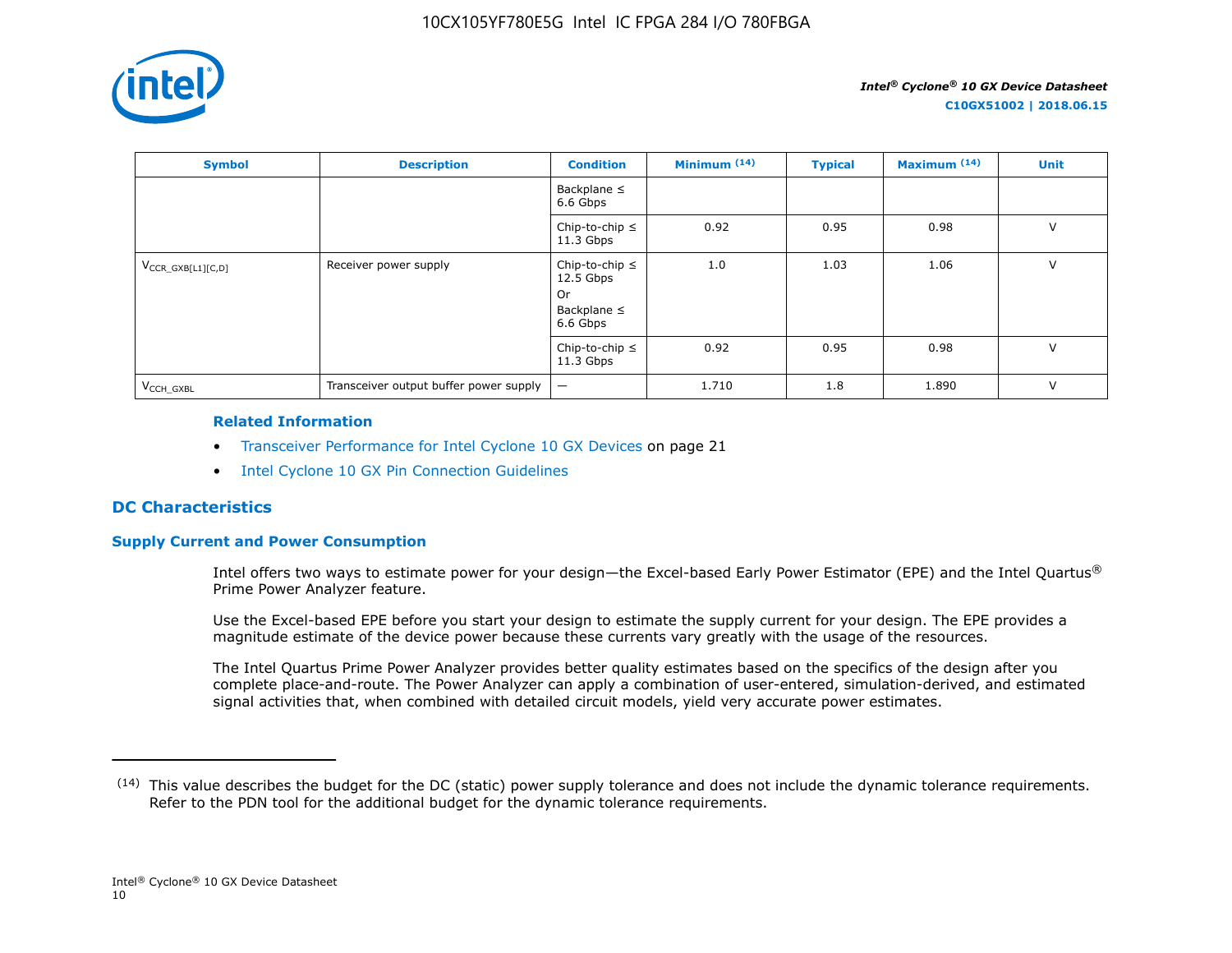**C10GX51002 | 2018.06.15**



#### **Related Information**

- [Early Power Estimator User Guide](https://www.altera.com/documentation/mhi1422370348549.html#mhi1422300784510) Provides more information about power estimation tools.
- [Power Analysis and Optimization User Guide: Intel Quartus Prime Pro Edition](https://www.altera.com/documentation/osq1513989409475.html#mwh1410384023666) Provides more information about power estimation tools.

#### **I/O Pin Leakage Current**

#### **Table 5. I/O Pin Leakage Current for Intel Cyclone 10 GX Devices**

If  $V_0 = V_{CCIO}$  to  $V_{CCIOMAX}$ , 300 µA of leakage current per I/O is expected.

| <b>Symbol</b>   | <b>Description</b> | <b>Condition</b>                    | Min   | <b>Max</b> | Unit |
|-----------------|--------------------|-------------------------------------|-------|------------|------|
|                 | Input pin          | $V_I = 0$ V to $V_{CCIOMAX}$        | $-80$ | 80         | μA   |
| 1 <sub>OZ</sub> | Tri-stated I/O pin | $V_0 = 0 V$ to $V_{\text{CCIOMAX}}$ | $-80$ | 80         | μA   |

#### **Bus Hold Specifications**

The bus-hold trip points are based on calculated input voltages from the JEDEC standard.

#### **Table 6. Bus Hold Parameters for Intel Cyclone 10 GX Devices**

| <b>Parameter</b>                         | <b>Symbol</b>     | <b>Condition</b>             |                       | $V_{CCIO} (V)$           |                                     |            |                             |                          |            |            |            |            | <b>Unit</b> |
|------------------------------------------|-------------------|------------------------------|-----------------------|--------------------------|-------------------------------------|------------|-----------------------------|--------------------------|------------|------------|------------|------------|-------------|
|                                          |                   |                              |                       | 1.2<br>1.5               |                                     |            | 1.8                         |                          | 2.5        |            | 3.0        |            |             |
|                                          |                   |                              | <b>Min</b>            | <b>Max</b>               | <b>Min</b>                          | <b>Max</b> | <b>Min</b>                  | <b>Max</b>               | <b>Min</b> | <b>Max</b> | <b>Min</b> | <b>Max</b> |             |
| Bus-hold, low,<br>sustaining<br>current  | <b>I</b> SUSL     | $V_{IN} > V_{IL}$<br>(max)   | 8(15)<br>26(16)       | $\overline{\phantom{a}}$ | $\frac{12}{32}$ $\frac{(15)}{(16)}$ |            | $30^{(15)}$<br>$55^{(16)}$  | -                        | 60         | –          | 70         |            | μA          |
| Bus-hold, high,<br>sustaining<br>current | $I_{\text{SUSH}}$ | $V_{IN}$ < $V_{IH}$<br>(min) | $-8(15)$<br>$-26(16)$ | $\overline{\phantom{0}}$ | $-12$ $(15)$<br>$-32$ $(16)$        |            | $-30(15)$ ,<br>$-55^{(16)}$ | $\overline{\phantom{0}}$ | $-60$      | –          | $-70$      |            | μA          |
|                                          |                   |                              |                       |                          |                                     |            |                             |                          |            |            |            |            | continued   |

 $(15)$  This value is only applicable for LVDS I/O bank.

 $(16)$  This value is only applicable for 3 V I/O bank.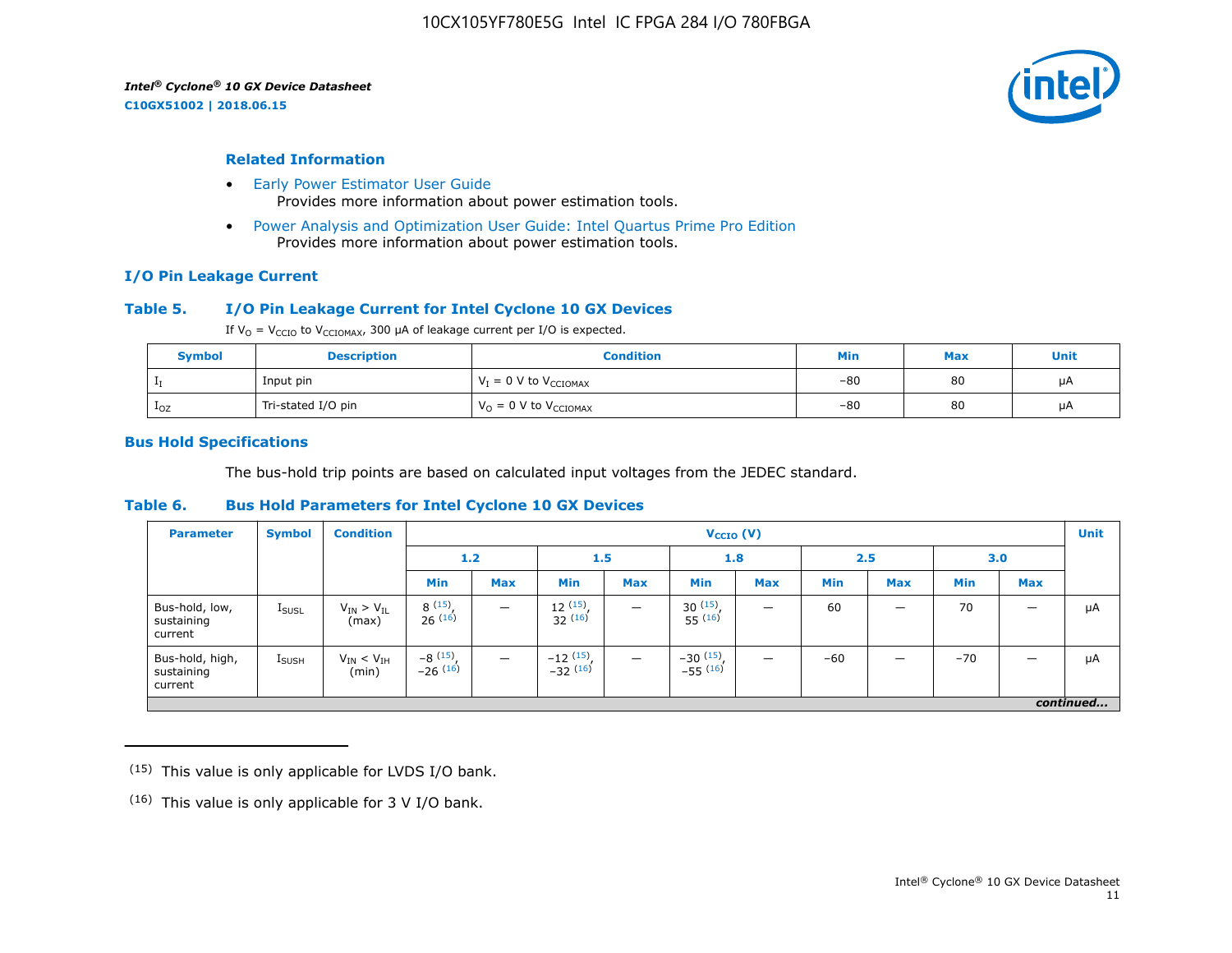

| <b>Parameter</b>                     | <b>Symbol</b>     | <b>Condition</b>                      |                          |            |                                 |            | $V_{\text{CCIO}}(V)$     |            |            |            |                          |            | <b>Unit</b> |
|--------------------------------------|-------------------|---------------------------------------|--------------------------|------------|---------------------------------|------------|--------------------------|------------|------------|------------|--------------------------|------------|-------------|
|                                      |                   |                                       | 1.2                      |            | 1.5                             |            | 1.8                      |            | 2.5        |            | 3.0                      |            |             |
|                                      |                   |                                       | <b>Min</b>               | <b>Max</b> | <b>Min</b>                      | <b>Max</b> | Min                      | <b>Max</b> | <b>Min</b> | <b>Max</b> | <b>Min</b>               | <b>Max</b> |             |
| Bus-hold, low,<br>overdrive current  | $I_{ODL}$         | $0 V < V_{IN} <$<br>V <sub>CCIO</sub> | $\overline{\phantom{0}}$ | 125        |                                 | 175        | $\overline{\phantom{0}}$ | 200        |            | 300        |                          | 500        | μA          |
| Bus-hold, high,<br>overdrive current | $I_{ODH}$         | $0 V < V_{IN} <$<br>V <sub>CCIO</sub> | —                        | $-125$     | $\hspace{0.1mm}-\hspace{0.1mm}$ | $-175$     | $\overline{\phantom{m}}$ | $-200$     |            | $-300$     | $\overline{\phantom{0}}$ | $-500$     | μA          |
| Bus-hold trip<br>point               | V <sub>TRIP</sub> | $\overline{\phantom{0}}$              | 0.3                      | 0.9        | 0.38                            | 1.13       | 0.68                     | 1.07       | 0.70       | 1.7        | 0.8                      | 2          | $\vee$      |

#### **OCT Calibration Accuracy Specifications**

If you enable on-chip termination (OCT) calibration, calibration is automatically performed at power up for I/Os connected to the calibration block.

## **Table 7. OCT Calibration Accuracy Specifications for Intel Cyclone 10 GX Devices**

Calibration accuracy for the calibrated on-chip series termination ( $R_S$  OCT) and on-chip parallel termination ( $R_T$  OCT) are applicable at the moment of calibration. When process, voltage, and temperature (PVT) conditions change after calibration, the tolerance may change.

| <b>Symbol</b>                                                       | <b>Description</b>                                                                                                       | <b>Condition (V)</b>                |                | <b>Resistance Tolerance</b> |               |  |
|---------------------------------------------------------------------|--------------------------------------------------------------------------------------------------------------------------|-------------------------------------|----------------|-----------------------------|---------------|--|
|                                                                     |                                                                                                                          |                                     | $-E5, -15$     | $-E6, -I6$                  |               |  |
| 25-Ω and 50-Ω R <sub>s</sub>                                        | Internal series termination with calibration (25-<br>$\Omega$ and 50- $\Omega$ setting)                                  | $V_{\text{CCIO}} = 1.8, 1.5, 1.2$   | ± 15           | ±15                         | $\frac{0}{0}$ |  |
| 34-Ω and 40-Ω R <sub>s</sub>                                        | $V_{\text{CCD}} = 1.5, 1.25, 1.2$<br>Internal series termination with calibration (34-                                   |                                     | ±15            | ±15                         | $\%$          |  |
|                                                                     | $\Omega$ and 40- $\Omega$ setting)                                                                                       | $V_{\text{CCIO}} = 1.35$            | ± 20           | ± 20                        | $\%$          |  |
| 48-Ω, 60-Ω, 80-Ω, and 120-Ω<br>$R_S$                                | Internal series termination with calibration (48-<br>$\Omega$ , 60- $\Omega$ , 80- $\Omega$ , and 120- $\Omega$ setting) | $V_{\text{CCIO}} = 1.2$             | ±15            | ±15                         | $\frac{0}{0}$ |  |
| $240 - \Omega$ R <sub>s</sub>                                       | Internal series termination with calibration<br>$(240-\Omega \text{ setting})$                                           | $V_{\text{CCIO}} = 1.2$             | ± 20           | ± 20                        | $\frac{0}{0}$ |  |
| $30 - \Omega R$                                                     | Internal parallel termination with calibration<br>$(30-\Omega \text{ setting})$                                          | $V_{\text{CCTO}} = 1.5, 1.35, 1.25$ | $-10$ to $+40$ | $-10$ to $+40$              | $\frac{0}{0}$ |  |
| $34-\Omega$ , $48-\Omega$ , $80-\Omega$ , and $240-\Omega$<br>$R_T$ | Internal parallel termination with calibration<br>$(34-\Omega, 48-\Omega, 80-\Omega,$ and $240-\Omega$ setting)          | $V_{\text{CCIO}} = 1.2$             | ±15            | ±15                         | $\frac{0}{0}$ |  |
|                                                                     |                                                                                                                          |                                     |                |                             | continued     |  |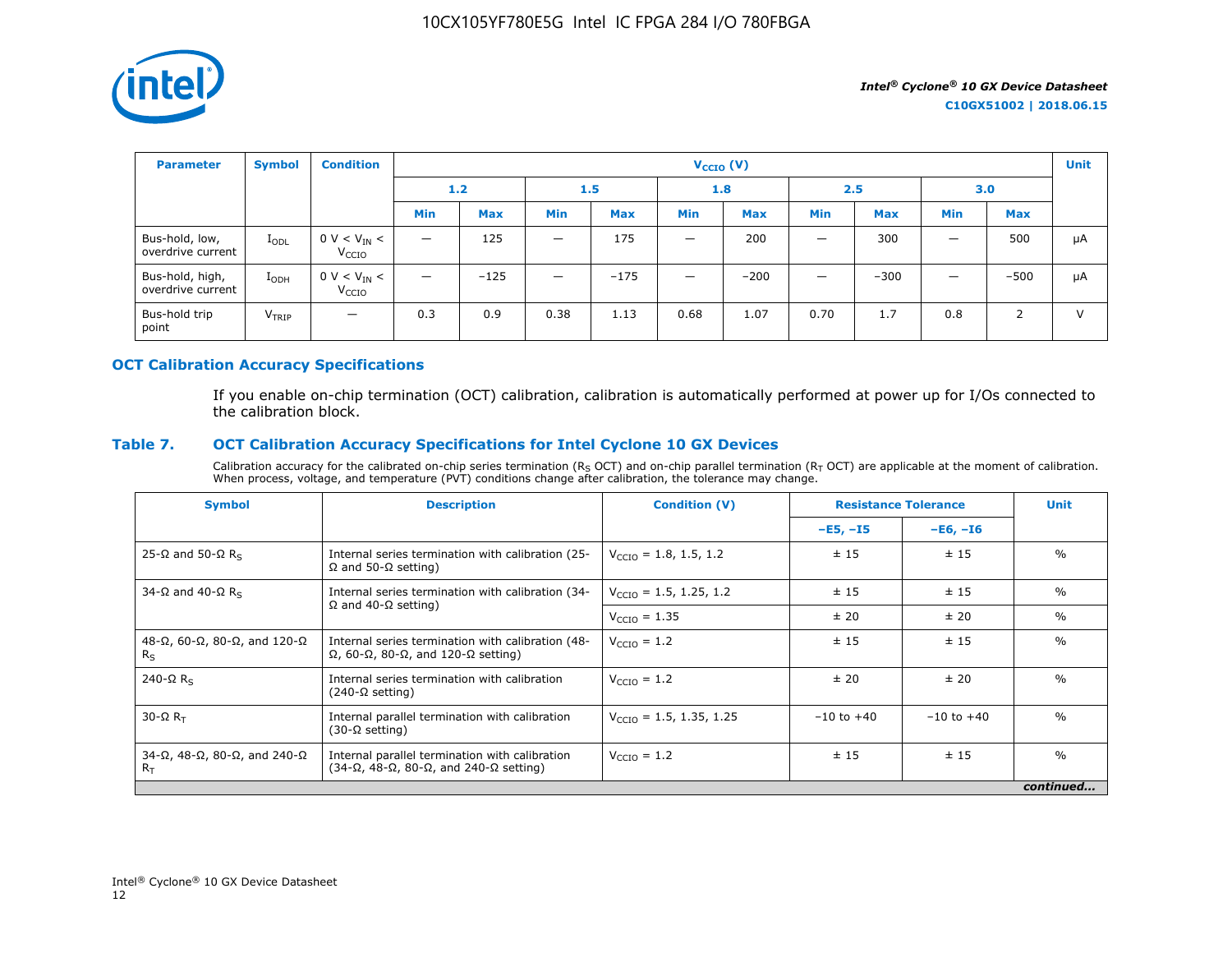**C10GX51002 | 2018.06.15**



| <b>Symbol</b>               | <b>Description</b><br><b>Resistance Tolerance</b><br><b>Condition (V)</b>       |                                          |                | <b>Unit</b>    |               |
|-----------------------------|---------------------------------------------------------------------------------|------------------------------------------|----------------|----------------|---------------|
|                             |                                                                                 |                                          | $-E5, -15$     | $-E6. -I6$     |               |
| 40-Ω, 60-Ω, and 120-Ω $R_T$ | Internal parallel termination with calibration                                  | $V_{\text{CCIO}} = 1.5, 1.35, 1.25, 1.2$ | $-10$ to $+40$ | $-10$ to $+40$ | $\frac{0}{0}$ |
|                             | $(40-\Omega, 60-\Omega,$ and 120- $\Omega$ setting)                             | $V_{\text{CCIO}} = 1.2 \, (17)$          | ±15            | ±15            | $\%$          |
| 80-Ω $R_{\rm T}$            | Internal parallel termination with calibration<br>$(80-\Omega \text{ setting})$ | $V_{\text{CCIO}} = 1.2$                  | ±15            | ±15            | $\%$          |

#### **Related Information**

[I/O Standards Support in Intel Cyclone 10 GX Devices](https://www.altera.com/documentation/vua1487061384661.html#ofz1487753759953)

## **OCT Without Calibration Resistance Tolerance Specifications**

#### **Table 8. OCT Without Calibration Resistance Tolerance Specifications for Intel Cyclone 10 GX Devices**

| This table lists the Intel Cyclone 10 GX OCT without calibration resistance tolerance to PVT changes. |  |
|-------------------------------------------------------------------------------------------------------|--|
|-------------------------------------------------------------------------------------------------------|--|

| <b>Symbol</b>                | <b>Description</b>                                                                         | <b>Condition (V)</b>                     | <b>Resistance Tolerance</b> |            | <b>Unit</b>   |
|------------------------------|--------------------------------------------------------------------------------------------|------------------------------------------|-----------------------------|------------|---------------|
|                              |                                                                                            |                                          | $-E5, -I5$                  | $-E6, -I6$ |               |
| 25-Ω and 50-Ω R <sub>s</sub> | Internal series termination without calibration                                            | $V_{\text{CTO}} = 3.0, 2.5$              | ± 40                        | ± 40       | $\frac{0}{0}$ |
|                              | $(25-\Omega)$ and 50- $\Omega$ setting)                                                    | $V_{\text{CCIO}} = 1.8, 1.5, 1.2$        | ± 50                        | ± 50       | $\frac{0}{0}$ |
| 34-Ω and 40-Ω R <sub>s</sub> | Internal series termination without calibration<br>$(34-\Omega)$ and 40-Ω setting)         | $V_{\text{CCIO}} = 1.5, 1.35, 1.25, 1.2$ | ± 50                        | ± 50       | $\frac{0}{0}$ |
| 48-Ω and 60-Ω R <sub>s</sub> | Internal series termination without calibration<br>$(48-\Omega)$ and 60- $\Omega$ setting) | $V_{\text{CTO}} = 1.2$                   | ± 50                        | ± 50       | $\frac{0}{0}$ |
| 120-Ω $R_c$                  | Internal series termination without calibration<br>$(120-\Omega \text{ setting})$          | $V_{\text{CTO}} = 1.2$                   | ± 50                        | ± 50       | $\frac{0}{0}$ |
| 100-Ω $R_D$                  | Internal differential termination<br>$(100-\Omega \text{ setting})$                        | $V_{\text{CCIO}} = 1.8$                  | ± 35                        | ±40        | $\frac{0}{0}$ |

<sup>(17)</sup> Only applicable to POD12 I/O standard.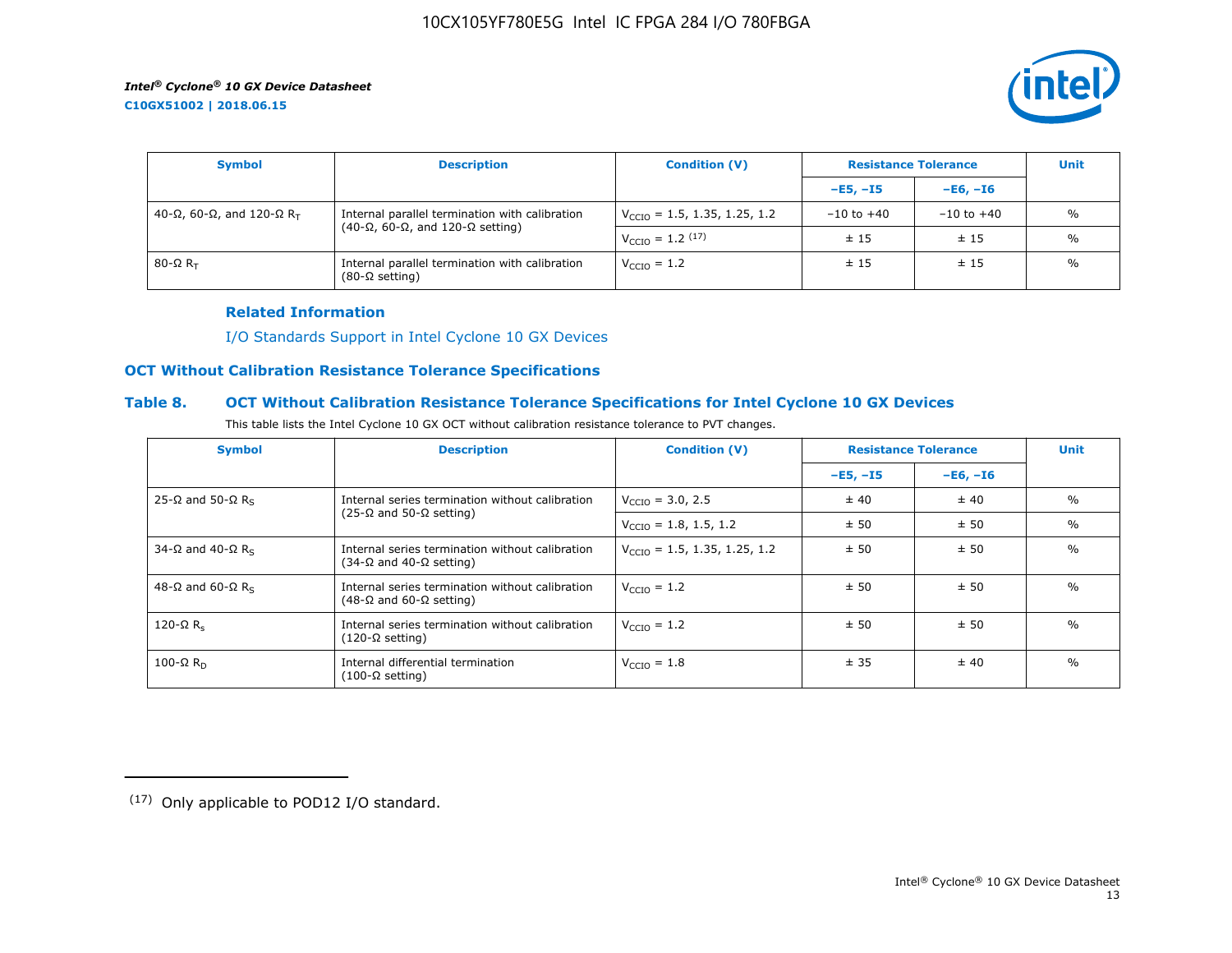

#### **Pin Capacitance**

#### **Table 9. Pin Capacitance for Intel Cyclone 10 GX Devices**

| Symbol                  | <b>Description</b>                                           | <b>Maximum</b> | Unit |
|-------------------------|--------------------------------------------------------------|----------------|------|
| L <sub>IO</sub> _COLUMN | Input capacitance on column I/O pins                         |                | рF   |
| <b>COUTFB</b>           | Input capacitance on dual-purpose clock output/feedback pins | <u>_</u>       | рF   |

#### **Internal Weak Pull-Up and Weak Pull-Down Resistor**

All I/O pins, except configuration, test, and JTAG pins, have an option to enable weak pull-up. The weak pull-down feature is only available for the pins as described in the Internal Weak Pull-Down Resistor Values for Intel Cyclone 10 GX Devices table.

#### **Table 10. Internal Weak Pull-Up Resistor Values for Intel Cyclone 10 GX Devices**

| <b>Symbol</b> | <b>Description</b>                                                                                                                          | Condition $(V)$ $(18)$           | Value $(19)$ | <b>Unit</b> |
|---------------|---------------------------------------------------------------------------------------------------------------------------------------------|----------------------------------|--------------|-------------|
| $R_{\rm PU}$  | Value of the I/O pin pull-up resistor before and during configuration, as<br>well as user mode if you have enabled the programmable pull-up | $V_{\text{CCIO}} = 3.0 \pm 5\%$  | 25           | $k\Omega$   |
|               | resistor option.                                                                                                                            | $V_{\text{CCIO}} = 2.5 \pm 5\%$  | 25           | $k\Omega$   |
|               |                                                                                                                                             | $V_{\text{CCIO}} = 1.8 \pm 5\%$  | 25           | $k\Omega$   |
|               |                                                                                                                                             | $V_{\text{CCIO}} = 1.5 \pm 5\%$  | 25           | $k\Omega$   |
|               |                                                                                                                                             | $V_{\text{CCIO}} = 1.35 \pm 5\%$ | 25           | kΩ          |
|               |                                                                                                                                             | $V_{\text{CCIO}} = 1.25 \pm 5\%$ | 25           | $k\Omega$   |
|               |                                                                                                                                             | $V_{\text{CCIO}} = 1.2 \pm 5\%$  | 25           | $k\Omega$   |

<sup>&</sup>lt;sup>(18)</sup> Pin pull-up resistance values may be lower if an external source drives the pin higher than V<sub>CCIO</sub>.

 $(19)$  Valid with  $\pm 25\%$  tolerances to cover changes over PVT.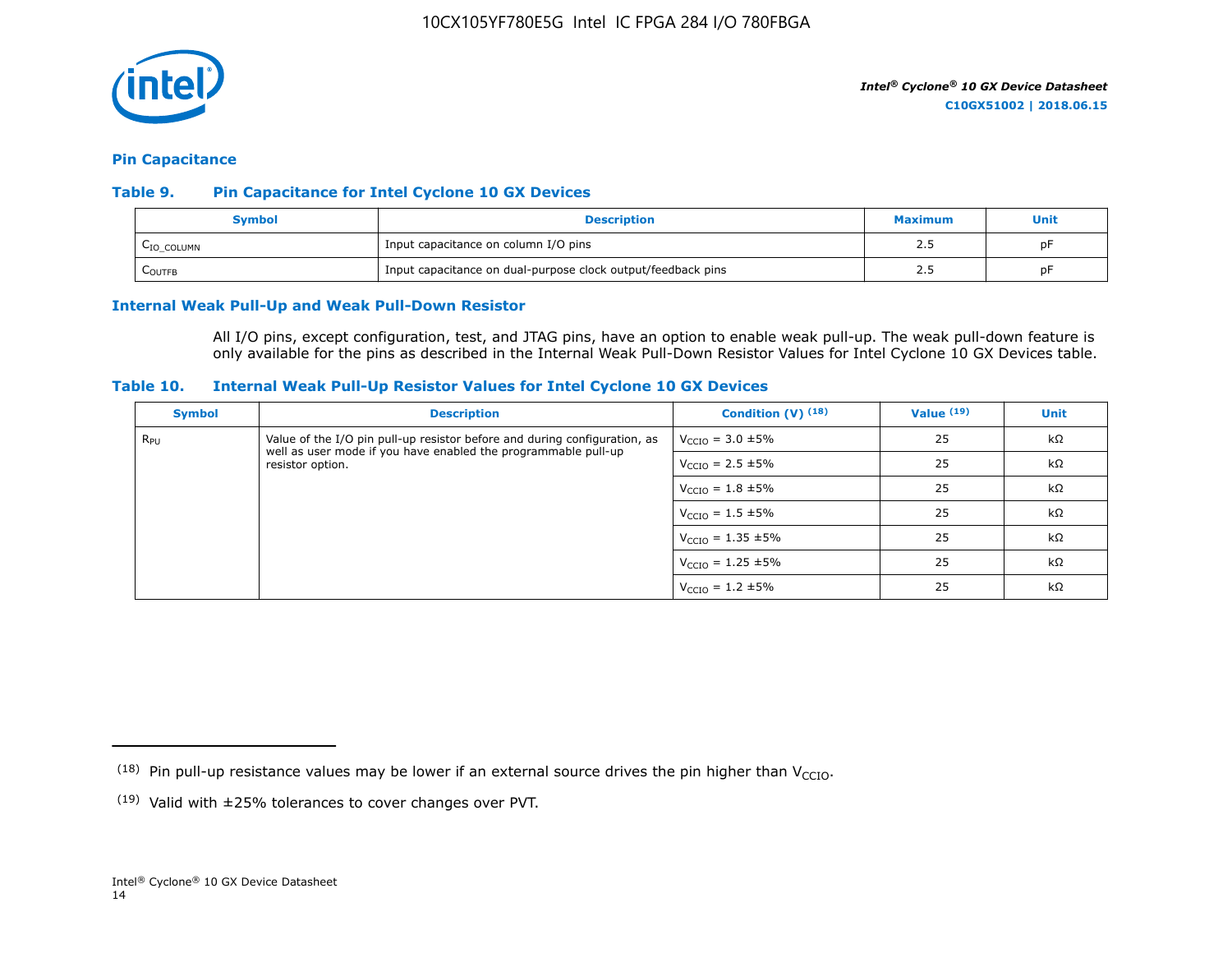

#### **Table 11. Internal Weak Pull-Down Resistor Values for Intel Cyclone 10 GX Devices**

| <b>Pin Name</b> | <b>Description</b>                                                                                       | <b>Condition (V)</b>       | Value $(19)$ | <b>Unit</b> |
|-----------------|----------------------------------------------------------------------------------------------------------|----------------------------|--------------|-------------|
| nIO PULLUP      | Dedicated input pin that determines the internal pull-ups on<br>user I/O pins and dual-purpose I/O pins. | $V_{CC} = 0.9 \pm 3.33\%$  | 25           | $k\Omega$   |
| TCK             | Dedicated JTAG test clock input pin.                                                                     | $V_{CCPGM} = 1.8 \pm 5 \%$ | 25           | $k\Omega$   |
|                 |                                                                                                          | $V_{CCPGM} = 1.5 \pm 5\%$  | 25           | $k\Omega$   |
|                 |                                                                                                          | $V_{CCPGM} = 1.2 \pm 5\%$  | 25           | $k\Omega$   |
| MSEL[0:2]       | Configuration input pins that set the configuration scheme                                               | $V_{CCPGM} = 1.8 \pm 5\%$  | 25           | $k\Omega$   |
|                 | for the FPGA device.                                                                                     | $V_{CCPGM} = 1.5 \pm 5\%$  | 25           | $k\Omega$   |
|                 |                                                                                                          | $V_{CCPGM} = 1.2 \pm 5\%$  | 25           | $k\Omega$   |

#### **Related Information**

#### [Intel Cyclone 10 GX Device Family Pin Connection Guidelines](https://www.altera.com/documentation/osf1485840198234.html#hjb1485915147847)

Provides more information about the pins that support internal weak pull-up and internal weak pull-down features.

### **I/O Standard Specifications**

Tables in this section list the input voltage (V<sub>IH</sub> and V<sub>IL</sub>), output voltage (V<sub>OH</sub> and V<sub>OL</sub>), and current drive characteristics (I<sub>OH</sub> and  $I_{OL}$ ) for various I/O standards supported by Intel Cyclone 10 GX devices.

For minimum voltage values, use the minimum V<sub>CCIO</sub> values. For maximum voltage values, use the maximum V<sub>CCIO</sub> values.

You must perform timing closure analysis to determine the maximum achievable frequency for general purpose I/O standards.

#### **Related Information**

Recommended Operating Conditions on page 7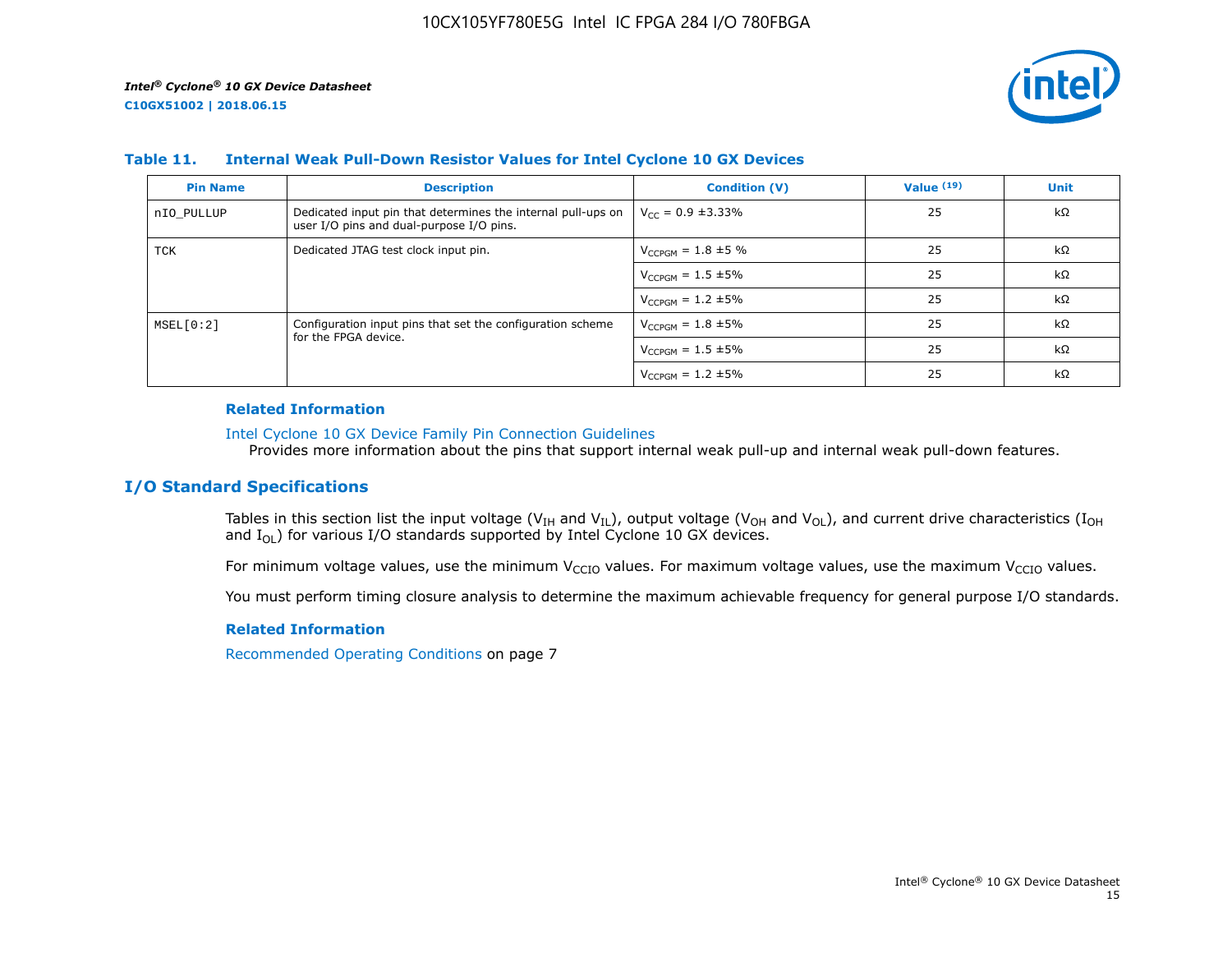

#### **Single-Ended I/O Standards Specifications**

#### **Table 12. Single-Ended I/O Standards Specifications for Intel Cyclone 10 GX Devices**

| I/O Standard | $V_{\text{CCIO}}(V)$ |     |            | $V_{IL}(V)$ |                               | $V_{IH} (V)$                  |                         | $V_{OL}(V)$                   | $V_{OH} (V)$                  | $I_{OL}$ (20) | $I_{OH}$ (20) |
|--------------|----------------------|-----|------------|-------------|-------------------------------|-------------------------------|-------------------------|-------------------------------|-------------------------------|---------------|---------------|
|              | <b>Min</b>           | Тур | <b>Max</b> | <b>Min</b>  | Max                           | Min                           | Max                     | <b>Max</b>                    | Min                           | (mA)          | (mA)          |
| 3.0-V LVTTL  | 2.85                 | 3   | 3.15       | $-0.3$      | 0.8                           | 1.7                           | 3.3                     | 0.4                           | 2.4                           | 2             | $-2$          |
| 3.0-V LVCMOS | 2.85                 | 3   | 3.15       | $-0.3$      | 0.8                           | 1.7                           | 3.3                     | 0.2                           | $V_{\text{CCIO}}$ – 0.2       | 0.1           | $-0.1$        |
| 2.5V         | 2.375                | 2.5 | 2.625      | $-0.3$      | 0.7                           | 1.7                           | 3.3                     | 0.4                           | $\overline{2}$                |               | $-1$          |
| 1.8 V        | 1.71                 | 1.8 | 1.89       | $-0.3$      | $0.35 \times V_{\text{CCIO}}$ | $0.65 \times V_{\text{CCIO}}$ | $V_{\text{CCIO}} + 0.3$ | 0.45                          | $V_{\rm CCIO}$ – 0.45         | 2             | $-2$          |
| 1.5V         | 1.425                | 1.5 | 1.575      | $-0.3$      | $0.35 \times V_{CCIO}$        | $0.65 \times V_{CCIO}$        | $V_{\text{CCIO}} + 0.3$ | $0.25 \times V_{CCIO}$        | $0.75 \times V_{\text{CCIO}}$ | 2             | $-2$          |
| 1.2V         | 1.14                 | 1.2 | 1.26       | $-0.3$      | $0.35 \times V_{\text{CCIO}}$ | $0.65 \times V_{CCIO}$        | $V_{\text{CCIO}} + 0.3$ | $0.25 \times V_{\text{CCIO}}$ | $0.75 \times V_{CCIO}$        | 2             | $-2$          |

#### **Single-Ended SSTL, HSTL, and HSUL I/O Reference Voltage Specifications**

#### **Table 13. Single-Ended SSTL, HSTL, and HSUL I/O Reference Voltage Specifications for Intel Cyclone 10 GX Devices**

| <b>I/O Standard</b>               |            | $V_{\text{CCIO}}(V)$ |            | $V_{REF}(V)$                  |                              |                               | $V_{TT} (V)$                  |                              |                               |
|-----------------------------------|------------|----------------------|------------|-------------------------------|------------------------------|-------------------------------|-------------------------------|------------------------------|-------------------------------|
|                                   | <b>Min</b> | <b>Typ</b>           | <b>Max</b> | <b>Min</b>                    | <b>Typ</b>                   | <b>Max</b>                    | <b>Min</b>                    | <b>Typ</b>                   | <b>Max</b>                    |
| SSTL-18<br>Class I, II            | 1.71       | 1.8                  | 1.89       | 0.833                         | 0.9                          | 0.969                         | $V_{RFF}$ – 0.04              | $V_{REF}$                    | $V_{REF} + 0.04$              |
| SSTL-15<br>Class I, II            | 1.425      | 1.5                  | 1.575      | $0.49 \times V_{CCIO}$        | $0.5 \times V_{\text{CCIO}}$ | $0.51 \times V_{\text{CCIO}}$ | $0.49 \times V_{CCIO}$        | $0.5 \times V_{\text{CCIO}}$ | $0.51 \times V_{\text{CCIO}}$ |
| SSTL-135/ SSTL-135<br>Class I, II | 1.283      | 1.35                 | 1.418      | $0.49 \times V_{\text{CCIO}}$ | $0.5 \times V_{\text{CCIO}}$ | $0.51 \times V_{\text{CCIO}}$ | $0.49 \times V_{CCIO}$        | $0.5 \times V_{\text{CCIO}}$ | $0.51 \times V_{\text{CCIO}}$ |
| SSTL-125/ SSTL-125<br>Class I, II | 1.19       | 1.25                 | 1.31       | $0.49 \times V_{CCIO}$        | $0.5 \times V_{\text{CCIO}}$ | $0.51 \times V_{\text{CCIO}}$ | $0.49 \times V_{\text{CCIO}}$ | $0.5 \times V_{\text{CCIO}}$ | $0.51 \times V_{\text{CCIO}}$ |
| SSTL-12/ SSTL-12<br>Class I, II   | 1.14       | 1.2                  | 1.26       | $0.49 \times V_{CCIO}$        | $0.5 \times V_{\text{CCIO}}$ | $0.51 \times V_{\text{CCIO}}$ | $0.49 \times V_{\text{CCIO}}$ | $0.5 \times V_{\text{CCIO}}$ | $0.51 \times V_{\text{CCIO}}$ |
|                                   |            |                      |            |                               |                              |                               |                               |                              | continued                     |

 $^{(20)}$  To meet the I<sub>OL</sub> and I<sub>OH</sub> specifications, you must set the current strength settings accordingly. For example, to meet the 3.0-V LVTTL specification (2 mA), you should set the current strength settings to 2 mA. Setting at lower current strength may not meet the I<sub>OL</sub> and I<sub>OH</sub> specifications in the datasheet.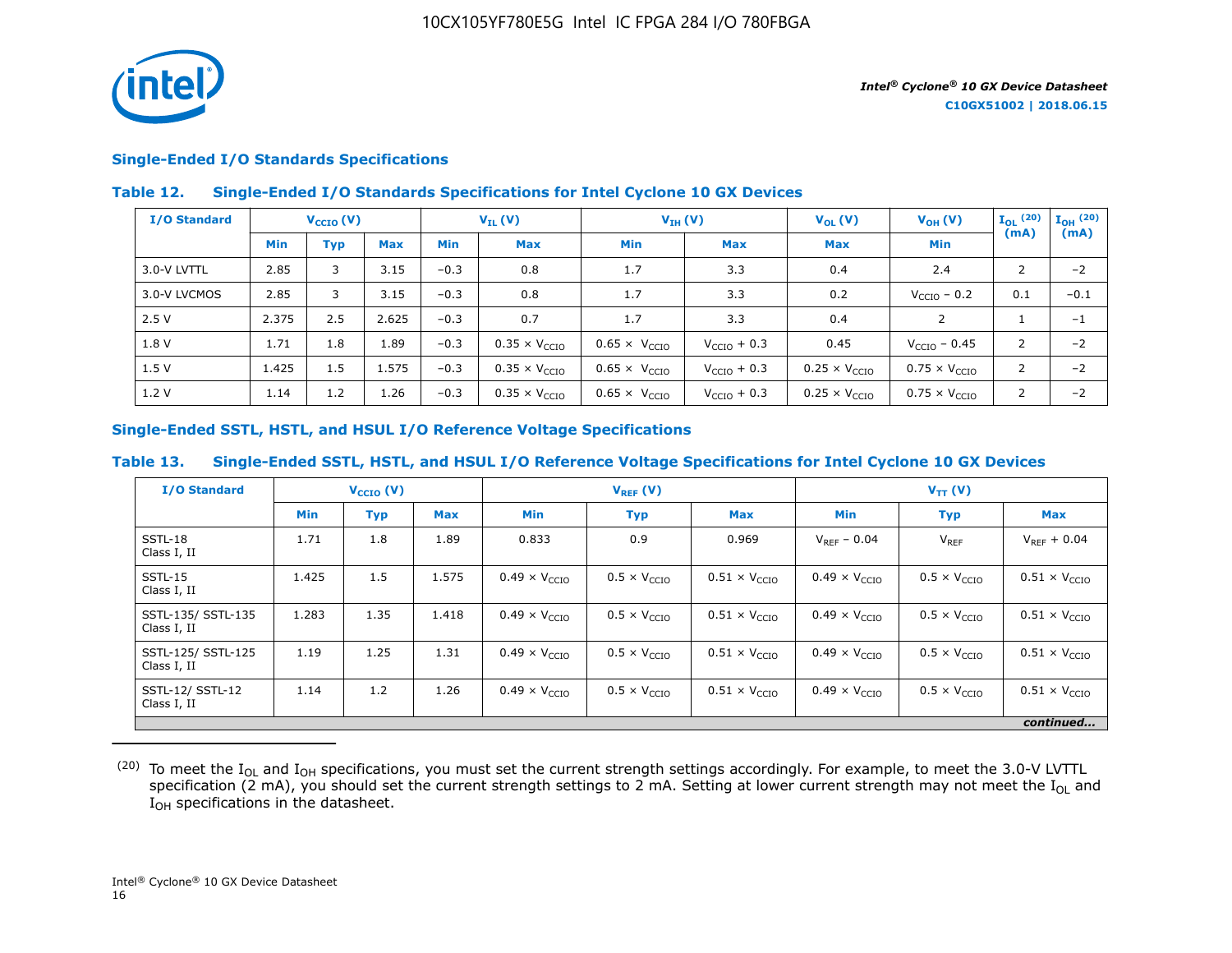**C10GX51002 | 2018.06.15**



| I/O Standard             |            | $V_{\text{CCIO}}(V)$ |            |                               | $V_{REF}(V)$                 |                               |                          | $V_{TT} (V)$             |                                |  |  |
|--------------------------|------------|----------------------|------------|-------------------------------|------------------------------|-------------------------------|--------------------------|--------------------------|--------------------------------|--|--|
|                          | <b>Min</b> | <b>Typ</b>           | <b>Max</b> | Min                           | <b>Typ</b>                   | <b>Max</b>                    | Min                      | <b>Typ</b>               | <b>Max</b>                     |  |  |
| HSTL-18<br>Class I, II   | 1.71       | 1.8                  | 1.89       | 0.85                          | 0.9                          | 0.95                          | $\qquad \qquad$          | V <sub>CCIO</sub> /2     |                                |  |  |
| $HSTL-15$<br>Class I, II | 1.425      | 1.5                  | 1.575      | 0.68                          | 0.75                         | 0.9                           | $\qquad \qquad$          | V <sub>CCIO</sub> /2     |                                |  |  |
| $HSTL-12$<br>Class I, II | 1.14       | 1.2                  | 1.26       | $0.47 \times V_{CCIO}$        | $0.5 \times V_{\text{CCIO}}$ | $0.53 \times V_{CCIO}$        | $\overline{\phantom{0}}$ | V <sub>CCIO</sub> /2     |                                |  |  |
| <b>HSUL-12</b>           | 1.14       | 1.2                  | 1.3        | $0.49 \times V_{\text{CCIO}}$ | $0.5 \times V_{\text{CCIO}}$ | $0.51 \times V_{\text{CCIO}}$ | $\qquad \qquad -$        | $\overline{\phantom{m}}$ |                                |  |  |
| POD <sub>12</sub>        | 1.16       | 1.2                  | 1.24       | $0.69 \times V_{\text{CCIO}}$ | $0.7 \times V_{\text{CCIO}}$ | $0.71 \times V_{\text{CCIO}}$ | $\qquad \qquad$          | V <sub>CCIO</sub>        | $\qquad \qquad \longleftarrow$ |  |  |

#### **Single-Ended SSTL, HSTL, and HSUL I/O Standards Signal Specifications**

#### **Table 14. Single-Ended SSTL, HSTL, and HSUL I/O Standards Signal Specifications for Intel Cyclone 10 GX Devices**

| <b>I/O Standard</b>                         | $V_{IL(DC)}$ (V)         |                   | $V_{IH(DC)}$ (V)  |                         | $V_{IL(AC)}$ (V)  | $V_{IH(AC)}$ (V)  | $V_{OL}(V)$                  | $V_{OH} (V)$                 |      | $\mathbf{I}_{OL}$ (21) $\mathbf{I}_{OH}$ (21) |
|---------------------------------------------|--------------------------|-------------------|-------------------|-------------------------|-------------------|-------------------|------------------------------|------------------------------|------|-----------------------------------------------|
|                                             | <b>Min</b>               | <b>Max</b>        | <b>Min</b>        | Max                     | Max               | Min               | <b>Max</b>                   | Min                          | (mA) | (mA)                                          |
| SSTL-18 Class I                             | $-0.3$                   | $V_{RFF} - 0.125$ | $V_{RFF}$ + 0.125 | $V_{\text{CCIO}} + 0.3$ | $V_{RFF}$ – 0.25  | $V_{RFF}$ + 0.25  | $V_{TT}$ – 0.603             | $V_{TT}$ + 0.603             | 6.7  | $-6.7$                                        |
| SSTL-18 Class<br>П                          | $-0.3$                   | $V_{REF}$ -0.125  | $V_{RFF} + 0.125$ | $V_{\text{CCIO}} + 0.3$ | $V_{REF}$ – 0.25  | $V_{RFF}$ + 0.25  | 0.28                         | $VCCIO -0.28$                | 13.4 | $-13.4$                                       |
| SSTL-15 Class I                             | $\overline{\phantom{0}}$ | $V_{REF}$ – 0.1   | $V_{REF}$ + 0.1   |                         | $V_{RFF} - 0.175$ | $V_{RFF}$ + 0.175 | $0.2 \times V_{\text{CCIO}}$ | $0.8 \times V_{\text{CCIO}}$ | 8    | $-8$                                          |
| SSTL-15 Class<br>П                          | $\overline{\phantom{0}}$ | $V_{RFF}$ – 0.1   | $V_{REF} + 0.1$   |                         | $V_{RFF}$ – 0.175 | $V_{RFF}$ + 0.175 | $0.2 \times V_{\text{CCIO}}$ | $0.8 \times V_{\text{CCIO}}$ | 16   | $-16$                                         |
| SSTL-135/<br><b>SSTL-135</b><br>Class I, II | $\overline{\phantom{0}}$ | $V_{REF} - 0.09$  | $V_{RFF} + 0.09$  |                         | $V_{RFF} - 0.16$  | $V_{RFF}$ + 0.16  | $0.2 \times V_{\text{CCIO}}$ | $0.8 \times V_{\text{CCIO}}$ |      |                                               |
| SSTL-125/<br><b>SSTL-125</b><br>Class I, II | —                        | $V_{RFF}$ – 0.09  | $V_{RFF}$ + 0.09  |                         | $V_{RFF}$ – 0.15  | $V_{RFF}$ + 0.15  | $0.2 \times V_{\text{CCIO}}$ | $0.8 \times V_{\text{CCIO}}$ |      |                                               |
|                                             |                          |                   |                   |                         |                   |                   |                              |                              |      | continued                                     |

 $^{(21)}$  To meet the I<sub>OL</sub> and I<sub>OH</sub> specifications, you must set the current strength settings accordingly. For example, to meet the SSTL15CI specification (8 mA), you should set the current strength settings to 8 mA. Setting at lower current strength may not meet the I<sub>OL</sub> and  $I_{OH}$  specifications in the datasheet.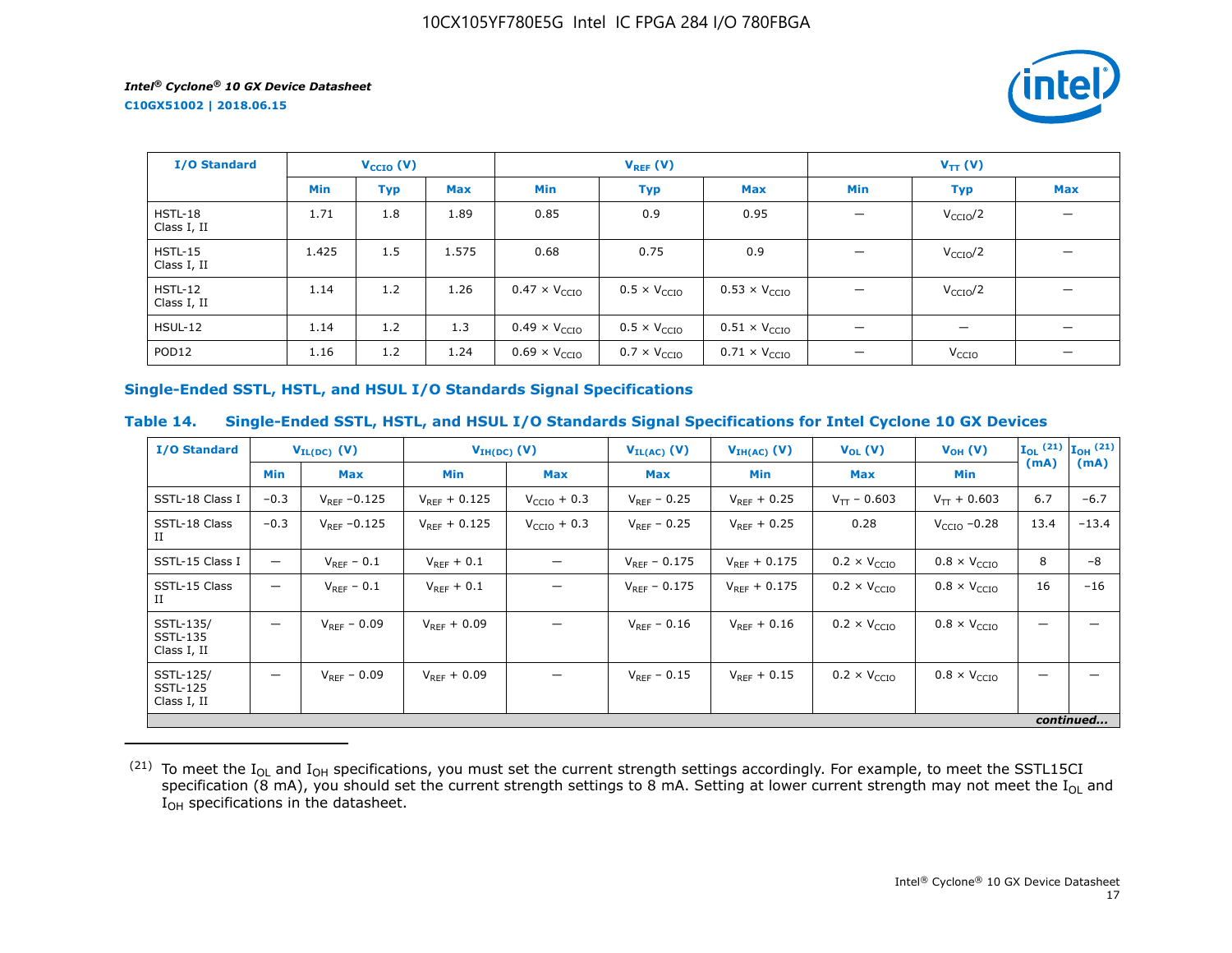

| <b>I/O Standard</b>                       |                 | $V_{IL(DC)}$ (V) | $V_{IH(DC)}(V)$  |                          | $V_{IL(AC)}$ (V) | $V_{IH(AC)}$ (V) | $V_{OL}(V)$                                | $V_{OH} (V)$                               |      | $\mathbf{I}_{OL}$ (21) $\mathbf{I}_{OH}$ (21) |
|-------------------------------------------|-----------------|------------------|------------------|--------------------------|------------------|------------------|--------------------------------------------|--------------------------------------------|------|-----------------------------------------------|
|                                           | <b>Min</b>      | <b>Max</b>       | <b>Min</b>       | <b>Max</b>               | Max              | Min              | <b>Max</b>                                 | <b>Min</b>                                 | (mA) | (mA)                                          |
| <b>SSTL-12/</b><br>SSTL-12<br>Class I, II | —               | $V_{RFF} - 0.10$ | $V_{RFF}$ + 0.10 |                          | $V_{RFF}$ – 0.15 | $V_{RFF}$ + 0.15 | $0.2 \times V_{CCIO}$                      | $0.8 \times V_{\text{CCIO}}$               |      |                                               |
| HSTL-18 Class I                           | —               | $V_{REF}$ -0.1   | $V_{RFF}$ + 0.1  | —                        | $V_{RFF}$ – 0.2  | $V_{RFF}$ + 0.2  | 0.4                                        | $V_{CCIO}$ – 0.4                           | 8    | $-8$                                          |
| HSTL-18 Class<br>П                        | -               | $V_{REF}$ – 0.1  | $V_{REF}$ + 0.1  |                          | $V_{REF}$ – 0.2  | $V_{REF}$ + 0.2  | 0.4                                        | $VCCIO - 0.4$                              | 16   | $-16$                                         |
| HSTL-15 Class I                           | —               | $V_{RFF}$ – 0.1  | $V_{REF} + 0.1$  |                          | $V_{REF}$ – 0.2  | $V_{RFF}$ + 0.2  | 0.4                                        | $VCCIO$ – 0.4                              | 8    | -8                                            |
| HSTL-15 Class<br>П                        | —               | $V_{REF}$ – 0.1  | $V_{RFF}$ + 0.1  | —                        | $V_{REF}$ – 0.2  | $V_{RFF}$ + 0.2  | 0.4                                        | $V_{\text{CCIO}}$ -0.4                     | 16   | $-16$                                         |
| HSTL-12 Class I                           | $-0.15$         | $V_{RFF} - 0.08$ | $V_{RFF} + 0.08$ | $V_{\text{CCIO}} + 0.15$ | $V_{REF}$ – 0.15 | $V_{REF} + 0.15$ | $0.25 \times V_{CCIO}$                     | $0.75 \times V_{CCIO}$                     | 8    | $-8$                                          |
| HSTL-12 Class<br>П                        | $-0.15$         | $V_{RFF}$ – 0.08 | $V_{RFF}$ + 0.08 | $V_{\text{CCIO}} + 0.15$ | $V_{RFF}$ – 0.15 | $V_{REF}$ + 0.15 | $0.25 \times V_{\text{CCIO}}$              | $0.75 \times V_{\text{CCIO}}$              | 16   | $-16$                                         |
| <b>HSUL-12</b>                            | $\qquad \qquad$ | $V_{RFF}$ – 0.13 | $V_{RFF}$ + 0.13 |                          | $V_{RFF}$ – 0.22 | $V_{RFF}$ + 0.22 | $0.1 \times V_{\text{CCIO}}$               | $0.9 \times V_{\text{CCIO}}$               |      |                                               |
| POD <sub>12</sub>                         | $-0.15$         | $V_{RFF}$ – 0.08 | $V_{RFF}$ + 0.08 | $V_{\text{CCIO}} + 0.15$ | $V_{RFF}$ – 0.15 | $V_{RFF}$ + 0.15 | $(0.7 - 0.15) \times$<br>V <sub>CCIO</sub> | $(0.7 + 0.15) \times$<br>V <sub>CCIO</sub> |      |                                               |

#### **Differential SSTL I/O Standards Specifications**

#### **Table 15. Differential SSTL I/O Standards Specifications for Intel Cyclone 10 GX Devices**

| <b>I/O Standard</b>    | $V_{\text{CCIO}}(V)$ |            | $V_{SWING(DC)}$ (V) |            | $V_{SWING(AC)}$ (V)     |                              | $V_{IX(AC)}$ (V)              |                            |            |                                  |
|------------------------|----------------------|------------|---------------------|------------|-------------------------|------------------------------|-------------------------------|----------------------------|------------|----------------------------------|
|                        | <b>Min</b>           | <b>Typ</b> | <b>Max</b>          | <b>Min</b> | <b>Max</b>              | <b>Min</b>                   | <b>Max</b>                    | Min                        | <b>Typ</b> | <b>Max</b>                       |
| SSTL-18 Class<br>I, II | 1.71                 | 1.8        | 1.89                | 0.25       | $V_{\text{CCIO}} + 0.6$ | 0.5                          | $V_{\text{CCIO}} + 0.6$       | $V_{\rm CCIO}/2 - 0.175$   |            | V <sub>CCIO</sub> /2<br>$+0.175$ |
| SSTL-15 Class<br>I, II | 1.425                | 1.5        | 1.575               | 0.2        | (22)                    | $2(VIH(AC) -$<br>$V_{REF}$ ) | $2(V_{REF}$ –<br>$V_{IL(AC)}$ | $V_{\text{CCIO}}/2 - 0.15$ |            | $V_{\text{CCIO}}/2 + 0.15$       |
|                        |                      |            |                     |            |                         |                              |                               |                            |            | continued                        |

 $^{(21)}$  To meet the I<sub>OL</sub> and I<sub>OH</sub> specifications, you must set the current strength settings accordingly. For example, to meet the SSTL15CI specification (8 mA), you should set the current strength settings to 8 mA. Setting at lower current strength may not meet the I<sub>OL</sub> and  $I_{OH}$  specifications in the datasheet.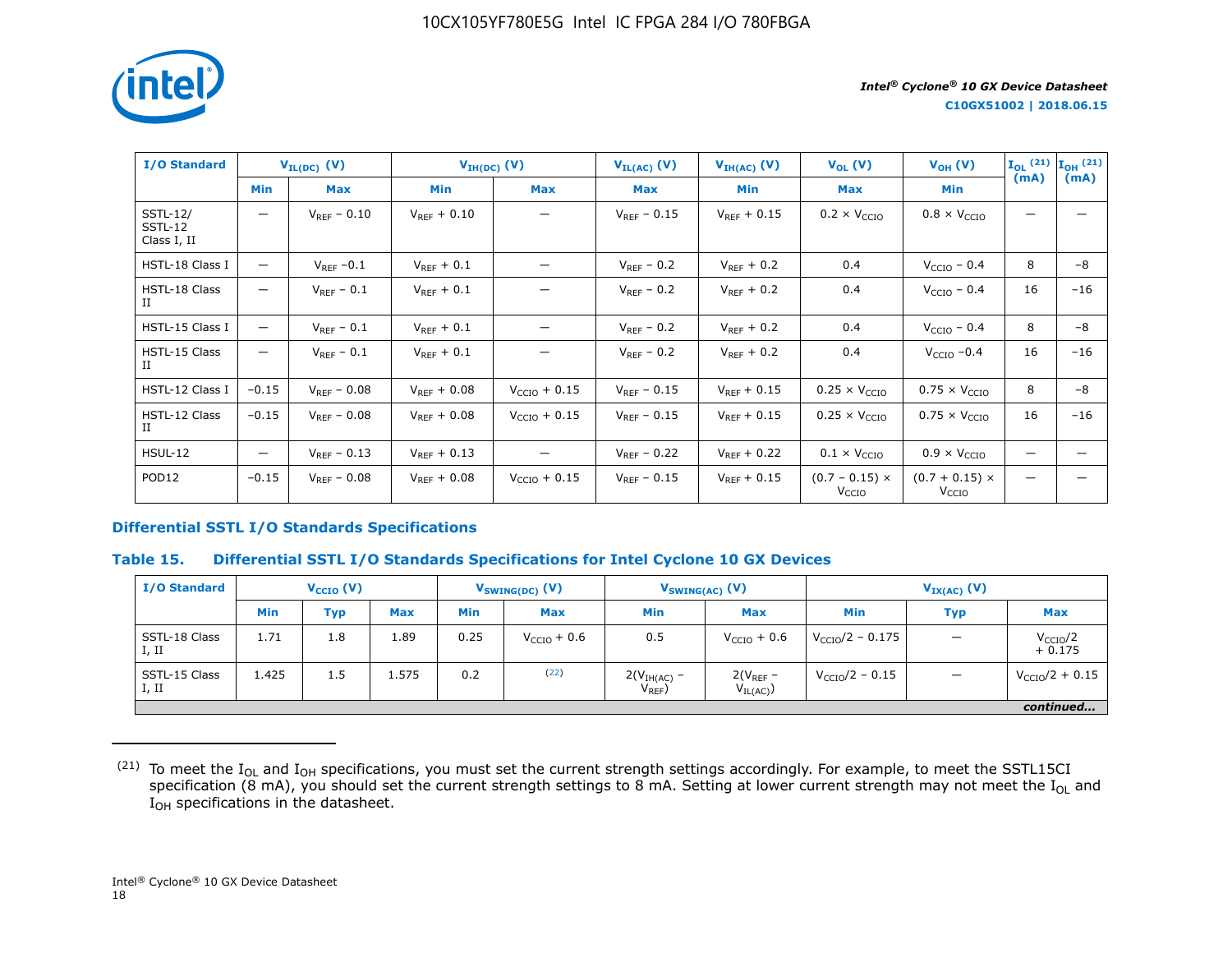**C10GX51002 | 2018.06.15**



| <b>I/O Standard</b>                         | $V_{\text{CCIO}}(V)$ |      | $V_{SWING(DC)}(V)$ |            | $V_{SWING(AC)}$ (V) |                              | $V_{IX(AC)}$ (V)                |                            |                      |                            |
|---------------------------------------------|----------------------|------|--------------------|------------|---------------------|------------------------------|---------------------------------|----------------------------|----------------------|----------------------------|
|                                             | <b>Min</b>           | Typ  | <b>Max</b>         | <b>Min</b> | <b>Max</b>          | <b>Min</b>                   | <b>Max</b>                      | <b>Min</b>                 | <b>Typ</b>           | <b>Max</b>                 |
| SSTL-135/<br><b>SSTL-135</b><br>Class I, II | 1.283                | 1.35 | 1.45               | 0.18       | (22)                | $2(VIH(AC)$ –<br>$V_{REF}$ ) | $2(V_{IL(AC)}$ -<br>$V_{REF}$ ) | $V_{\rm CCIO}/2 - 0.15$    | V <sub>CCIO</sub> /2 | $V_{\text{CCIO}}/2 + 0.15$ |
| SSTL-125/<br><b>SSTL-125</b><br>Class I, II | 1.19                 | 1.25 | 1.31               | 0.18       | (22)                | $2(VIH(AC) -$<br>$V_{REF}$   | $2(V_{IL(AC)}$ –<br>$V_{REF}$ ) | $V_{\text{CCIO}}/2 - 0.15$ | V <sub>CCIO</sub> /2 | $V_{CCIO}/2 + 0.15$        |
| <b>SSTL-12/</b><br>SSTL-12<br>Class I, II   | 1.14                 | 1.2  | 1.26               | 0.16       | (22)                | $2(VIH(AC)$ –<br>$V_{REF}$ ) | $2(V_{IL(AC)}$ -<br>$V_{REF}$ ) | $V_{REF}$ – 0.15           | V <sub>CCIO</sub> /2 | $V_{REF} + 0.15$           |
| POD <sub>12</sub>                           | 1.16                 | 1.2  | 1.24               | 0.16       | –                   | 0.3                          |                                 | $V_{REF}$ – 0.08           |                      | $V_{REF} + 0.08$           |

## **Differential HSTL and HSUL I/O Standards Specifications**

## **Table 16. Differential HSTL and HSUL I/O Standards Specifications for Intel Cyclone 10 GX Devices**

| <b>I/O Standard</b>    |       | $V_{\text{CCIO}}(V)$ |            |                              | $V_{\text{DIF(DC)}}(V)$      |                            | $V_{\text{DIF(AC)}}$ (V)     |                                   | $V_{IX(AC)}(V)$                   |                                              |                                   | $V_{CM(DC)}(V)$                   |                                   |  |
|------------------------|-------|----------------------|------------|------------------------------|------------------------------|----------------------------|------------------------------|-----------------------------------|-----------------------------------|----------------------------------------------|-----------------------------------|-----------------------------------|-----------------------------------|--|
|                        | Min   | <b>Typ</b>           | <b>Max</b> | Min                          | <b>Max</b>                   | <b>Min</b>                 | <b>Max</b>                   | <b>Min</b>                        | Typ                               | <b>Max</b>                                   | <b>Min</b>                        | <b>Typ</b>                        | <b>Max</b>                        |  |
| HSTL-18 Class<br>I, II | 1.71  | 1.8                  | 1.89       | 0.2                          |                              | 0.4                        |                              | 0.78                              | $\qquad \qquad \longleftarrow$    | 1.12                                         | 0.78                              |                                   | 1.12                              |  |
| HSTL-15 Class<br>I, II | 1.425 | 1.5                  | 1.575      | 0.2                          |                              | 0.4                        | $\overline{\phantom{0}}$     | 0.68                              | –                                 | 0.9                                          | 0.68                              | –                                 | 0.9                               |  |
| HSTL-12 Class<br>I, II | 1.14  | 1.2                  | 1.26       | 0.16                         | V <sub>CCIO</sub><br>$+0.3$  | 0.3                        | V <sub>CCIO</sub><br>$+0.48$ |                                   | $0.5 \times$<br>V <sub>CCIO</sub> | $\overline{\phantom{0}}$                     | $0.4 \times$<br>V <sub>CCIO</sub> | $0.5 \times$<br>V <sub>CCIO</sub> | $0.6 \times$<br>V <sub>CCIO</sub> |  |
| HSUL-12                | 1.14  | 1.2                  | 1.3        | $2(VIH(DC)$ –<br>$V_{REF}$ ) | $2(V_{REF}-$<br>$V_{IH(DC)}$ | $2(VIH(AC)$ –<br>$V_{REF}$ | $2(V_{REF}-$<br>$V_{IH(AC)}$ | $0.5 \times$<br>$VCCIO$ –<br>0.12 | $0.5 \times$<br>V <sub>CCIO</sub> | $0.5 \times$<br>V <sub>CCIO</sub><br>$+0.12$ | $0.4 \times$<br>V <sub>CCIO</sub> | $0.5 \times$<br>V <sub>CCIO</sub> | $0.6 \times$<br>V <sub>CCIO</sub> |  |

<sup>(22)</sup> The maximum value for  $V_{SWING(DC)}$  is not defined. However, each single-ended signal needs to be within the respective single-ended limits ( $V_{IH(DC)}$  and  $V_{IL(DC)}$ ).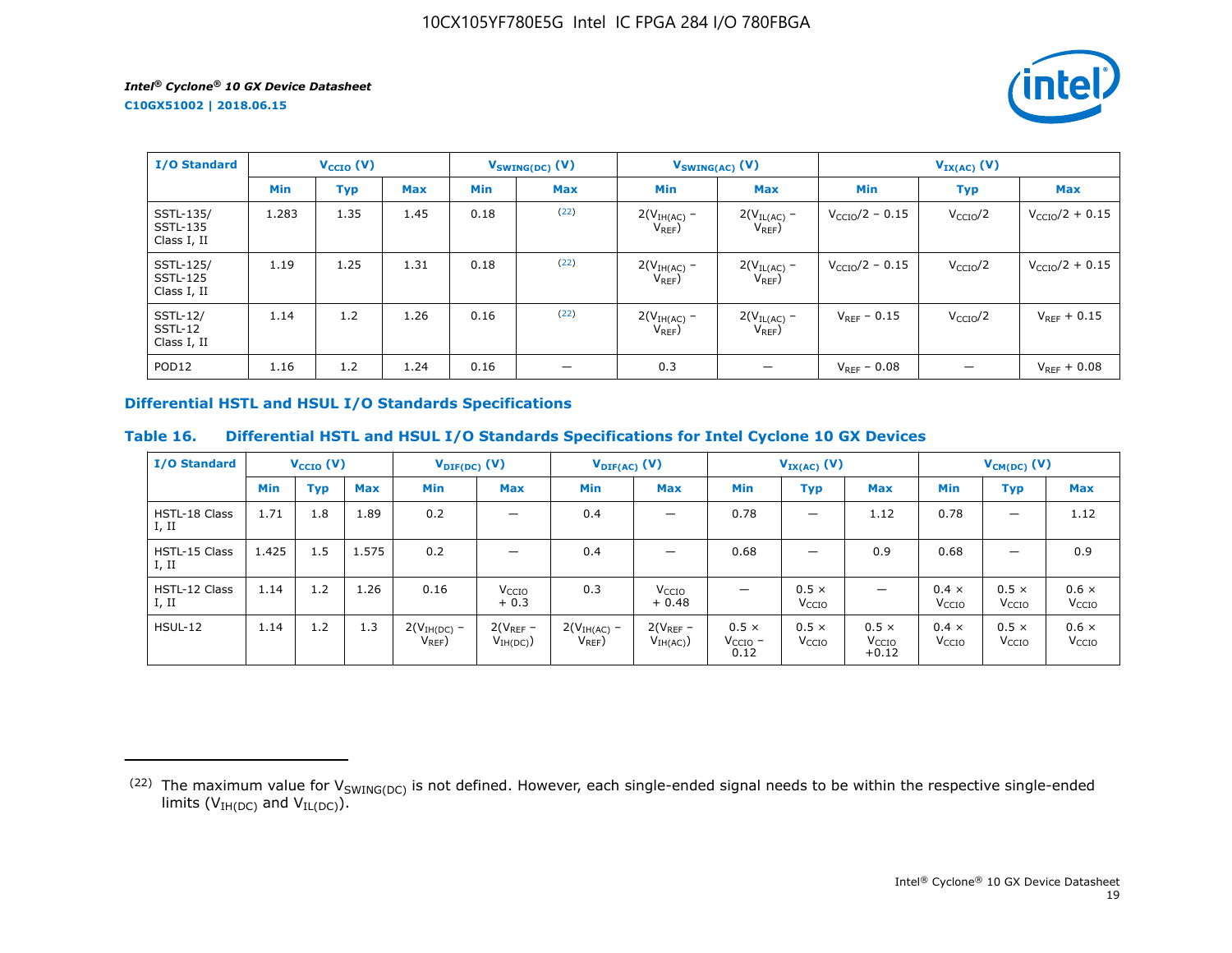

#### **Differential I/O Standards Specifications**

#### **Table 17. Differential I/O Standards Specifications for Intel Cyclone 10 GX Devices**

Differential inputs are powered by  $V_{CCPT}$  which requires 1.8 V.

| <b>I/O Standard</b>         |      | $V_{\text{CCIO}}(V)$ |            |            | $V_{ID}$ (mV) $^{(23)}$ |            |             | $V_{ICM(DC)}(V)$             |            |                          | $V_{OD} (V)$ (24)        |            | $V_{OCM} (V)$ (24) |            |            |
|-----------------------------|------|----------------------|------------|------------|-------------------------|------------|-------------|------------------------------|------------|--------------------------|--------------------------|------------|--------------------|------------|------------|
|                             | Min  | <b>Typ</b>           | <b>Max</b> | <b>Min</b> | <b>Condition</b>        | <b>Max</b> | Min         | <b>Condition</b>             | <b>Max</b> | Min                      | <b>Typ</b>               | <b>Max</b> | Min                | <b>Typ</b> | <b>Max</b> |
| $LVDS$ $(25)$               | 1.71 | 1.8                  | 1.89       | 100        | $V_{CM} =$<br>1.25V     | —          | $\mathbf 0$ | $D_{MAX}$<br>$\leq 700$ Mbps | 1.85       | 0.247                    |                          | 0.6        | 1.125              | 1.25       | 1.375      |
|                             |      |                      |            |            |                         |            |             | $D_{MAX}$<br>$>700$ Mbps     | 1.6        |                          |                          |            |                    |            |            |
| RSDS (HIO) (26)             | 1.71 | 1.8                  | 1.89       | 100        | $V_{CM} =$<br>1.25V     | —          | 0.3         |                              | 1.4        | 0.1                      | 0.2                      | 0.6        | 0.5                | 1.2        | 1.4        |
| Mini-LVDS<br>$(HIO)$ $(27)$ | 1.71 | 1.8                  | 1.89       | 200        | —                       | 600        | 0.4         | -                            | 1.325      | 0.25                     | $\overline{\phantom{0}}$ | 0.6        | $\mathbf{1}$       | 1.2        | 1.4        |
| LVPECL <sup>(28)</sup>      | 1.71 | 1.8                  | 1.89       | 300        | –                       | —          | 0.6         | $D_{MAX}$<br>$≤700$ Mbps     | 1.7        | $\overline{\phantom{m}}$ | -                        | -          | -                  | -          |            |
|                             |      |                      |            |            |                         |            |             | $D_{MAX}$<br>$>700$ Mbps     | 1.6        |                          |                          |            |                    |            |            |

#### **Related Information**

Transceiver Specifications for Intel Cyclone 10 GX Devices on page 22 Provides the specifications for transmitter, receiver, and reference clock I/O pin.

- (23) The minimum  $V_{ID}$  value is applicable over the entire common mode range,  $V_{CM}$ .
- $(24)$  R<sub>L</sub> range: 90 ≤ R<sub>L</sub> ≤ 110 Ω.
- <sup>(25)</sup> For optimized LVDS receiver performance, the receiver voltage input range must be within 1.0 V to 1.6 V for data rates above 700 Mbps and 0 V to 1.85 V for data rates below 700 Mbps.
- $(26)$  For optimized RSDS receiver performance, the receiver voltage input range must be within 0.25 V to 1.45 V.
- (27) For optimized Mini-LVDS receiver performance, the receiver voltage input range must be within 0.3 V to 1.425 V.
- <sup>(28)</sup> For optimized LVPECL receiver performance, the receiver voltage input range must be within 0.85 V to 1.75 V for data rates above 700 Mbps and 0.45 V to 1.95 V for data rates below 700 Mbps.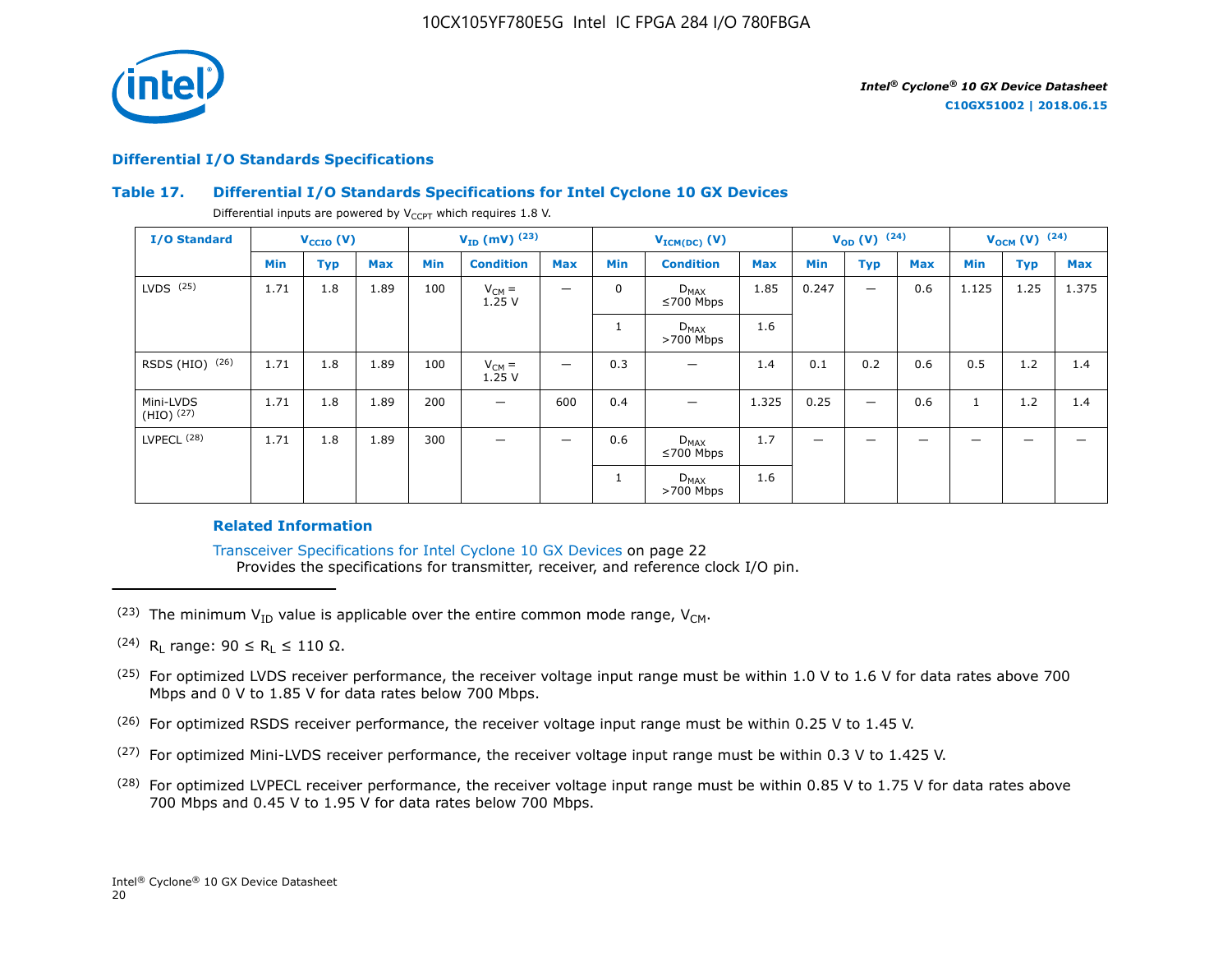

## **Switching Characteristics**

This section provides the performance characteristics of Intel Cyclone 10 GX core and periphery blocks for extended grade devices.

## **Transceiver Performance Specifications**

## **Transceiver Performance for Intel Cyclone 10 GX Devices**

#### **Table 18. Transmitter and Receiver Data Rate Performance**

| <b>Symbol/Description</b>    | <b>Condition</b>                                            | <b>Datarate</b> | <b>Unit</b> |
|------------------------------|-------------------------------------------------------------|-----------------|-------------|
|                              | Maximum data rate<br>$V_{CCR_GXB} = V_{CCT_GXB} = 1.03 V$   | 12.5            | Gbps        |
| Chip-to-Chip <sup>(29)</sup> | Maximum data rate<br>$V_{CCR_GXB} = V_{CCT_GXB} = 0.95 V$   | 11.3            | Gbps        |
|                              | Minimum Data Rate                                           | 1.0(30)         | Gbps        |
| Backplane                    | Maximum data rate<br>$V_{CCR\ GXB} = V_{CCT\ GXB} = 1.03$ V | 6.6             | Gbps        |
|                              | Minimum Data Rate                                           | 1.0(30)         | Gbps        |

#### **Table 19. ATX PLL and Fractional PLL (fPLL) Performance**

| <b>Symbol/Description</b>  | Condition         | <b>Frequency</b> | <b>Unit</b> |
|----------------------------|-------------------|------------------|-------------|
|                            | Maximum Frequency | 6.25             | GHz         |
| Supported Output Frequency | Minimum Freguency | 500              | MHz         |

<sup>(29)</sup> Chip-to-chip links are applications with short reach channels.

<sup>(30)</sup> Intel Cyclone 10 GX transceivers can support data rates down to 125 Mbps with over sampling. You must create your own over sampling logic.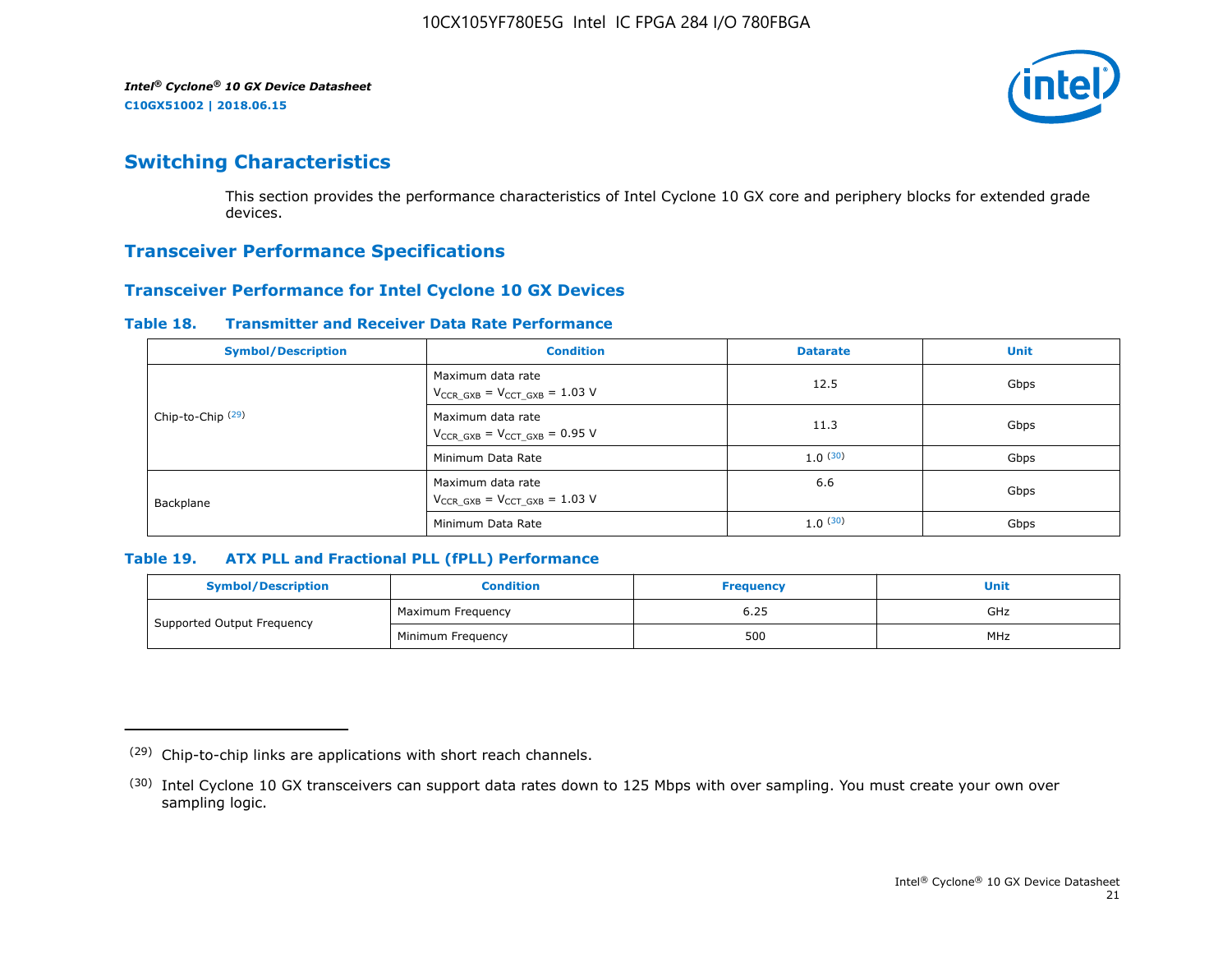

#### **Table 20. CMU PLL Performance**

| <b>Symbol/Description</b>  | <b>Condition</b>  | <b>Frequency</b> | Unit |
|----------------------------|-------------------|------------------|------|
| Supported Output Frequency | Maximum Freguency | 5.15625          | GHz  |
|                            | Minimum Frequency | 2450             | MHz  |

#### **Related Information**

Transceiver Power Supply Operating Conditions on page 9

## **High-Speed Serial Transceiver-Fabric Interface Performance for Intel Cyclone 10 GX Devices**

#### **Table 21. High-Speed Serial Transceiver-Fabric Interface Performance for Intel Cyclone 10 GX Devices**

The frequencies listed are the maximum frequencies.

| <b>Symbol/Description</b>     | <b>Condition (V)</b>  | <b>Core Speed Grade</b> | <b>Unit</b> |            |
|-------------------------------|-----------------------|-------------------------|-------------|------------|
|                               |                       | -5                      | -6          |            |
| 20-bit interface - FIFO       | $V_{CC} = 0.9$        | 400                     | 400         | MHz        |
| 20-bit interface - Registered | $V_{CC} = 0.9$        | 400                     | 400         | <b>MHz</b> |
| 32-bit interface - FIFO       | $V_{CC} = 0.9$        | 404                     | 335         | MHz        |
| 32-bit interface - Registered | $V_{\text{CC}} = 0.9$ | 404                     | 335         | MHz        |
| 64-bit interface - FIFO       | $V_{CC} = 0.9$        | 234                     | 222         | MHz        |
| 64-bit interface - Registered | $V_{\text{CC}} = 0.9$ | 234                     | 222         | MHz        |

## **Transceiver Specifications for Intel Cyclone 10 GX Devices**

#### **Table 22. Reference Clock Specifications**

| <b>Symbol/Description</b> | <b>Condition</b>              | Min                                           | Typ | <b>Max</b>                         | Unit      |  |
|---------------------------|-------------------------------|-----------------------------------------------|-----|------------------------------------|-----------|--|
| Supported I/O Standards   | Dedicated reference clock pin | CML, Differential LVPECL, LVDS, and HCSL (31) |     |                                    |           |  |
|                           | RX pin as a reference clock   |                                               |     | CML, Differential LVPECL, and LVDS |           |  |
|                           |                               |                                               |     |                                    | continued |  |

(31) HCSL is only supported for PCIe.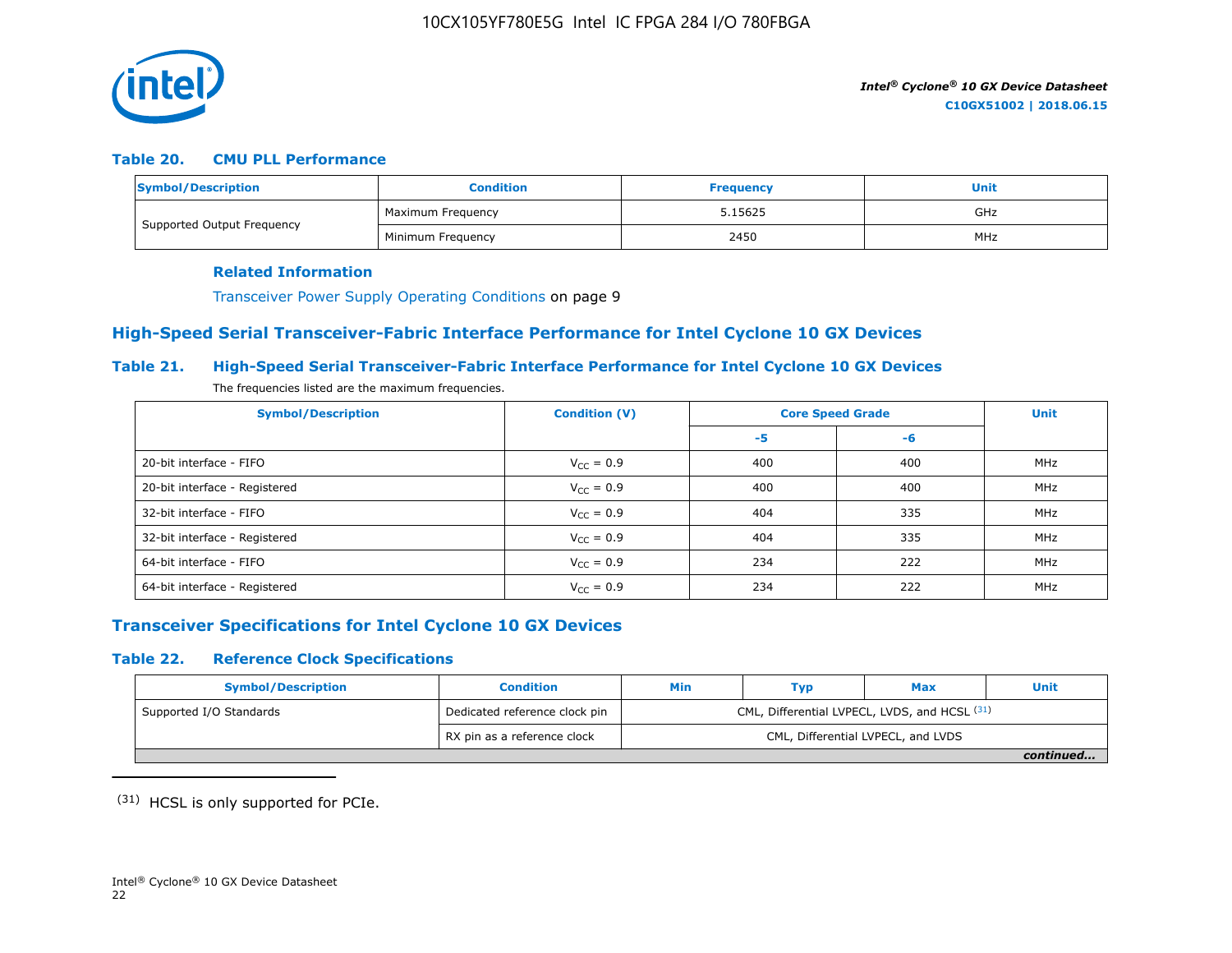**C10GX51002 | 2018.06.15**



| <b>Symbol/Description</b>                     | <b>Condition</b>                              | <b>Min</b>               | <b>Typ</b>               | <b>Max</b>               | <b>Unit</b>   |
|-----------------------------------------------|-----------------------------------------------|--------------------------|--------------------------|--------------------------|---------------|
| Input Reference Clock Frequency<br>(CMU PLL)  |                                               | 61                       |                          | 800                      | <b>MHz</b>    |
| Input Reference Clock Frequency<br>(ATX PLL)  |                                               | 100                      | —                        | 800                      | <b>MHz</b>    |
| Input Reference Clock Frequency<br>(fPLL PLL) |                                               | $25^{(32)}/50$           | $\overline{\phantom{0}}$ | 800                      | <b>MHz</b>    |
| Rise time                                     | 20% to 80%                                    | $\qquad \qquad -$        | —                        | 400                      | ps            |
| Fall time                                     | 80% to 20%                                    | $\overline{\phantom{0}}$ | $\overline{\phantom{0}}$ | 400                      | ps            |
| Duty cycle                                    | —                                             | 45                       | —                        | 55                       | $\frac{0}{0}$ |
| Spread-spectrum modulating clock frequency    | PCIe                                          | 30                       | —                        | 33                       | kHz           |
| Spread-spectrum downspread                    | PCIe                                          | —                        | 0 to $-0.5$              |                          | $\%$          |
| On-chip termination resistors                 | —                                             | $\overline{\phantom{0}}$ | 100                      | $\overline{\phantom{0}}$ | $\Omega$      |
| Absolute V <sub>MAX</sub>                     | Dedicated reference clock pin                 | $\qquad \qquad -$        | $\overline{\phantom{0}}$ | 1.6                      | V             |
|                                               | RX pin as a reference clock                   |                          | $\overline{\phantom{0}}$ | 1.2                      | $\vee$        |
| Absolute V <sub>MIN</sub>                     | —                                             | $-0.4$                   | —                        | $\overline{\phantom{0}}$ | $\vee$        |
| Peak-to-peak differential input voltage       | $\overline{\phantom{0}}$                      | 200                      | $\overline{\phantom{0}}$ | 1600                     | mV            |
| V <sub>ICM</sub> (AC coupled)                 | $V_{CCR_GXB} = 0.95 V$                        | $\qquad \qquad$          | 0.95                     | $\overline{\phantom{0}}$ | V             |
|                                               | $V_{CCR\ GXB} = 1.03 V$                       | —                        | 1.03                     | $\overline{\phantom{0}}$ | $\vee$        |
| $V_{ICM}$ (DC coupled)                        | HCSL I/O standard for PCIe<br>reference clock | 250                      | $\overline{\phantom{0}}$ | 550                      | mV            |
| Transmitter REFCLK Phase Noise (622 MHz) (33) | 100 Hz                                        | —                        | $\overline{\phantom{0}}$ | $-70$                    | dBc/Hz        |
|                                               | 1 kHz                                         |                          |                          | $-90$                    | dBc/Hz        |
|                                               |                                               |                          |                          |                          | continued     |

<sup>(32)</sup> 25 MHz is for HDMI applications only.

<sup>&</sup>lt;sup>(33)</sup> To calculate the REFCLK phase noise requirement at frequencies other than 622 MHz, use the following formula: REFCLK phase noise at f (MHz) = REFCLK phase noise at 622 MHz +  $20*log(f/622)$ .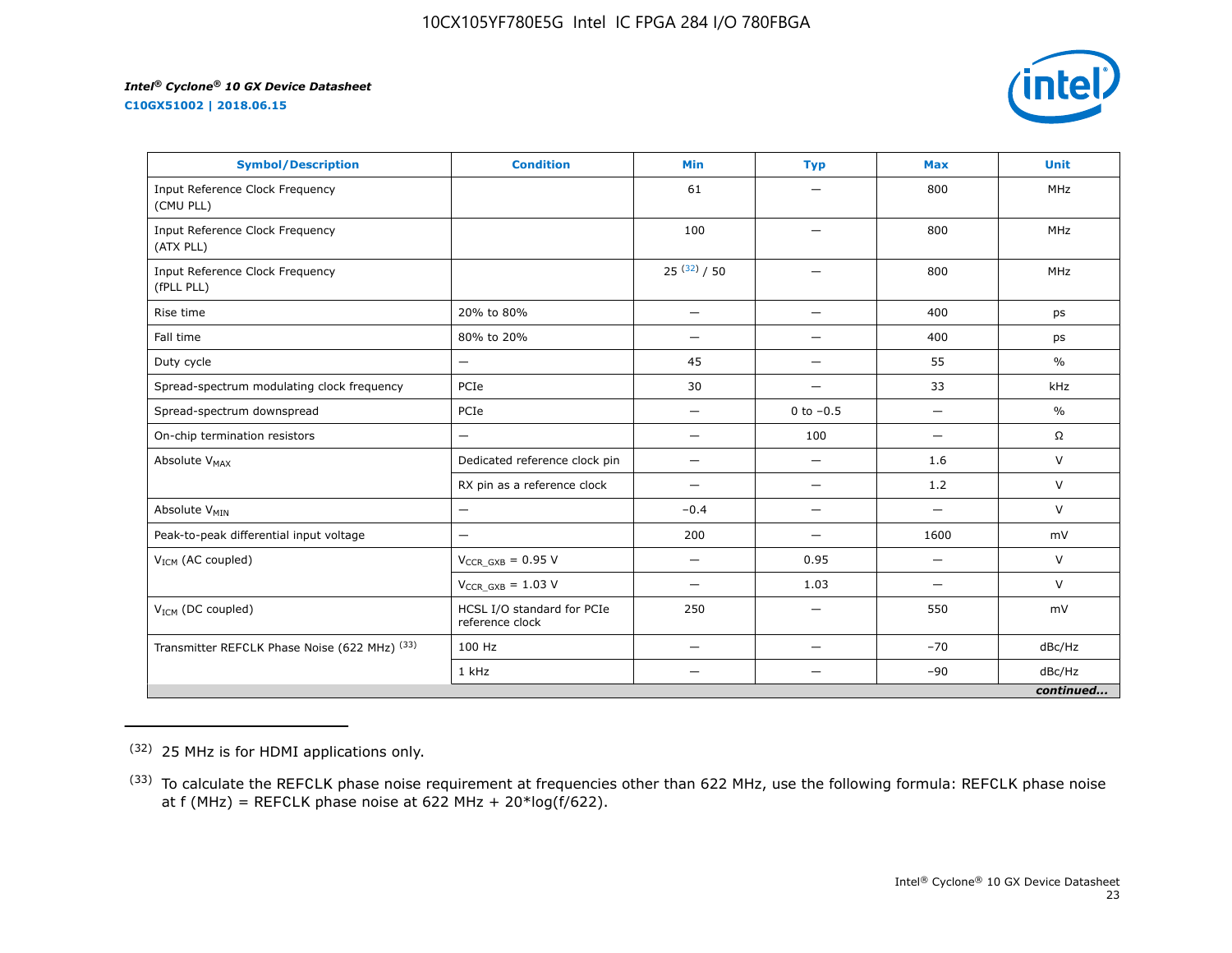

| <b>Symbol/Description</b>                                                                           | <b>Condition</b>          | <b>Min</b> | <b>Typ</b>      | <b>Max</b> | <b>Unit</b> |
|-----------------------------------------------------------------------------------------------------|---------------------------|------------|-----------------|------------|-------------|
|                                                                                                     | $10$ kHz                  |            |                 | $-100$     | dBc/Hz      |
|                                                                                                     | 100 kHz                   |            | _               | $-110$     | dBc/Hz      |
|                                                                                                     | $\geq$ 1 MHz              |            |                 | $-120$     | dBc/Hz      |
| Transmitter REFCLK Phase Jitter (100 MHz)                                                           | 1.5 MHz to 100 MHz (PCIe) | —          | —               | 4.2        | ps (rms)    |
| $R_{REF}$                                                                                           | –                         |            | $2.0 k \pm 1\%$ |            | Ω           |
| Maximum rate of change of the reference clock<br>frequency<br>T <sub>SSC-MAX-PERIOD-SLEW</sub> (34) | Max SSC df/dt             |            |                 | 0.75       | ps/UI       |

## **Table 23. Transceiver Clocks Specifications**

| <b>Symbol/Description</b>                 | <b>Condition</b>               | Min | Тур                      | <b>Max</b> | <b>Unit</b> |
|-------------------------------------------|--------------------------------|-----|--------------------------|------------|-------------|
| CLKUSR pin for transceiver<br>calibration | <b>Transceiver Calibration</b> | 100 | -                        | 125        | <b>MHz</b>  |
| reconfig_clk                              | Reconfiguration interface      | 100 | $\overline{\phantom{m}}$ | 125        | <b>MHz</b>  |

#### **Table 24. Transceiver Clock Network Maximum Data Rate Specifications**

| <b>Clock Network</b>                                 | <b>Maximum Performance</b> |             |            | <b>Channel Span</b>            | <b>Unit</b> |
|------------------------------------------------------|----------------------------|-------------|------------|--------------------------------|-------------|
|                                                      | <b>ATX</b>                 | <b>fPLL</b> | <b>CMU</b> |                                |             |
| x1                                                   | 12.5                       | 12.5        | 10.3125    | 6 channels in a single<br>bank | Gbps        |
| x6                                                   | 12.5                       | 12.5        | N/A        | 6 channels in a single<br>bank | Gbps        |
| PLL feedback<br>compensation mode                    | 12.5                       | 12.5        | N/A        | Side-wide                      | Gbps        |
| xN at 1.03 V V <sub>CCR_GXB</sub> /<br>$V_{CCT}$ GXB | 12.5                       | 12.5        | N/A        | Side-wide                      | Gbps        |
| xN at 0.95 V V <sub>CCR_GXB</sub> /<br>$V_{CCT_GXB}$ | 10.5                       | 10.5        | N/A        | Side-wide                      | Gbps        |

(34) Defined for worst case spread spectrum clock (SSC) modulation profile, such as Lexmark.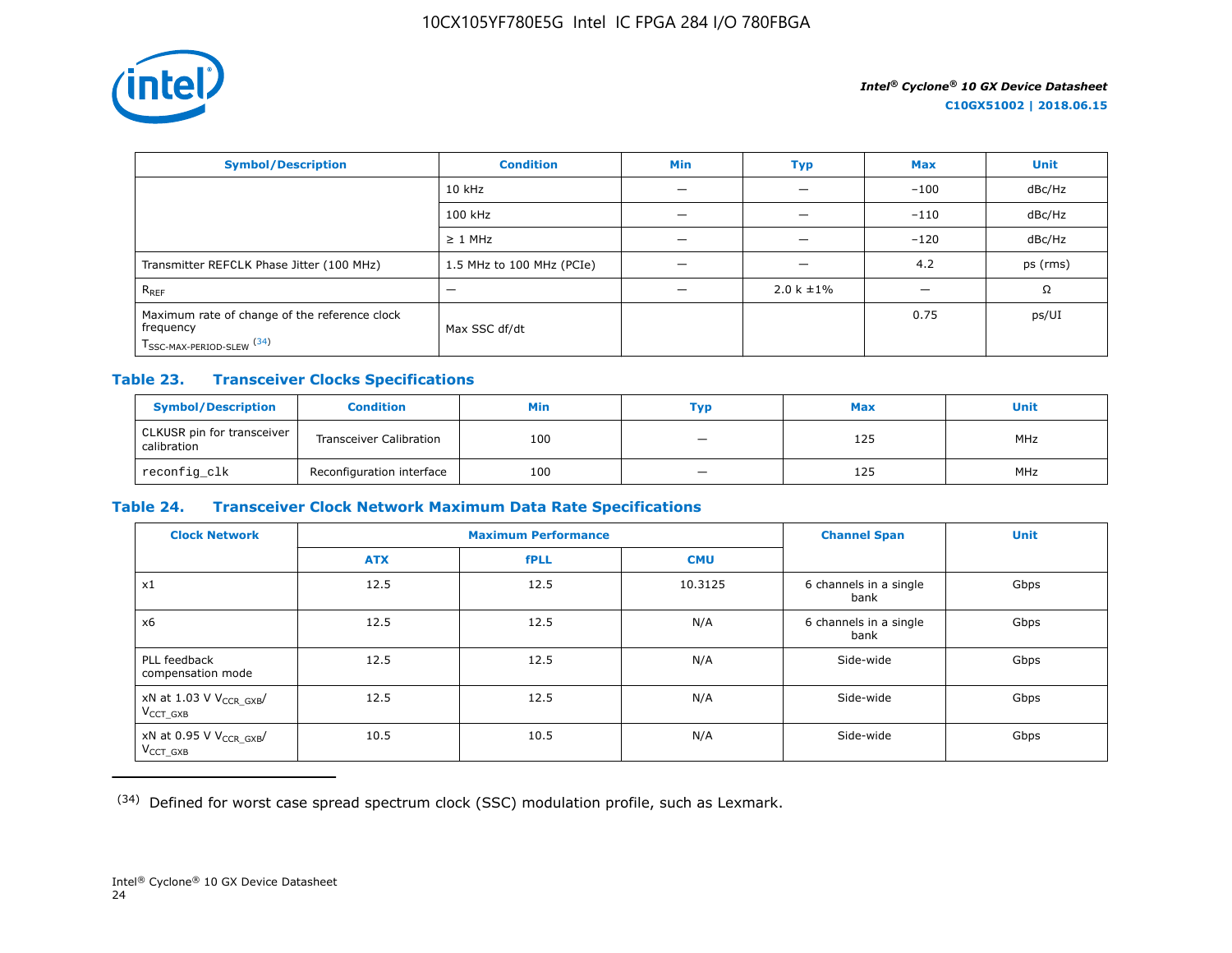**C10GX51002 | 2018.06.15**



#### **Table 25. Receiver Specifications**

| <b>Symbol/Description</b>                                                                                | <b>Condition</b>         | <b>Min</b>                                                                      | <b>Typ</b>     | <b>Max</b> | <b>Unit</b> |  |  |  |
|----------------------------------------------------------------------------------------------------------|--------------------------|---------------------------------------------------------------------------------|----------------|------------|-------------|--|--|--|
| Supported I/O Standards                                                                                  | $\qquad \qquad -$        | High Speed Differential I/O, CML, Differential LVPECL, and LVDS <sup>(35)</sup> |                |            |             |  |  |  |
| Absolute V <sub>MAX</sub> for a<br>receiver pin (36)                                                     | $\overline{\phantom{m}}$ |                                                                                 |                | 1.2        | $\vee$      |  |  |  |
| Absolute V <sub>MIN</sub> for a<br>receiver pin $(37)$                                                   | —                        | $-0.4$                                                                          |                |            | V           |  |  |  |
| Maximum peak-to-peak<br>differential input voltage<br>$V_{ID}$ (diff p-p) before device<br>configuration |                          |                                                                                 |                | 1.6        | V           |  |  |  |
| Maximum peak-to-peak                                                                                     | $V_{CCR_GXB} = 0.95 V$   |                                                                                 | -              | 2.4        | $\vee$      |  |  |  |
| differential input voltage<br>$V_{ID}$ (diff p-p) after device<br>configuration                          | $V_{CCR\ GXB} = 1.03 V$  |                                                                                 |                | 2.0        | V           |  |  |  |
| Minimum differential eye<br>opening at receiver serial<br>input pins (38)                                | $\overline{\phantom{m}}$ | 50                                                                              |                |            | mV          |  |  |  |
| Differential on-chip                                                                                     | $85-\Omega$ setting      | —                                                                               | $85 \pm 30\%$  | —          | Ω           |  |  |  |
| termination resistors                                                                                    | 100-Ω setting            |                                                                                 | $100 \pm 30\%$ |            | Ω           |  |  |  |
| $V_{ICM}$ (AC and DC coupled)<br>(39)                                                                    | $V_{CCR_GXB} = 0.95 V$   |                                                                                 | 600            |            | mV          |  |  |  |
|                                                                                                          | $V_{CCR_GXB} = 1.03 V$   |                                                                                 | 700            |            | mV          |  |  |  |
|                                                                                                          | continued                |                                                                                 |                |            |             |  |  |  |

(35) CML, Differential LVPECL, and LVDS are only used on AC coupled links.

- (36) The device cannot tolerate prolonged operation at this absolute maximum.
- $(37)$  The device cannot tolerate prolonged operation at this absolute minimum.
- <sup>(38)</sup> The differential eye opening specification at the receiver input pins assumes that Receiver Equalization is disabled. If you enable Receiver Equalization, the receiver circuitry can tolerate a lower minimum eye opening, depending on the equalization level.
- <sup>(39)</sup> Intel Cyclone 10 GX devices support DC coupling to other Intel Cyclone 10 GX devices and other devices with a transmitter that has matching common mode voltage.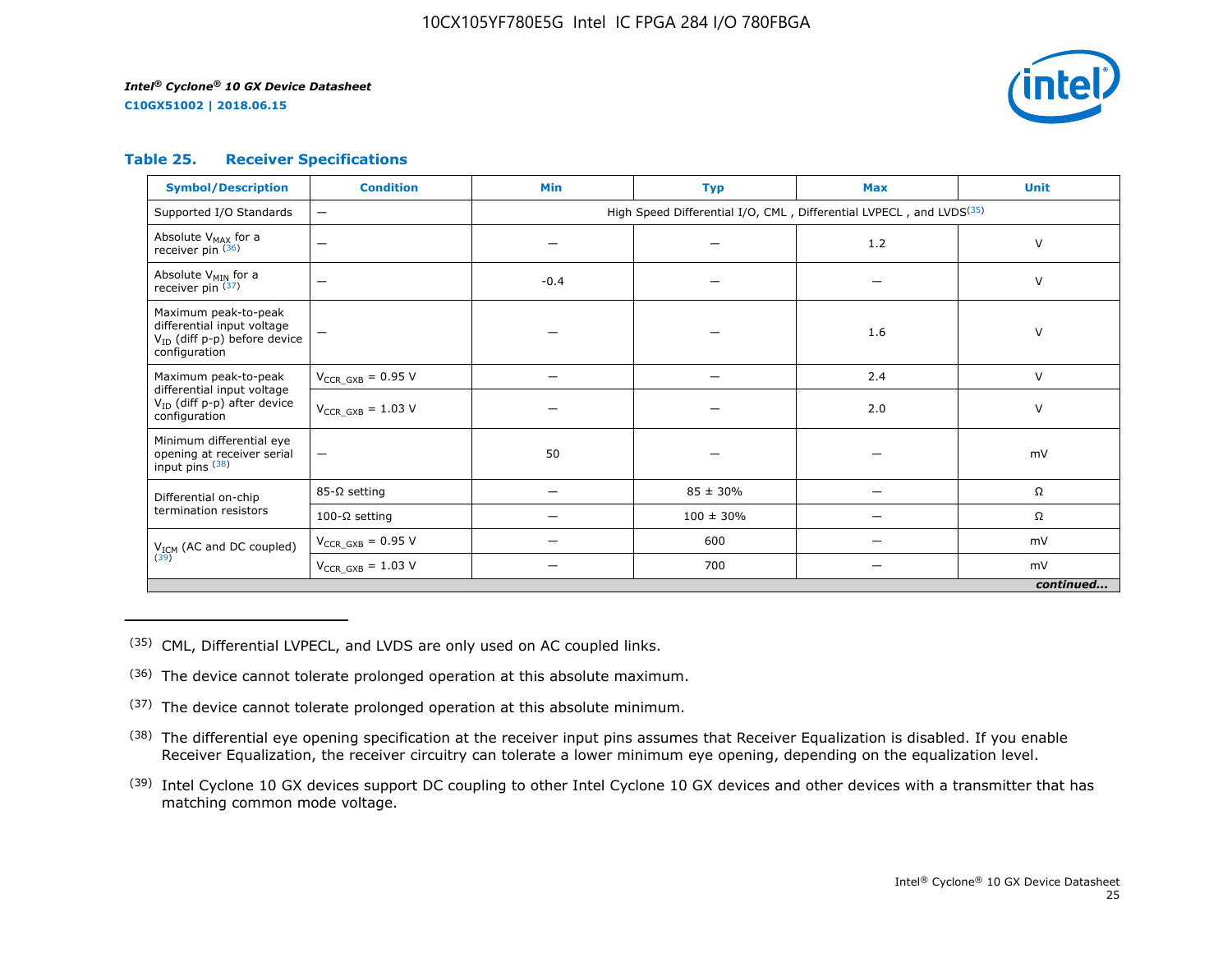

**C10GX51002 | 2018.06.15**

| <b>Symbol/Description</b>                                                | <b>Condition</b>                           | Min            | <b>Typ</b> | <b>Max</b> | <b>Unit</b> |
|--------------------------------------------------------------------------|--------------------------------------------|----------------|------------|------------|-------------|
| $t_{LTR}$ <sup>(40)</sup>                                                | $\overline{\phantom{0}}$                   |                |            | 10         | $\mu$ s     |
| $t_{LTD}$ <sup>(41)</sup>                                                | $\overline{\phantom{0}}$                   | $\overline{4}$ |            |            | $\mu$ s     |
| $t_{\text{LTD\_manual}}$ <sup>(42)</sup>                                 | $\overline{\phantom{0}}$                   | $\overline{4}$ |            |            | $\mu s$     |
| $t_{\text{LTR\_LTD\_manual}}$ <sup>(43)</sup>                            | $\overline{\phantom{0}}$                   | 15             |            |            | $\mu s$     |
| Run Length                                                               | $\overline{\phantom{0}}$                   |                |            | 200        | UI          |
| CDR PPM tolerance                                                        | PCIe-only                                  | $-300$         |            | 300        | PPM         |
|                                                                          | All other protocols                        | $-1000$        |            | 1000       | PPM         |
| Programmable DC Gain                                                     | Setting $= 0-4$                            | 0              |            | 10         | dB          |
| Programmable AC Gain at<br>High Gain mode and Data<br>Rate $\leq 6$ Gbps | Setting $= 0-28$<br>$V_{CCR_GXB} = 0.95 V$ | $\mathbf 0$    |            | 19         | dB          |
|                                                                          | Setting $= 0-28$<br>$V_{CCR_GXB} = 1.03 V$ | $\mathbf 0$    |            | 21         | dB          |

### **Table 26. Transmitter Specifications**

| <b>Symbol/Description</b>                     | <b>Condition</b>  | Min                              | Тур                      | <b>Max</b> | Unit |  |
|-----------------------------------------------|-------------------|----------------------------------|--------------------------|------------|------|--|
| Supported I/O Standards                       | $\qquad \qquad -$ | High Speed Differential I/O (44) | $\overline{\phantom{0}}$ |            |      |  |
| Differential on-chip<br>termination resistors | 85-Ω setting      |                                  | $85 \pm 20\%$            | _          | 75   |  |
|                                               |                   |                                  |                          |            |      |  |

 $(40)$  t<sub>LTR</sub> is the time required for the receive CDR to lock to the input reference clock frequency after coming out of reset.

<sup>(41)</sup>  $t_{\text{LTD}}$  is time required for the receiver CDR to start recovering valid data after the  $rx\_is\_locked$ todata signal goes high.

 $(42)$  t<sub>LTD</sub> manual is the time required for the receiver CDR to start recovering valid data after the  $rx\_is\_locked$ todata signal goes high when the CDR is functioning in the manual mode.

- $(43)$  t<sub>LTR LTD</sub> manual is the time the receiver CDR must be kept in lock to reference (LTR) mode after the  $rx\_is\_lockedtoref$  signal goes high when the CDR is functioning in the manual mode.
- (44) High Speed Differential I/O is the dedicated I/O standard for the transmitter in Intel Cyclone 10 GX transceivers.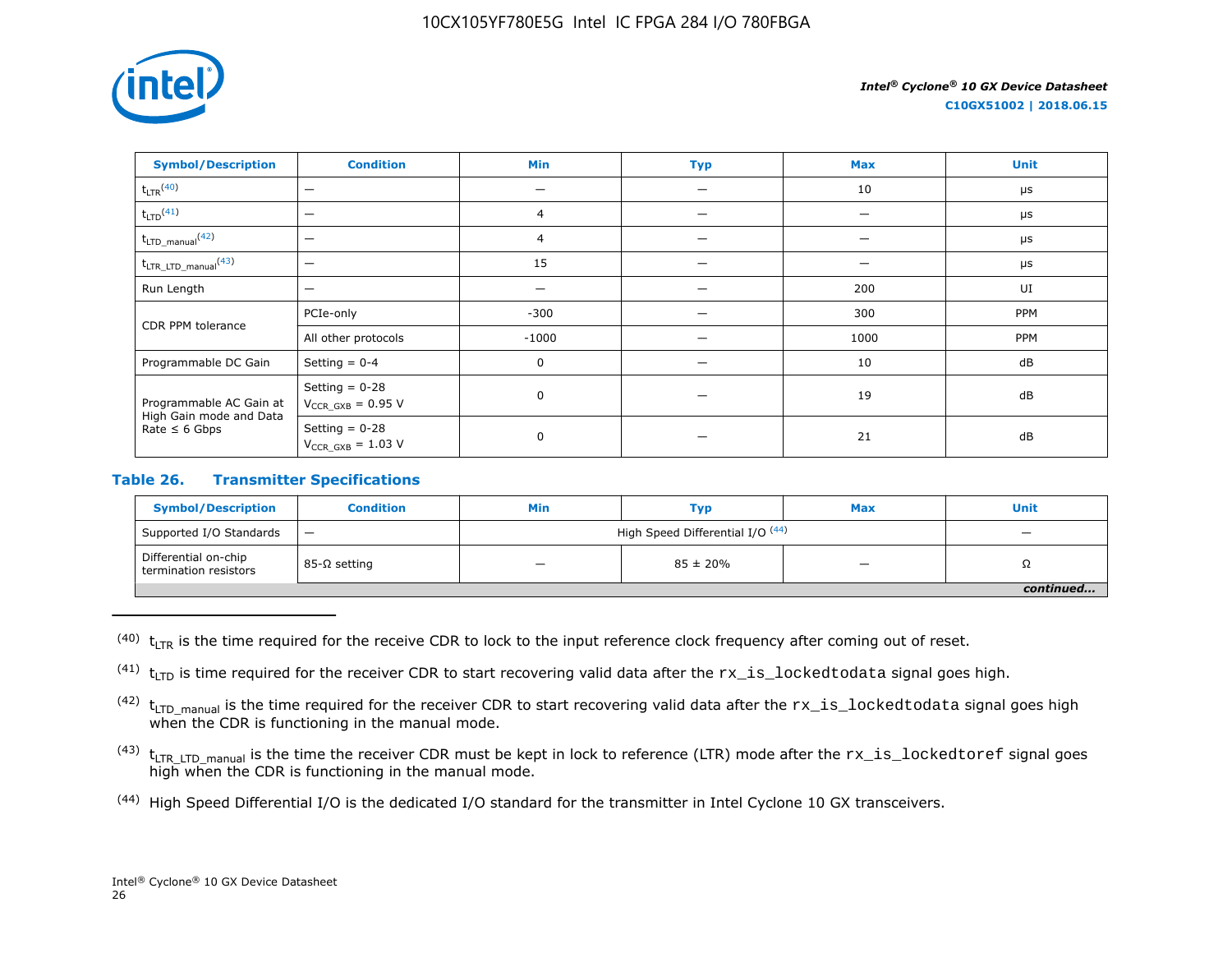**C10GX51002 | 2018.06.15**



| <b>Symbol/Description</b>     | <b>Condition</b>                                                             | Min | <b>Typ</b>     | <b>Max</b> | <b>Unit</b> |
|-------------------------------|------------------------------------------------------------------------------|-----|----------------|------------|-------------|
|                               | 100-Ω setting                                                                | —   | $100 \pm 20\%$ |            | Ω           |
| V <sub>OCM</sub> (AC coupled) | $V_{CCT_GXB} = 0.95 V$                                                       |     | 450            |            | mV          |
|                               | $V_{CCT_GXB} = 1.03 V$                                                       | -   | 500            |            | mV          |
| $V_{OCM}$ (DC coupled)        | $V_{CCT GXB} = 0.95 V$                                                       |     | 450            |            | mV          |
|                               | $V_{CCT_GXB} = 1.03 V$                                                       |     | 500            |            | mV          |
| Rise time (45)                | 20% to 80%                                                                   | 20  | –              | 130        | ps          |
| Fall time (45)                | 80% to 20%                                                                   | 20  | -              | 130        | ps          |
| Intra-differential pair skew  | TX $V_{CM}$ = 0.5 V and slew<br>rate setting of<br>$SLEW_R5$ <sup>(46)</sup> |     |                | 15         | ps          |

## **Table 27. Typical Transmitter V<sub>OD</sub>** Settings

| <b>Symbol</b>                                                                     | V <sub>OD</sub> Setting | V <sub>OD</sub> -to-V <sub>CCT_GXB</sub> Ratio |  |  |  |
|-----------------------------------------------------------------------------------|-------------------------|------------------------------------------------|--|--|--|
|                                                                                   | 31                      | 1.00                                           |  |  |  |
|                                                                                   | 30                      | 0.97                                           |  |  |  |
|                                                                                   | 29                      | 0.93                                           |  |  |  |
|                                                                                   | 28                      | 0.90                                           |  |  |  |
|                                                                                   | 27                      | 0.87                                           |  |  |  |
| $V_{OD}$ differential value = $V_{OD}$ -to- $V_{CCT\_GXB}$ ratio x $V_{CCT\_GXB}$ | 26                      | 0.83                                           |  |  |  |
|                                                                                   | 25                      | 0.80                                           |  |  |  |
|                                                                                   | 24                      | 0.77                                           |  |  |  |
|                                                                                   | 23                      | 0.73                                           |  |  |  |
|                                                                                   | 22                      | 0.70                                           |  |  |  |
| continued                                                                         |                         |                                                |  |  |  |

<sup>(45)</sup> The Intel Quartus Prime software automatically selects the appropriate slew rate depending on the design configurations.

<sup>(46)</sup> SLEW\_R1 is the slowest and SLEW\_R5 is the fastest. SLEW\_R6 and SLEW\_R7 are not used.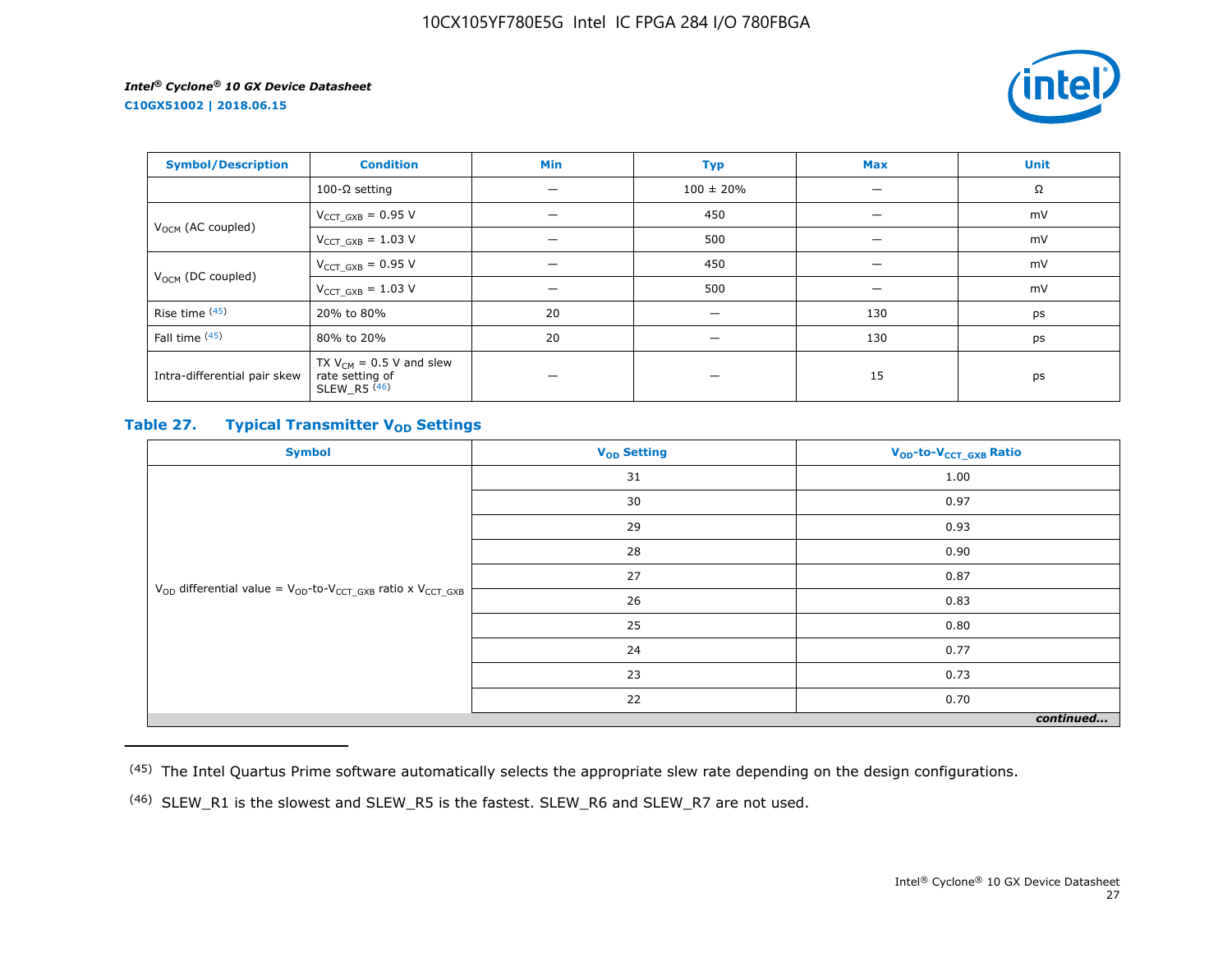

| <b>Symbol</b> | <b>V<sub>OD</sub></b> Setting | V <sub>OD</sub> -to-V <sub>CCT_GXB</sub> Ratio |
|---------------|-------------------------------|------------------------------------------------|
|               | 21                            | 0.67                                           |
|               | $20\,$                        | 0.63                                           |
|               | 19                            | 0.60                                           |
|               | 18                            | 0.57                                           |
|               | 17                            | 0.53                                           |
|               | 16                            | 0.50                                           |
|               | 15                            | 0.47                                           |
|               | 14                            | 0.43                                           |
|               | 13                            | 0.40                                           |
|               | 12                            | 0.37                                           |

## **Table 28. Transmitter Channel-to-channel Skew Specifications**

| <b>Mode</b>                          | <b>Channel Span</b>          | <b>Maximum Skew</b> | Unit |
|--------------------------------------|------------------------------|---------------------|------|
| x6 Clock                             | Up to 6 channels in one bank | 61                  | ps   |
| xN Clock                             | Within 2 banks               | 230                 | ps   |
| PLL Feedback Compensation (47), (48) | Side-wide                    | 1600                | ps   |

**Related Information**

[PLLs and Clock Networks](https://documentation.altera.com/#/link/hki1486507600636/mbh1486506924952)

<sup>(47)</sup> refclk is set to 125 MHz during the test.

<sup>(48)</sup> You can reduce the lane-to-lane skew by increasing the reference clock frequency.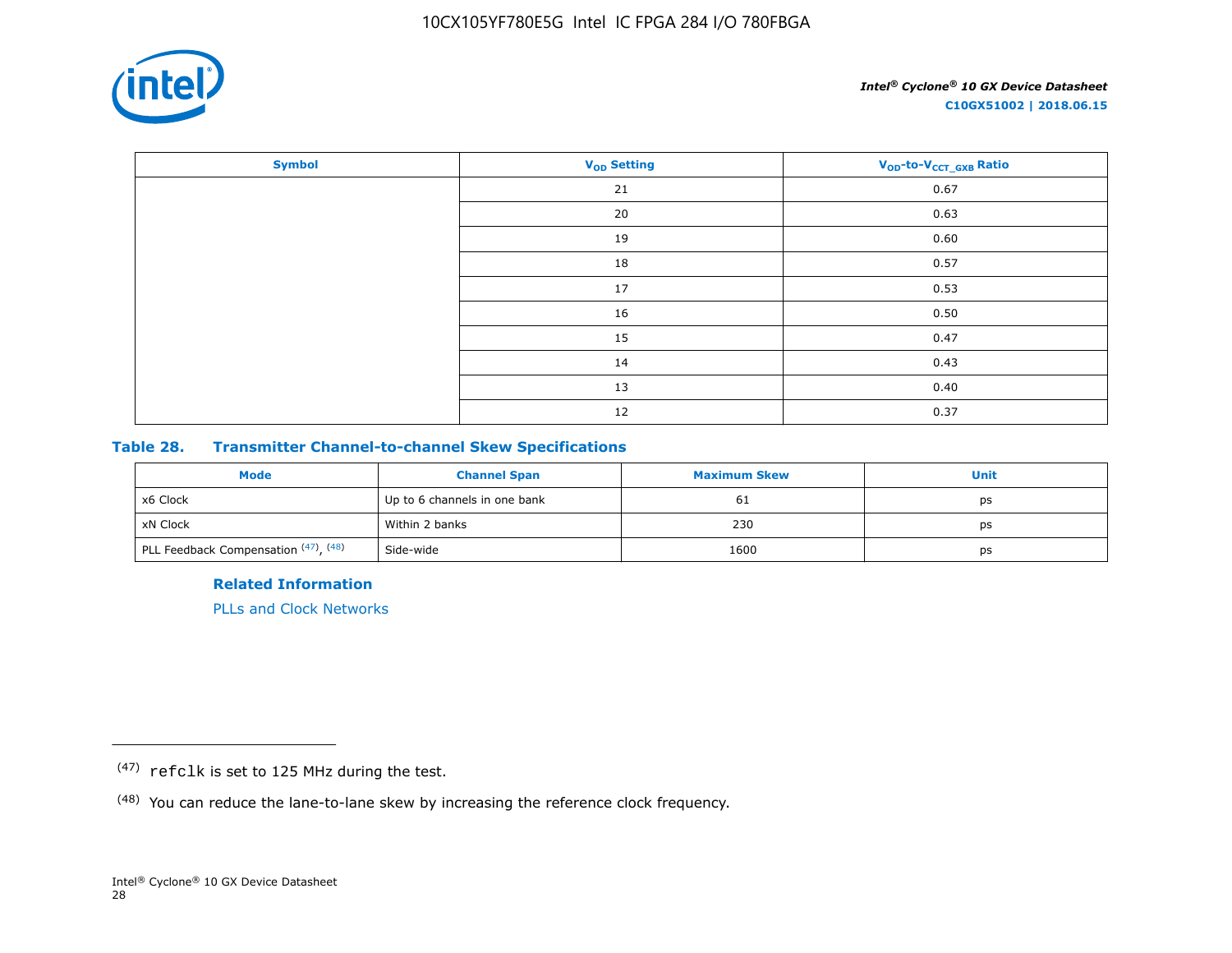

## **Core Performance Specifications**

## **Clock Tree Specifications**

#### **Table 29. Clock Tree Performance for Intel Cyclone 10 GX Devices**

| <b>Parameter</b>                                        | <b>Performance (All Speed Grades)</b> | Unit |  |
|---------------------------------------------------------|---------------------------------------|------|--|
| Global clock, regional clock, and small periphery clock | 644                                   | MHz  |  |
| Large periphery clock                                   | 525                                   | MHz  |  |

## **PLL Specifications**

#### **Fractional PLL Specifications**

#### **Table 30. Fractional PLL Specifications for Intel Cyclone 10 GX Devices**

| <b>Symbol</b>            | <b>Parameter</b>                                               | <b>Condition</b> | <b>Min</b> | <b>Typ</b> | <b>Max</b> | <b>Unit</b>   |
|--------------------------|----------------------------------------------------------------|------------------|------------|------------|------------|---------------|
| $f_{IN}$                 | Input clock frequency                                          |                  | 30         |            | 800(49)    | MHz           |
| $f_{INPP}$               | Input clock frequency to the phase<br>frequency detector (PFD) |                  | 30         |            | 700        | MHz           |
| f <sub>CASC</sub> INPFD  | Input clock frequency to the PFD of<br>destination cascade PLL |                  | 30         |            | 60         | MHz           |
| $f_{VCO}$                | PLL voltage-controlled oscillator (VCO)<br>operating range     |                  | 6          |            | 12.5       | GHz           |
| t <sub>einduty</sub>     | Input clock duty cycle                                         |                  | 45         |            | 55         | $\frac{0}{0}$ |
| $f_{\text{OUT}}$         | Output frequency for internal global or<br>regional clock      |                  |            |            | 644        | MHz           |
| f <sub>DYCONFIGCLK</sub> | Dynamic configuration clock for<br>reconfig_clk                |                  |            |            | 100        | MHz           |
|                          |                                                                |                  |            |            |            | continued     |

<sup>&</sup>lt;sup>(49)</sup> This specification is limited by the I/O maximum frequency. The maximum achievable I/O frequency is different for each I/O standard and is depends on design and system specific factors. Ensure proper timing closure in your design and perform HSPICE/IBIS simulations based on your specific design and system setup to determine the maximum achievable frequency in your system.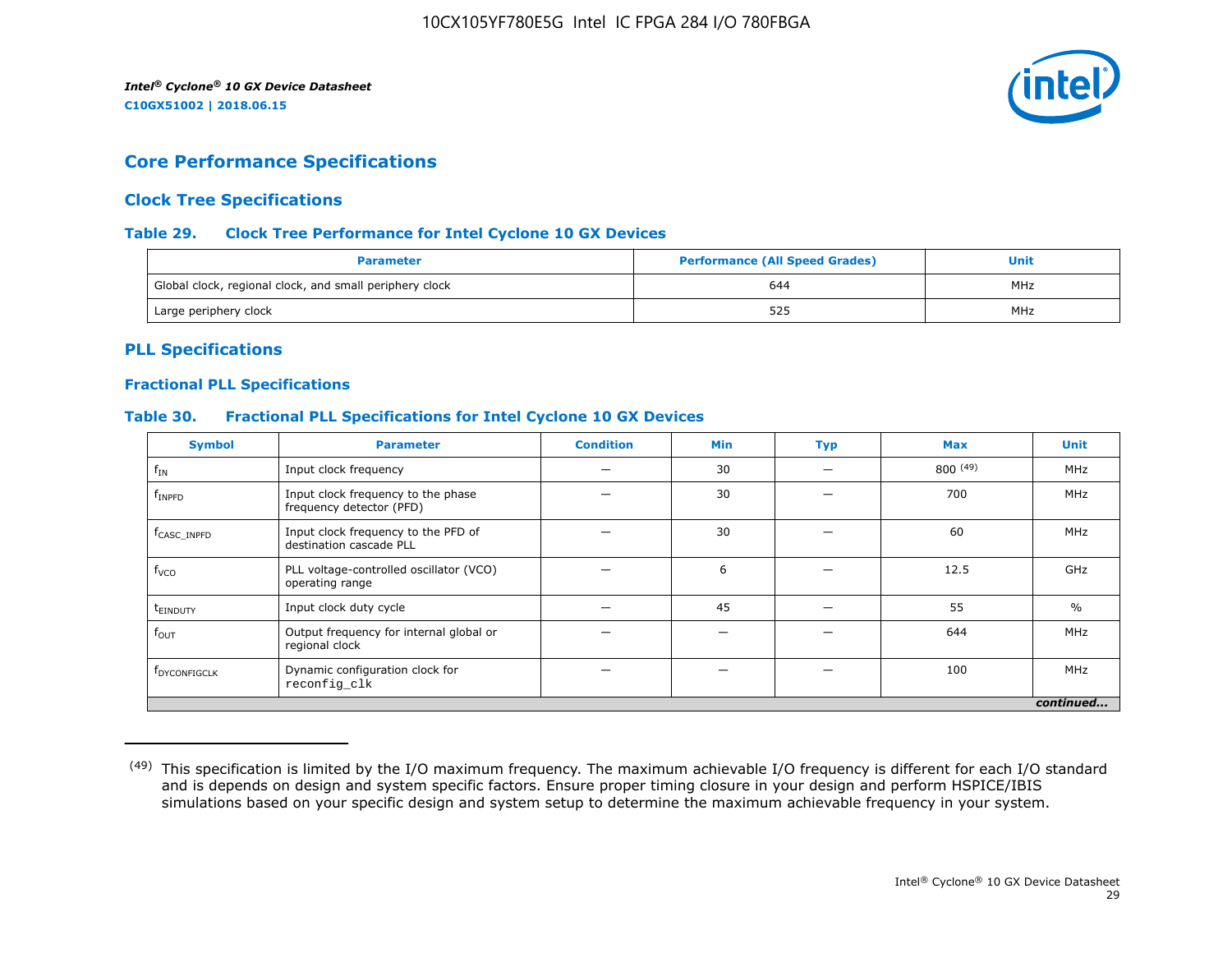

| <b>Symbol</b>              | <b>Parameter</b>                                                                                                | <b>Condition</b>                      | Min | <b>Typ</b> | <b>Max</b> | <b>Unit</b> |
|----------------------------|-----------------------------------------------------------------------------------------------------------------|---------------------------------------|-----|------------|------------|-------------|
| t <sub>LOCK</sub>          | Time required to lock from end-of-device<br>configuration or deassertion of<br>pll_powerdown                    |                                       |     |            | 1          | ms          |
| t <sub>DLOCK</sub>         | Time required to lock dynamically (after<br>switchover or reconfiguring any non-post-<br>scale counters/delays) |                                       |     |            | 1          | ms          |
| f <sub>CLBW</sub>          | PLL closed-loop bandwidth                                                                                       |                                       | 0.3 |            | 4          | MHz         |
| t <sub>pll</sub> PSERR     | Accuracy of PLL phase shift                                                                                     |                                       | —   |            | 50         | ps          |
| <b>t</b> <sub>ARESET</sub> | Minimum pulse width on the<br>pll_powerdown signal                                                              |                                       | 10  |            | —          | ns          |
| $t_{INCCJ}$ (50)(51)       | Input clock cycle-to-cycle jitter                                                                               | $F_{REF} \geq 100$ MHz                |     | -          | 0.13       | $UI(p-p)$   |
|                            |                                                                                                                 | $F_{REF}$ < 100 MHz                   |     |            | 650        | $ps(p-p)$   |
| $t_{\text{OUTPJ}}$ (52)    | Period jitter for clock output                                                                                  | $F_{\text{OUT}} \geq 100 \text{ MHz}$ |     |            | 600        | $ps(p-p)$   |
|                            |                                                                                                                 | $F_{\text{OUT}} < 100 \text{ MHz}$    |     | -          | 60         | $mUI(p-p)$  |
| $t_{\text{OUTCCJ}}$ (52)   | Cycle-to-cycle jitter for clock output                                                                          | $F_{OUT} \geq 100$ MHz                |     |            | 600        | $ps(p-p)$   |
|                            |                                                                                                                 | $F_{\text{OUT}} < 100 \text{ MHz}$    |     |            | 60         | $mUI(p-p)$  |
| $dK_{\text{BIT}}$          | Bit number of Delta Sigma Modulator (DSM)                                                                       |                                       |     | 32         |            | bit         |

#### **Related Information**

Memory Output Clock Jitter Specifications on page 43

Provides more information about the external memory interface clock output jitter specifications.

- <sup>(51)</sup> F<sub>REF</sub> is  $f_{IN}/N$ , specification applies when  $N = 1$ .
- (52) External memory interface clock output jitter specifications use a different measurement method, which are available in Memory Output Clock Jitter Specification for Intel Cyclone 10 GX Devices table.

<sup>&</sup>lt;sup>(50)</sup> A high input jitter directly affects the PLL output jitter. To have low PLL output clock jitter, you must provide a clean clock source with jitter  $<$  120 ps.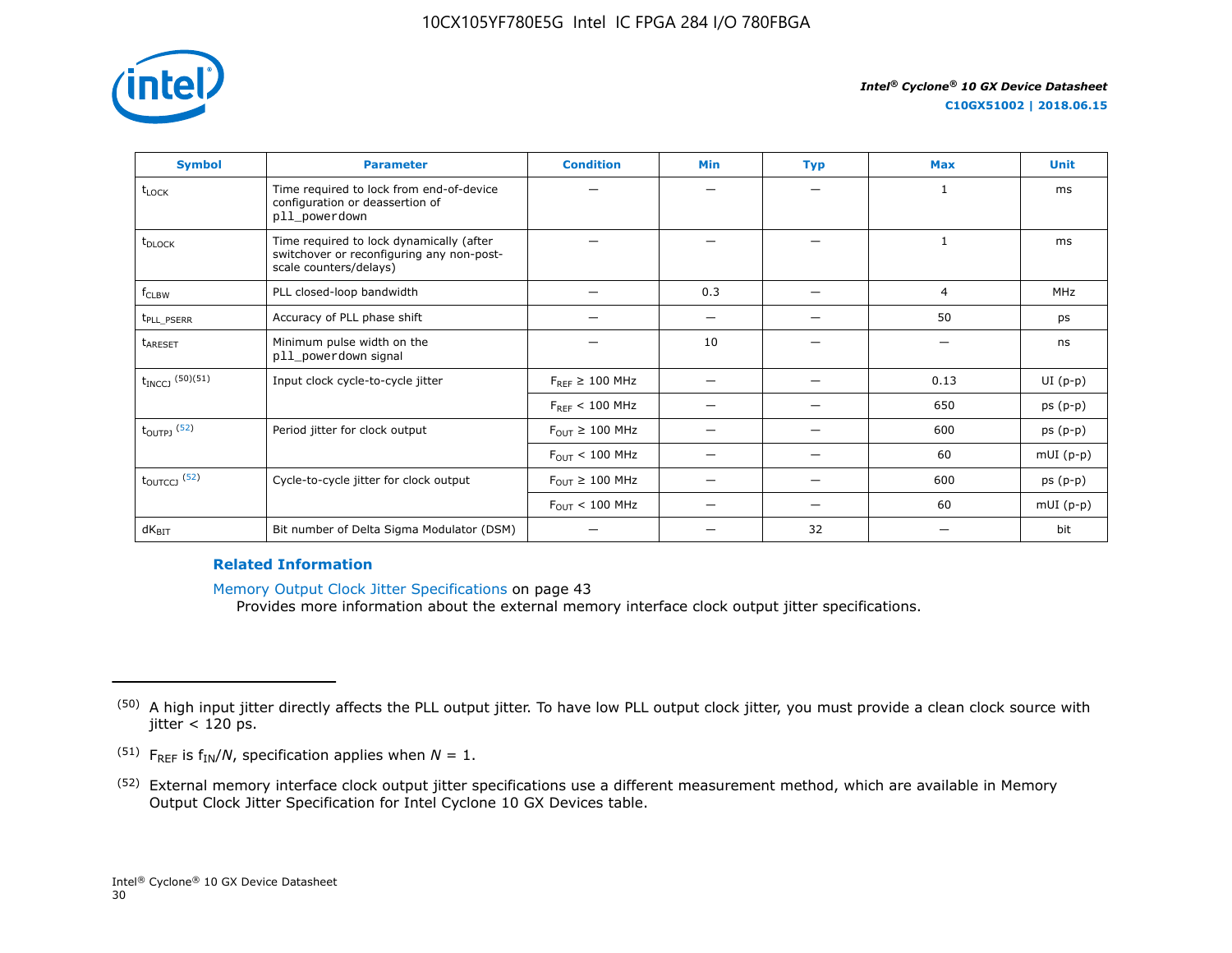

## **I/O PLL Specifications**

## **Table 31. I/O PLL Specifications for Intel Cyclone 10 GX Devices**

| <b>Symbol</b>            | <b>Parameter</b>                                                                   | <b>Condition</b>        | <b>Min</b>               | <b>Typ</b>               | <b>Max</b>   | <b>Unit</b>   |
|--------------------------|------------------------------------------------------------------------------------|-------------------------|--------------------------|--------------------------|--------------|---------------|
| $f_{IN}$                 | Input clock frequency                                                              | -5 speed grade          | 10                       |                          | 700(53)      | MHz           |
|                          |                                                                                    | -6 speed grade          | 10                       | —                        | 650(53)      | MHz           |
| $f_{INPFD}$              | Input clock frequency to the PFD                                                   |                         | 10                       |                          | 325          | MHz           |
| f <sub>CASC</sub> INPFD  | Input clock frequency to the PFD of destination<br>cascade PLL                     |                         | 10                       |                          | 60           | MHz           |
| f <sub>vco</sub>         | PLL VCO operating range                                                            | -5 speed grade          | 600                      | $\qquad \qquad$          | 1434         | MHz           |
|                          |                                                                                    | -6 speed grade          | 600                      | $\overline{\phantom{0}}$ | 1250         | MHz           |
| $f_{CLBW}$               | PLL closed-loop bandwidth                                                          | —                       | 0.1                      | $\overline{\phantom{0}}$ | 8            | MHz           |
| t <sub>einduty</sub>     | Input clock or external feedback clock input<br>duty cycle                         |                         | 40                       |                          | 60           | $\frac{0}{0}$ |
| $f_{\text{OUT}}$         | Output frequency for internal global or regional<br>clock (C counter)              | $-5$ , $-6$ speed grade | -                        |                          | 644          | MHz           |
| $f_{OUT\_EXT}$           | Output frequency for external clock output                                         | -5 speed grade          | -                        |                          | 720          | MHz           |
|                          |                                                                                    | -6 speed grade          | -                        |                          | 650          | MHz           |
| t <sub>outputy</sub>     | Duty cycle for dedicated external clock output<br>(when set to 50%)                |                         | 45                       | 50                       | 55           | $\frac{0}{0}$ |
| t <sub>FCOMP</sub>       | External feedback clock compensation time                                          |                         | $\overline{\phantom{m}}$ | $\qquad \qquad$          | 10           | ns            |
| f <sub>DYCONFIGCLK</sub> | Dynamic configuration clock for mgmt_clk and<br>scanclk                            |                         |                          |                          | 100          | MHz           |
| $t_{\text{LOCK}}$        | Time required to lock from end-of-device<br>configuration or deassertion of areset |                         |                          |                          | $\mathbf{1}$ | ms            |
|                          |                                                                                    |                         |                          |                          |              | continued     |

<sup>(53)</sup> This specification is limited by the I/O maximum frequency. The maximum achievable I/O frequency is different for each I/O standard and is depends on design and system specific factors. Ensure proper timing closure in your design and perform HSPICE/IBIS simulations based on your specific design and system setup to determine the maximum achievable frequency in your system.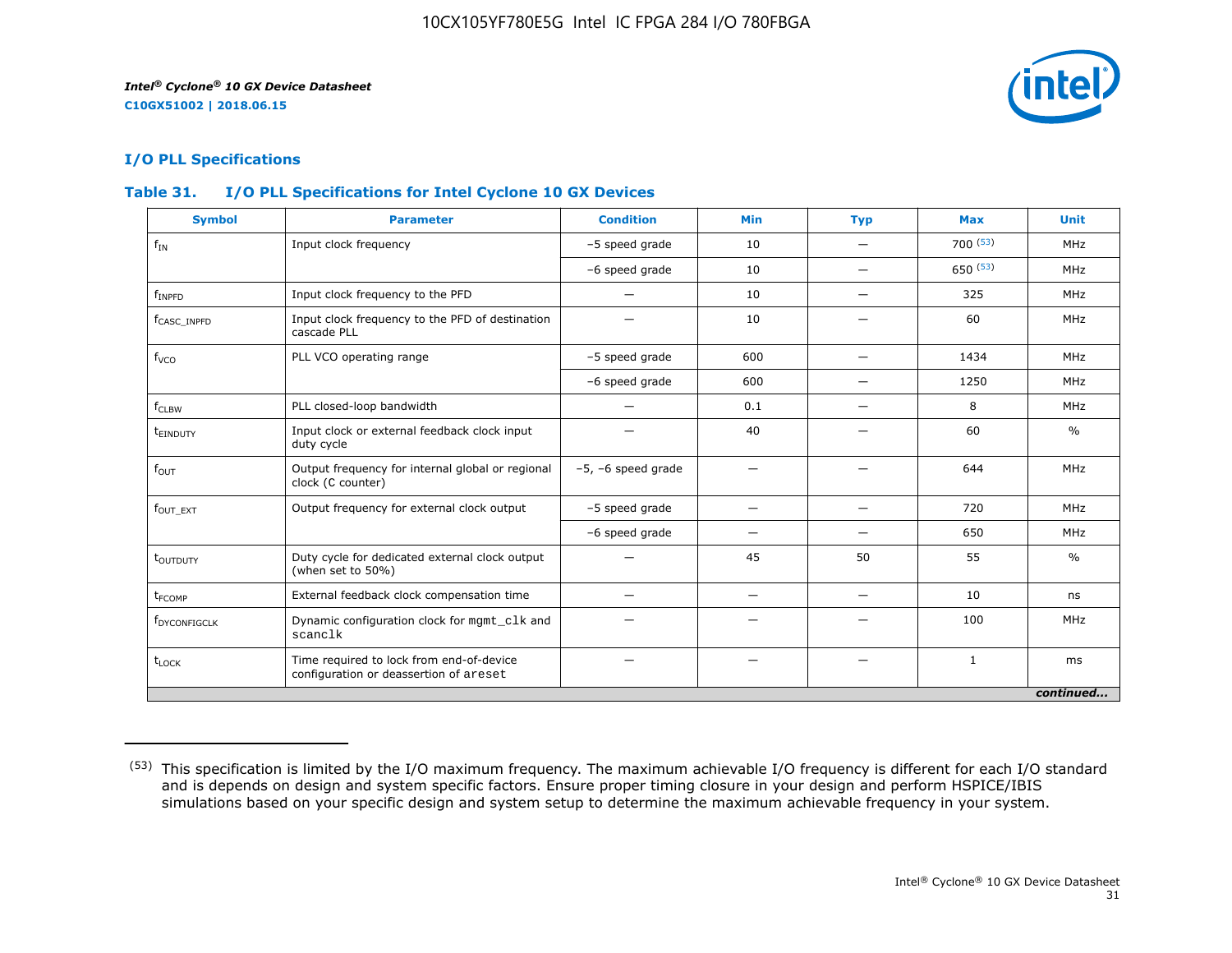

| <b>Symbol</b>                    | <b>Parameter</b>                                                                                               | <b>Condition</b>                      | <b>Min</b>               | <b>Typ</b>               | <b>Max</b>   | <b>Unit</b> |
|----------------------------------|----------------------------------------------------------------------------------------------------------------|---------------------------------------|--------------------------|--------------------------|--------------|-------------|
| t <sub>DLOCK</sub>               | Time required to lock dynamically (after<br>switchover or reconfiguring any non-post-scale<br>counters/delays) |                                       |                          |                          | $\mathbf{1}$ | ms          |
| t <sub>pll</sub> PSERR           | Accuracy of PLL phase shift                                                                                    |                                       | $\overline{\phantom{0}}$ |                          | ±50          | ps          |
| <b>t</b> <sub>ARESET</sub>       | Minimum pulse width on the areset signal                                                                       |                                       | 10                       |                          |              | ns          |
| $t_{INCCJ}$ (54)(55)             | Input clock cycle-to-cycle jitter                                                                              | $F_{REF} \geq 100$ MHz                | $\overline{\phantom{0}}$ | —                        | 0.15         | $UI(p-p)$   |
|                                  |                                                                                                                | $F_{RFF}$ < 100 MHz                   |                          |                          | 750          | $ps(p-p)$   |
| t <sub>outpj</sub> <sub>DC</sub> | Period jitter for dedicated clock output                                                                       | $F_{OUT} \geq 100$ MHz                |                          |                          | 175          | $ps(p-p)$   |
|                                  |                                                                                                                | $F_{\text{OUT}} < 100 \text{ MHz}$    | $\overline{\phantom{0}}$ | $\overline{\phantom{0}}$ | 17.5         | $mUI(p-p)$  |
| tourcci <sub>DC</sub>            | Cycle-to-cycle jitter for dedicated clock output                                                               | $F_{OUT} \geq 100$ MHz                | -                        |                          | 175          | $ps(p-p)$   |
|                                  |                                                                                                                | $F_{OUT}$ < 100 MHz                   |                          | —                        | 17.5         | $mUI(p-p)$  |
| $t_{\text{OUTPJ\_IO}}$ (56)      | Period jitter for clock output on the regular I/O                                                              | $F_{\text{OUT}} \geq 100 \text{ MHz}$ | -                        |                          | 600          | $ps(p-p)$   |
|                                  |                                                                                                                | $F_{OIII}$ < 100 MHz                  |                          |                          | 60           | $mUI(p-p)$  |
| $t_{\text{OUTCCJ\_IO}}$ (56)     | Cycle-to-cycle jitter for clock output on the                                                                  | $F_{\text{OUT}} \geq 100 \text{ MHz}$ | -                        |                          | 600          | $ps(p-p)$   |
|                                  | regular I/O                                                                                                    | $F_{\text{OUT}} < 100 \text{ MHz}$    | $\overline{\phantom{0}}$ | -                        | 60           | $mUI(p-p)$  |
| t <sub>CASC_OUTPJ_DC</sub>       | Period jitter for dedicated clock output in                                                                    | $F_{OUT} \geq 100$ MHz                |                          |                          | 175          | $ps(p-p)$   |
|                                  | cascaded PLLs                                                                                                  | $F_{\text{OUT}} < 100 \text{ MHz}$    |                          |                          | 17.5         | $mUI(p-p)$  |

#### **Related Information**

Memory Output Clock Jitter Specifications on page 43 Provides more information about the external memory interface clock output jitter specifications.

<sup>&</sup>lt;sup>(54)</sup> A high input jitter directly affects the PLL output jitter. To have low PLL output clock jitter, you must provide a clean clock source with jitter  $<$  120 ps.

<sup>&</sup>lt;sup>(55)</sup> F<sub>REF</sub> is  $f_{IN}/N$ , specification applies when  $N = 1$ .

<sup>(56)</sup> External memory interface clock output jitter specifications use a different measurement method, which are available in Memory Output Clock Jitter Specification for Intel Cyclone 10 GX Devices table.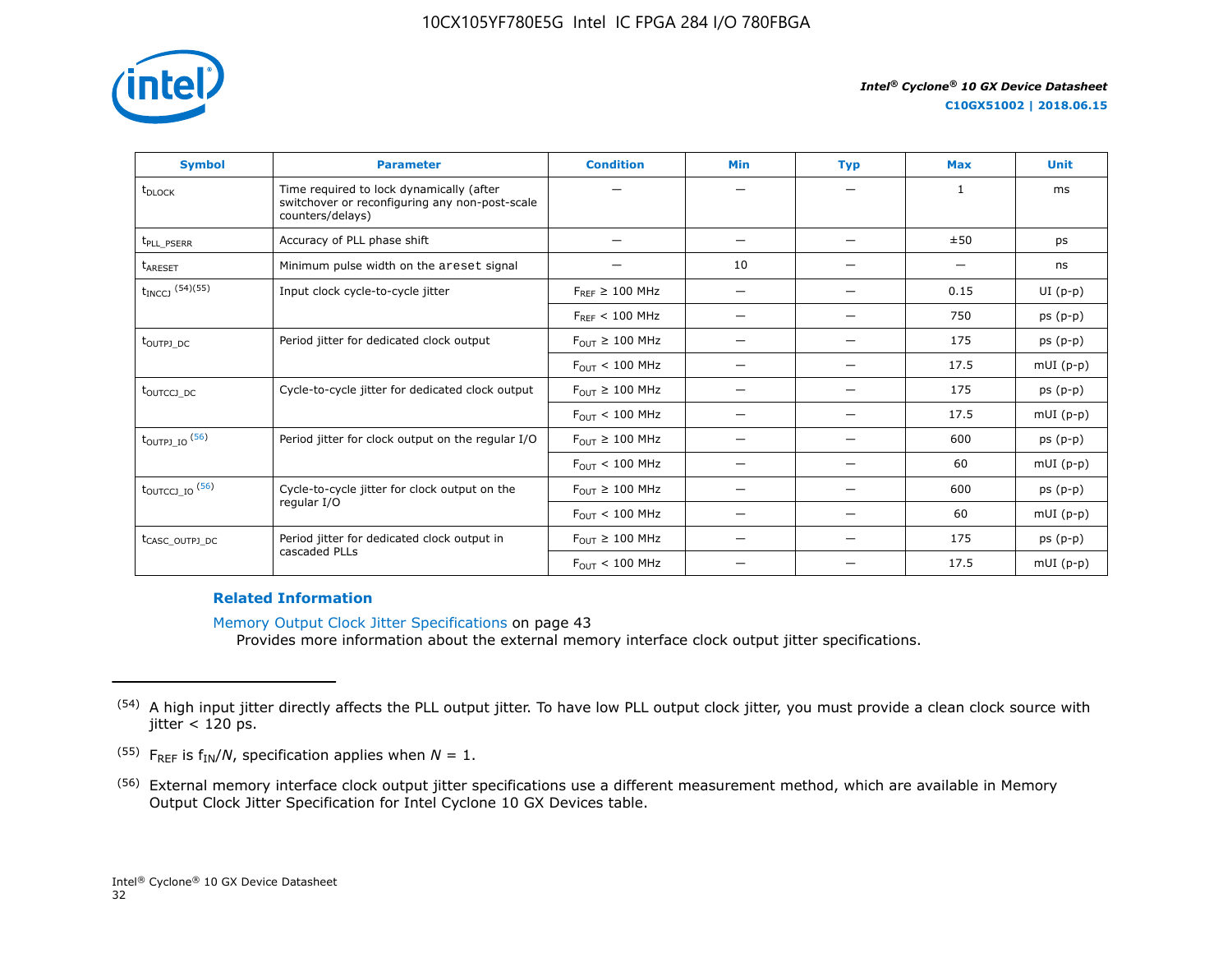

## **DSP Block Specifications**

#### **Table 32. DSP Block Performance Specifications for Intel Cyclone 10 GX Devices**

| <b>Mode</b>                                                                  |       | <b>Performance</b> |       |       | <b>Unit</b> |
|------------------------------------------------------------------------------|-------|--------------------|-------|-------|-------------|
|                                                                              | $-E5$ | $-15$              | $-E6$ | $-16$ |             |
| Fixed-point $18 \times 19$ multiplication mode                               | 456   | 438                | 364   | 346   | <b>MHz</b>  |
| Fixed-point 27 $\times$ 27 multiplication mode                               | 450   | 434                | 358   | 344   | <b>MHz</b>  |
| Fixed-point $18 \times 18$ multiplier adder mode                             | 459   | 440                | 370   | 351   | <b>MHz</b>  |
| Fixed-point $18 \times 18$ multiplier adder summed with 36-bit input<br>mode | 444   | 422                | 349   | 326   | <b>MHz</b>  |
| Fixed-point 18 x 19 systolic mode                                            | 459   | 440                | 370   | 351   | <b>MHz</b>  |
| Complex $18 \times 19$ multiplication mode                                   | 456   | 438                | 364   | 346   | MHz         |
| Floating point multiplication mode                                           | 447   | 427                | 347   | 326   | <b>MHz</b>  |
| Floating point adder or subtract mode                                        | 388   | 369                | 288   | 266   | MHz         |
| Floating point multiplier adder or subtract mode                             | 386   | 368                | 290   | 270   | <b>MHz</b>  |
| Floating point multiplier accumulate mode                                    | 418   | 393                | 326   | 294   | <b>MHz</b>  |
| Floating point vector one mode                                               | 404   | 382                | 306   | 282   | MHz         |
| Floating point vector two mode                                               | 383   | 367                | 293   | 278   | <b>MHz</b>  |

## **Memory Block Specifications**

To achieve the maximum memory block performance, use a memory block clock that comes through global clock routing from an on-chip PLL and set to **50%** output duty cycle. Use the Intel Quartus Prime software to report timing for the memory block clocking schemes.

When you use the error detection cyclical redundancy check (CRC) feature, there is no degradation in  $f_{MAX}$ .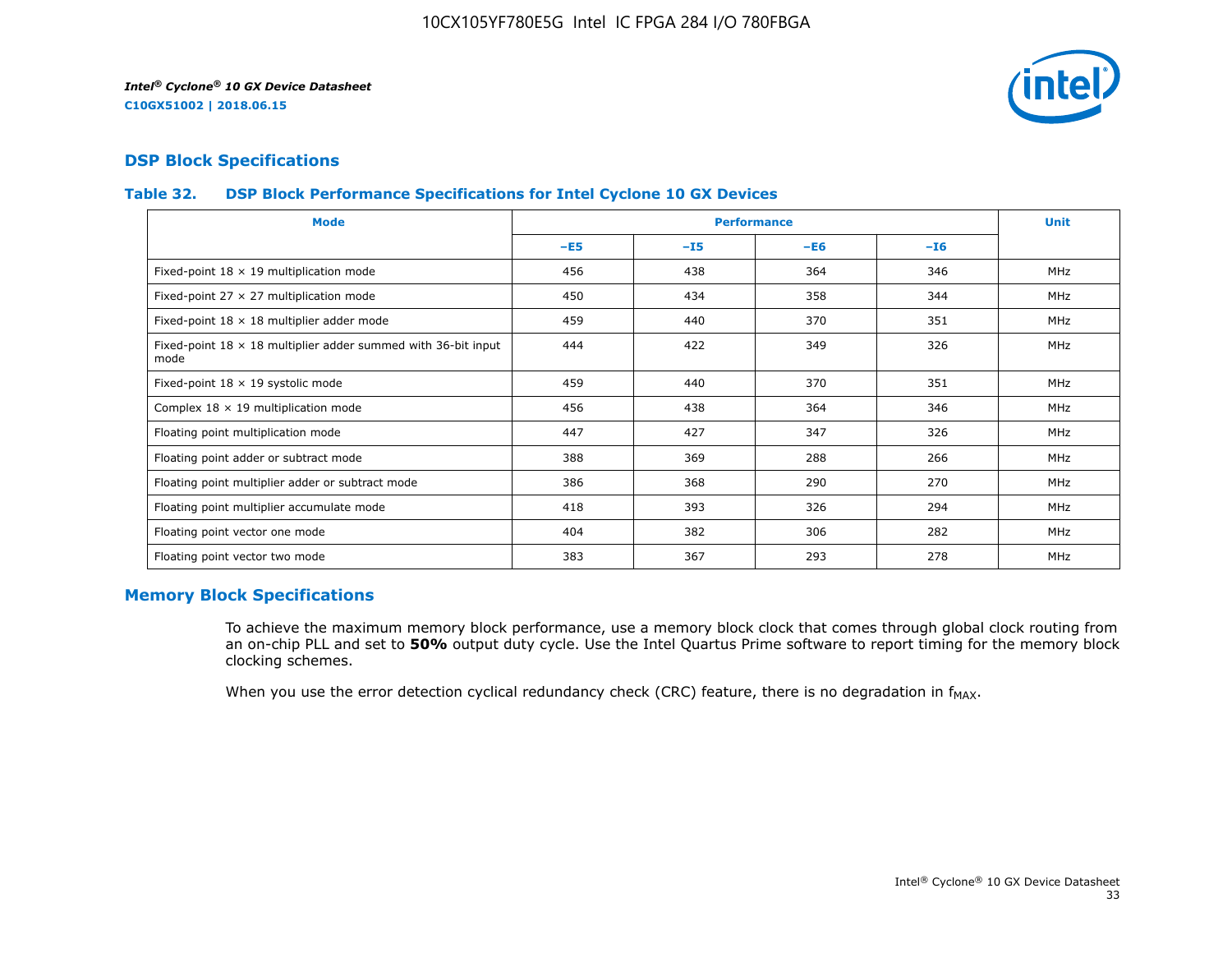

## **Table 33. Memory Block Performance Specifications for Intel Cyclone 10 GX Devices**

| <b>Memory</b> | <b>Mode</b>                                                                                        |            | <b>Performance</b> |       |             |  |
|---------------|----------------------------------------------------------------------------------------------------|------------|--------------------|-------|-------------|--|
|               |                                                                                                    | $-E5, -I5$ | $-E6$              | $-I6$ | <b>Unit</b> |  |
| MLAB          | Single port, all supported widths $(x16/x32)$                                                      | 570        | 490                | 490   | <b>MHz</b>  |  |
|               | Simple dual-port, all supported widths $(x16/x32)$                                                 | 570        | 490                | 490   | <b>MHz</b>  |  |
|               | Simple dual-port with the read-during-write option set to<br>Old Data, all supported widths        | 400        | 330                | 330   | <b>MHz</b>  |  |
|               | ROM, all supported width $(x16/x32)$                                                               | 570        | 490                | 490   | MHz         |  |
| M20K Block    | Single-port, all supported widths                                                                  | 625        | 530                | 510   | <b>MHz</b>  |  |
|               | Simple dual-port, all supported widths                                                             | 625        | 530                | 510   | MHz         |  |
|               | Simple dual-port with the read-during-write option set to<br><b>Old Data, all supported widths</b> | 470        | 410                | 410   | <b>MHz</b>  |  |
|               | Simple dual-port with ECC enabled, $512 \times 32$                                                 | 410        | 360                | 360   | <b>MHz</b>  |  |
|               | Simple dual-port with ECC and optional pipeline registers<br>enabled, $512 \times 32$              | 520        | 470                | 470   | <b>MHz</b>  |  |
|               | True dual port, all supported widths                                                               | 600        | 480                | 480   | MHz         |  |
|               | ROM, all supported widths                                                                          | 625        | 530                | 510   | <b>MHz</b>  |  |

#### **Temperature Sensing Diode Specifications**

#### **Internal Temperature Sensing Diode Specifications**

#### **Table 34. Internal Temperature Sensing Diode Specifications for Intel Cyclone 10 GX Devices**

| <b>Temperature Range</b> | <b>Accuracy</b> | <b>Offset Calibrated Option</b> | <b>Sampling Rate</b> | <b>Conversion Time</b> | <b>Resolution</b> |
|--------------------------|-----------------|---------------------------------|----------------------|------------------------|-------------------|
| $-40$ to $100^{\circ}$ C | ±5°C            | No                              | 1 MHz                | ms د                   | 10 bits           |

#### **Related Information**

[Transfer Function for Internal TSD](https://www.altera.com/documentation/vua1487061384661.html#utv1490341047242) Provides the transfer function for the internal TSD.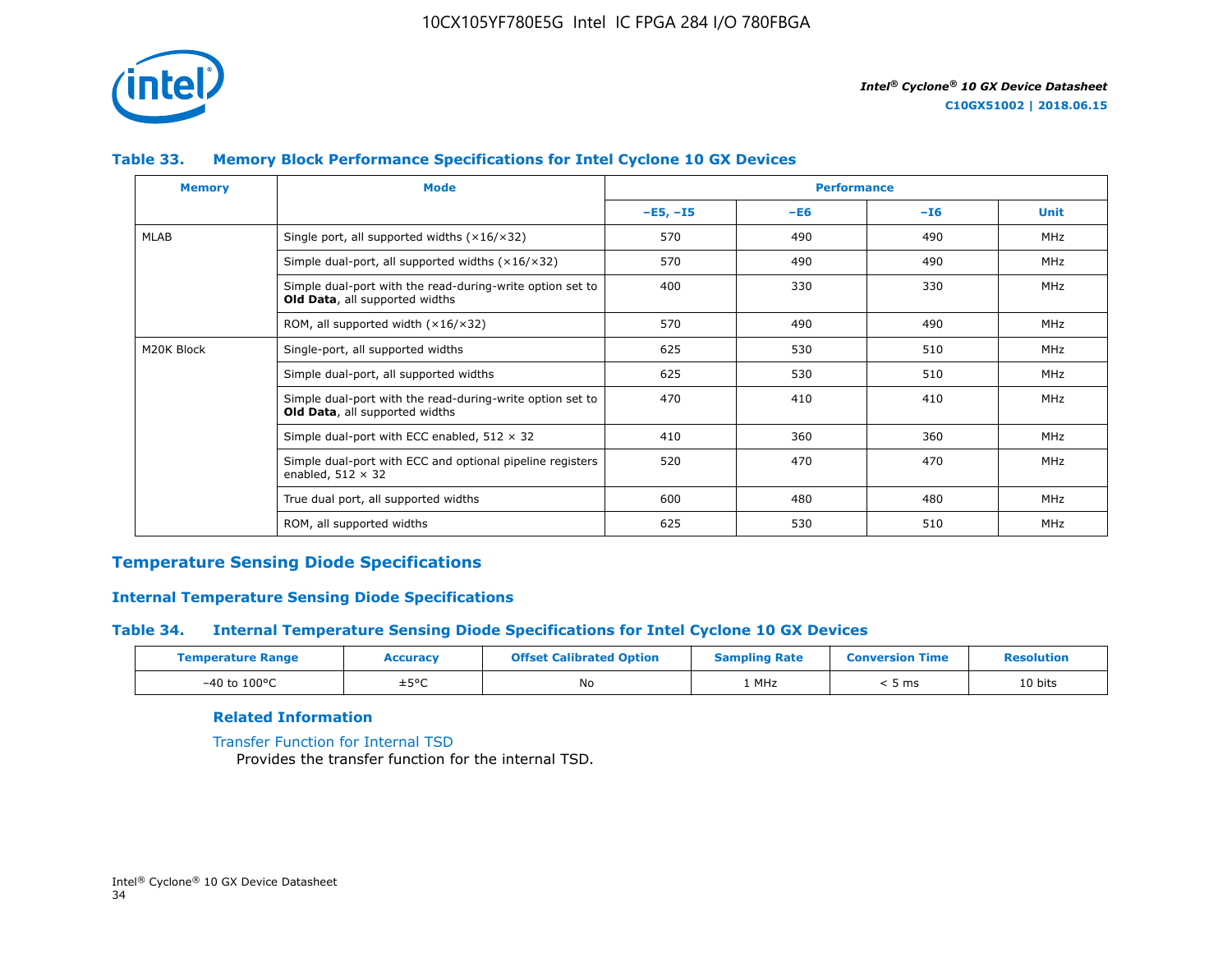

#### **External Temperature Sensing Diode Specifications**

#### **Table 35. External Temperature Sensing Diode Specifications for Intel Cyclone 10 GX Devices**

- The typical value is at 25°C.
- Diode accuracy improves with lower injection current.
- Absolute accuracy is dependent on third party external diode ADC and integration specifics.

| <b>Description</b>                       | <b>Min</b> | Тур                      | <b>Max</b> | <b>Unit</b> |
|------------------------------------------|------------|--------------------------|------------|-------------|
| I <sub>bias</sub> , diode source current | 10         | $\overline{\phantom{0}}$ | 100        | μA          |
| V <sub>bias</sub> , voltage across diode | 0.3        |                          | 0.9        |             |
| Series resistance                        |            | $\overline{\phantom{a}}$ |            | 75          |
| Diode ideality factor                    | -          | 1.03                     |            |             |

## **Internal Voltage Sensor Specifications**

#### **Table 36. Internal Voltage Sensor Specifications for Intel Cyclone 10 GX Devices**

| <b>Parameter</b>                 |                                      | <b>Minimum</b> | <b>Typical</b>           | <b>Maximum</b> | <b>Unit</b>   |
|----------------------------------|--------------------------------------|----------------|--------------------------|----------------|---------------|
| Resolution                       |                                      |                | —                        | 6              | Bit           |
| Sampling rate                    |                                      |                | $\overline{\phantom{0}}$ | 500            | Ksps          |
| Differential non-linearity (DNL) |                                      |                |                          | ±1             | <b>LSB</b>    |
| Integral non-linearity (INL)     |                                      |                |                          | ±1             | <b>LSB</b>    |
| Gain error                       |                                      |                |                          | ±1             | $\frac{0}{0}$ |
| Offset error                     |                                      |                |                          | ±1             | LSB           |
| Input capacitance                |                                      |                | 20                       |                | pF            |
| Clock frequency                  |                                      | 0.1            | -                        | 11             | MHz           |
| Unipolar Input Mode              | Input signal range for Vsigp         | $\Omega$       |                          | 1.5            | $\vee$        |
|                                  | Common mode voltage on Vsign         | $\mathbf 0$    |                          | 0.25           | $\vee$        |
|                                  | Input signal range for Vsigp - Vsign | 0              |                          | 1.25           | V             |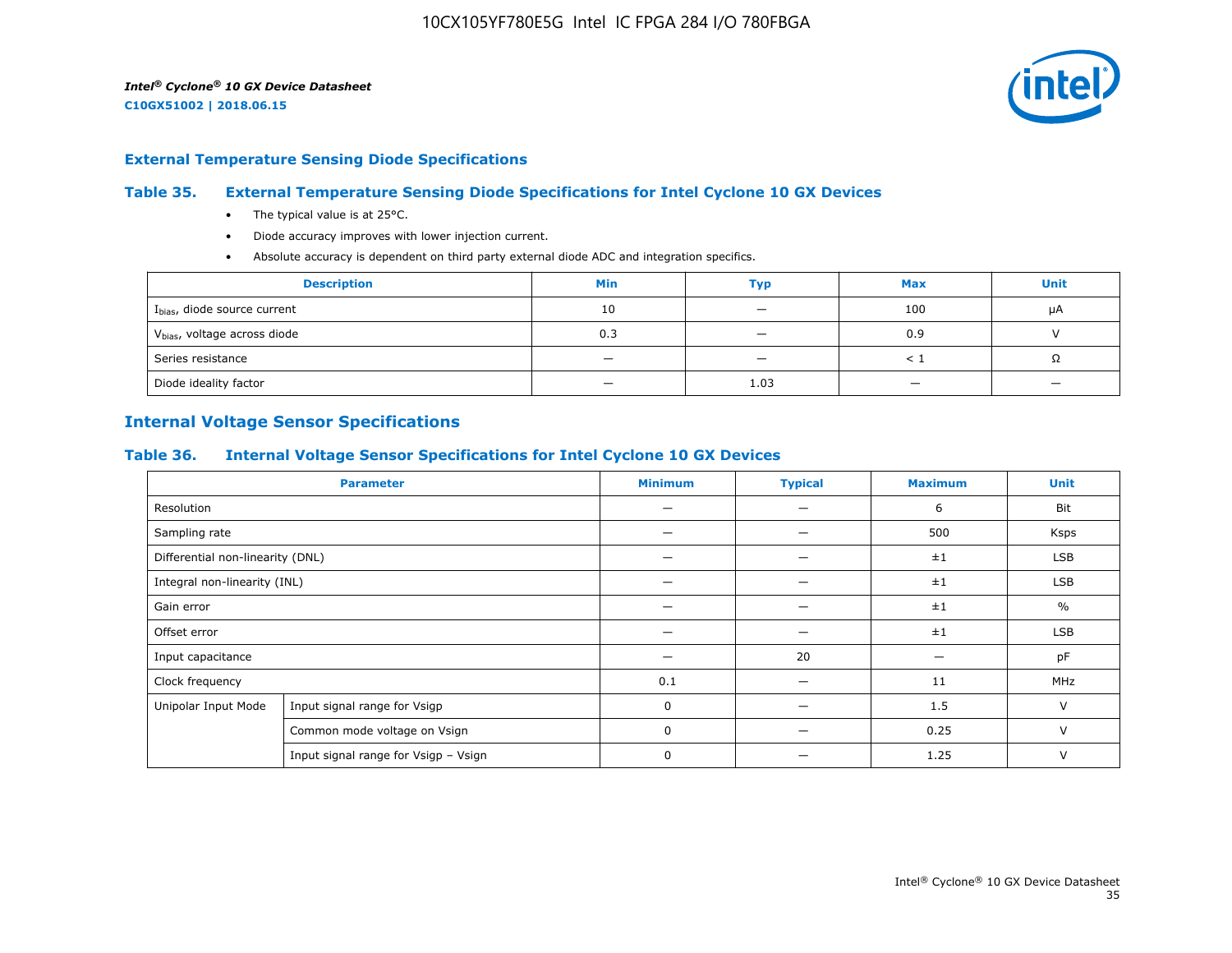

## **Periphery Performance Specifications**

This section describes the periphery performance, high-speed I/O, and external memory interface.

Actual achievable frequency depends on design and system specific factors. Ensure proper timing closure in your design and perform HSPICE/IBIS simulations based on your specific design and system setup to determine the maximum achievable frequency in your system.

#### **High-Speed I/O Specifications**

#### **Table 37. High-Speed I/O Specifications for Intel Cyclone 10 GX Devices**

When serializer/deserializer (SERDES) factor  $J = 3$  to 10, use the SERDES block.

For LVDS applications, you must use the PLLs in integer PLL mode.

You must calculate the leftover timing margin in the receiver by performing link timing closure analysis. You must consider the board skew margin, transmitter channel-to-channel skew, and receiver sampling margin to determine the leftover timing margin.

The Intel Cyclone 10 GX devices support the following output standards using true LVDS output buffer types on all I/O banks:

- True RSDS output standard with data rates of up to 360 Mbps
- True mini-LVDS output standard with data rates of up to 400 Mbps

| <b>Symbol</b>                                                                    | <b>Condition</b>                           | $-E5, -15$ |                          | $-E6, -I6$ |            |     | <b>Unit</b> |     |
|----------------------------------------------------------------------------------|--------------------------------------------|------------|--------------------------|------------|------------|-----|-------------|-----|
|                                                                                  |                                            | Min        | Тур                      | <b>Max</b> | <b>Min</b> | Тур | <b>Max</b>  |     |
| f <sub>HSCLK_in</sub> (input clock frequency) True Differential<br>I/O Standards | Clock boost factor<br>$W = 1$ to 40 $(57)$ | 10         | $\overline{\phantom{0}}$ | 700        | 10         | -   | 625         | MHz |
| f <sub>HSCLK_in</sub> (input clock frequency) Single Ended I/O<br>Standards      | Clock boost factor<br>$W = 1$ to 40 $(57)$ | 10         | –                        | 625        | 10         |     | 525         | MHz |
| f <sub>HSCLK_OUT</sub> (output clock frequency)                                  |                                            |            |                          | 700(58)    |            |     | 625(58)     | MHz |
| continued                                                                        |                                            |            |                          |            |            |     |             |     |

 $(57)$  Clock Boost Factor (W) is the ratio between the input data rate and the input clock rate.

 $(58)$  This is achieved by using the PHY clock network.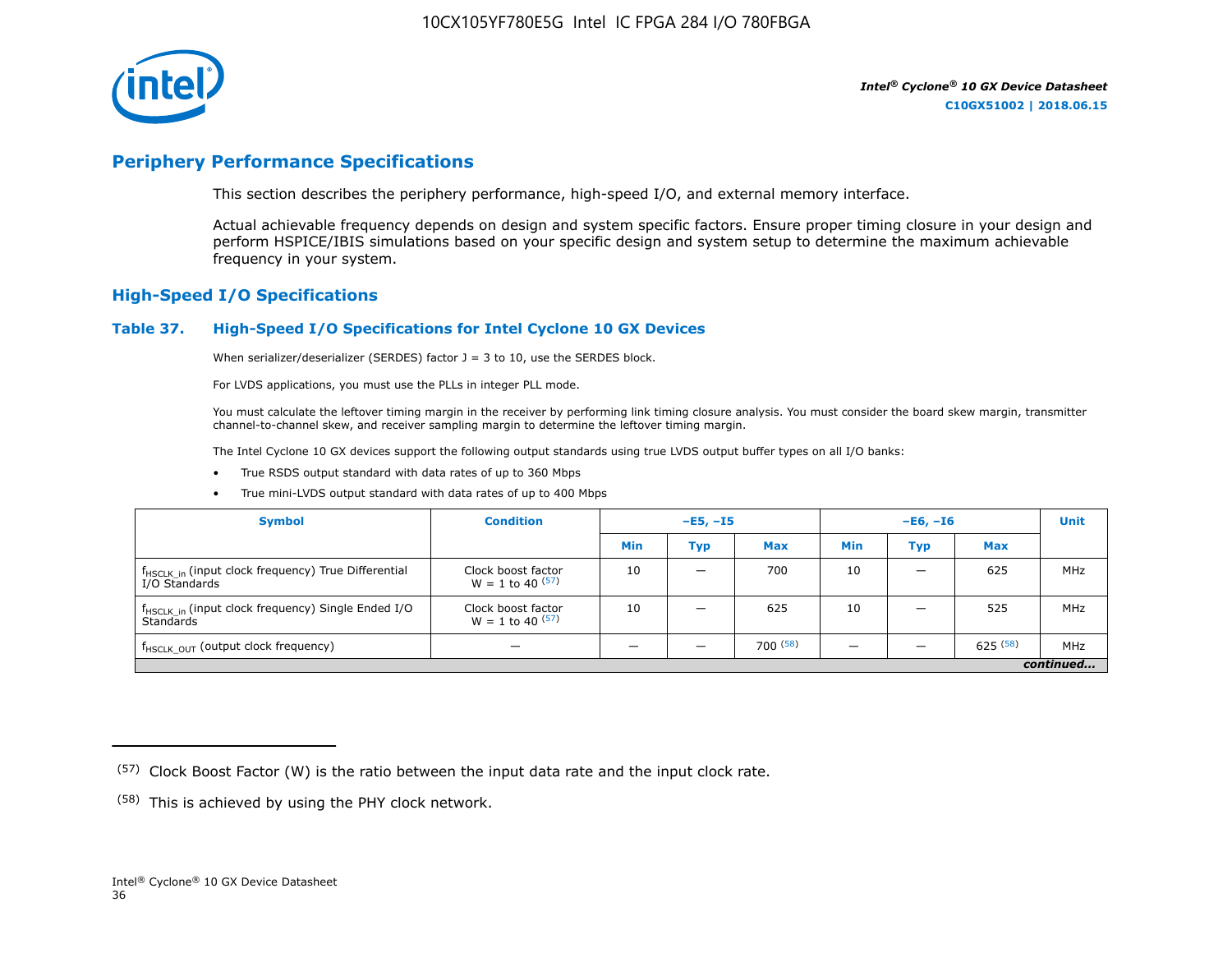**C10GX51002 | 2018.06.15**



| <b>Symbol</b> |                                                   | <b>Condition</b>                                                |      | $-E5, -I5$ |            |      | $-E6, -I6$ |            | <b>Unit</b>   |
|---------------|---------------------------------------------------|-----------------------------------------------------------------|------|------------|------------|------|------------|------------|---------------|
|               |                                                   |                                                                 | Min  | <b>Typ</b> | <b>Max</b> | Min  | Typ        | <b>Max</b> |               |
| Transmitter   | True Differential<br>I/O Standards -              | SERDES factor $J = 4$ to 10<br>(60)(61)(62)                     | (62) |            | 1434       | (62) | —          | 1250       | Mbps          |
|               | $f_{HSDR}$ (data rate)<br>$(59)$                  | <b>SERDES</b> factor<br>$J = 3(60)(61)(62)$                     | (62) |            | 1076       | (62) |            | 938        | Mbps          |
|               |                                                   | SERDES factor $J = 2$ , uses<br>DDR registers                   | (62) |            | 275(63)    | (62) |            | 250(63)    | Mbps          |
|               |                                                   | SERDES factor $J = 1$ , uses<br>DDR registers                   | (62) |            | 275(63)    | (62) |            | 250(63)    | Mbps          |
|               | $t_{x \text{ Jitter}}$ - True<br>Differential I/O | Total jitter for data rate,<br>$600$ Mbps $-1.6$ Gbps           |      |            | 200        | -    |            | 250        | ps            |
|               | Standards                                         | Total jitter for data rate,<br>$< 600$ Mbps                     |      |            | 0.12       |      |            | 0.15       | UI            |
|               | $t_{DUTY}$ (64)                                   | TX output clock duty cycle<br>for Differential I/O<br>Standards | 45   | 50         | 55         | 45   | 50         | 55         | $\frac{0}{0}$ |
|               | $t_{\text{RISE 8}}$ & $t_{\text{FALL}}$ (61)      | True Differential I/O<br>Standards                              |      |            | 180        |      |            | 200        | ps            |
|               |                                                   |                                                                 |      |            |            |      |            |            | continued     |

<sup>(59)</sup> Requires package skew compensation with PCB trace length.

- $^{(60)}$  The F<sub>max</sub> specification is based on the fast clock used for serial data. The interface F<sub>max</sub> is also dependent on the parallel clock domain which is design dependent and requires timing analysis.
- <sup>(61)</sup> The V<sub>CC</sub> and V<sub>CCP</sub> must be on a combined power layer and a maximum load of 5 pF for chip-to-chip interface.
- <sup>(62)</sup> The minimum specification depends on the clock source (for example, the PLL and clock pin) and the clock routing resource (global, regional, or local) that you use. The I/O differential buffer and serializer do not have a minimum toggle rate.
- <sup>(63)</sup> The maximum ideal data rate is the SERDES factor (J) x the PLL maximum output frequency ( $f_{OUT}$ ) provided you can close the design timing and the signal integrity meets the interface requirements.
- $(64)$  Not applicable for DIVCLK = 1.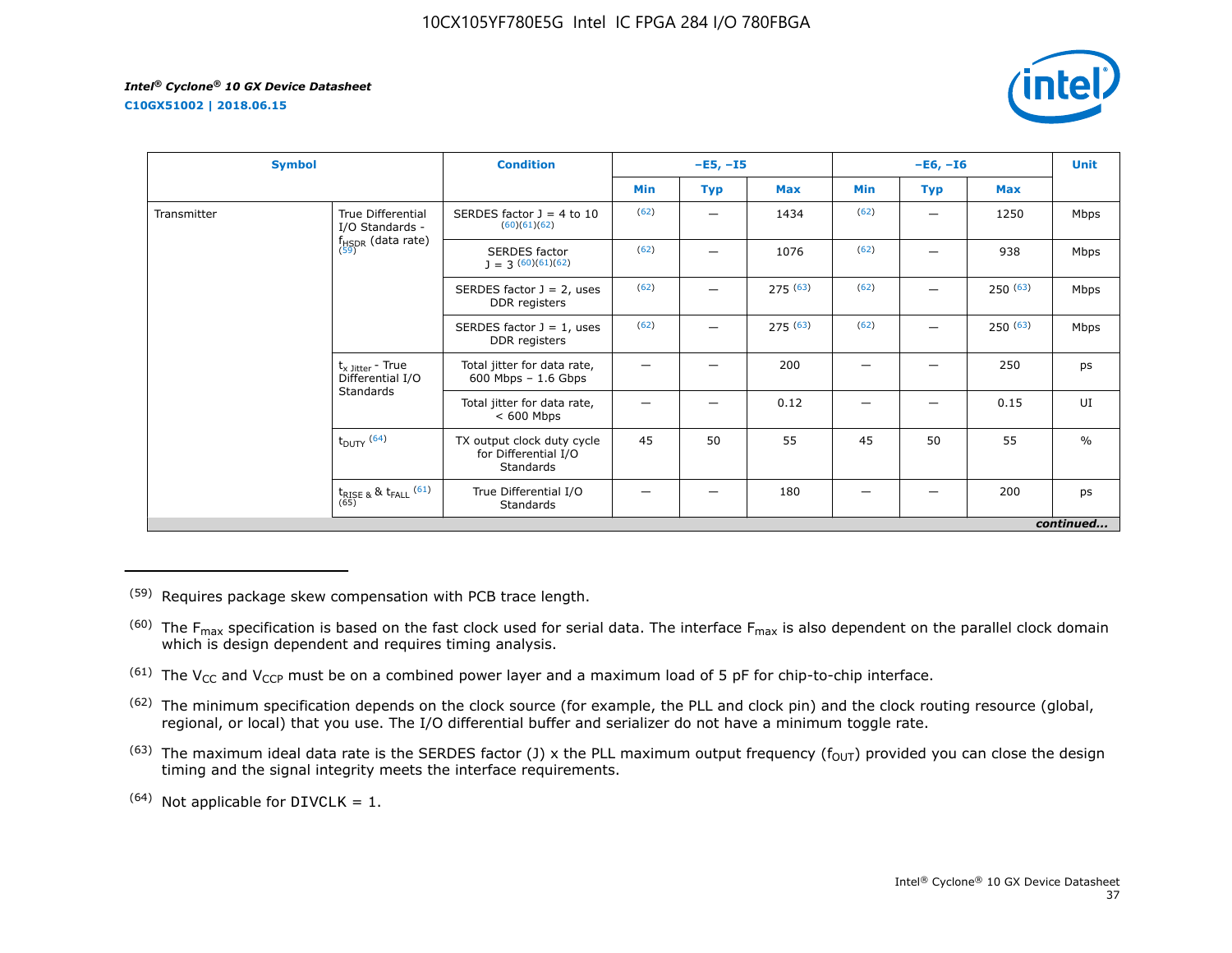

**C10GX51002 | 2018.06.15**

| <b>Symbol</b>       |                                                     | <b>Condition</b>                              |                          | $-E5, -15$               |                                     |                          | $-E6, -I6$               |                                     |         |  |
|---------------------|-----------------------------------------------------|-----------------------------------------------|--------------------------|--------------------------|-------------------------------------|--------------------------|--------------------------|-------------------------------------|---------|--|
|                     |                                                     |                                               | <b>Min</b>               | <b>Typ</b>               | <b>Max</b>                          | <b>Min</b>               | <b>Typ</b>               | <b>Max</b>                          |         |  |
|                     | TCCS $(64)(59)$                                     | True Differential I/O<br><b>Standards</b>     |                          | $\overline{\phantom{0}}$ | 150                                 | $\overline{\phantom{0}}$ | -                        | 150                                 | ps      |  |
| Receiver            | <b>True Differential</b><br>I/O Standards -         | SERDES factor<br>$J = 4$ to 10 $(60)(61)(62)$ | 150                      | $\qquad \qquad -$        | 1434                                | 150                      | $\qquad \qquad$          | 1250                                | Mbps    |  |
|                     | f <sub>HSDRDPA</sub> (data<br>rate)                 | <b>SERDES</b> factor<br>$1 = 3(60)(61)(62)$   | 150                      |                          | 1076                                | 150                      |                          | 938                                 | Mbps    |  |
|                     | $f_{HSDR}$ (data rate)<br>(without<br>$DPA)$ $(59)$ | SERDES factor $J = 3$ to 10                   | (62)                     | $\overline{\phantom{0}}$ | (66)                                | (62)                     | $\overline{\phantom{m}}$ | (66)                                | Mbps    |  |
|                     |                                                     | SERDES factor $J = 2$ , uses<br>DDR registers | (62)                     |                          | (63)                                | (62)                     |                          | (63)                                | Mbps    |  |
|                     |                                                     | SERDES factor $J = 1$ , uses<br>DDR registers | (62)                     | —                        | (63)                                | (62)                     | —                        | (63)                                | Mbps    |  |
| DPA (FIFO mode)     | DPA run length                                      | -                                             | $\overline{\phantom{m}}$ | $\overline{\phantom{0}}$ | 10000                               | $\overline{\phantom{m}}$ | $\overline{\phantom{0}}$ | 10000                               | UI      |  |
| DPA (soft CDR mode) | DPA run length                                      | SGMII/GbE protocol                            | -                        | $\qquad \qquad -$        | 5                                   | $\qquad \qquad$          | $\overline{\phantom{0}}$ | 5                                   | UI      |  |
|                     |                                                     | All other protocols                           |                          |                          | 50 data<br>transition<br>per 208 UI |                          |                          | 50 data<br>transition<br>per 208 UI |         |  |
| Soft CDR mode       | Soft-CDR ppm<br>tolerance                           |                                               |                          |                          | 300                                 |                          |                          | 300                                 | $±$ ppm |  |
| Non DPA mode        | Sampling Window                                     |                                               | —                        | —                        | 300                                 |                          |                          | 300                                 | ps      |  |

 $(65)$  This applies to default pre-emphasis and  $V_{OD}$  settings only.

<sup>&</sup>lt;sup>(66)</sup> You can estimate the achievable maximum data rate for non-DPA mode by performing link timing closure analysis. You must consider the board skew margin, transmitter delay margin, and receiver sampling margin to determine the maximum data rate supported.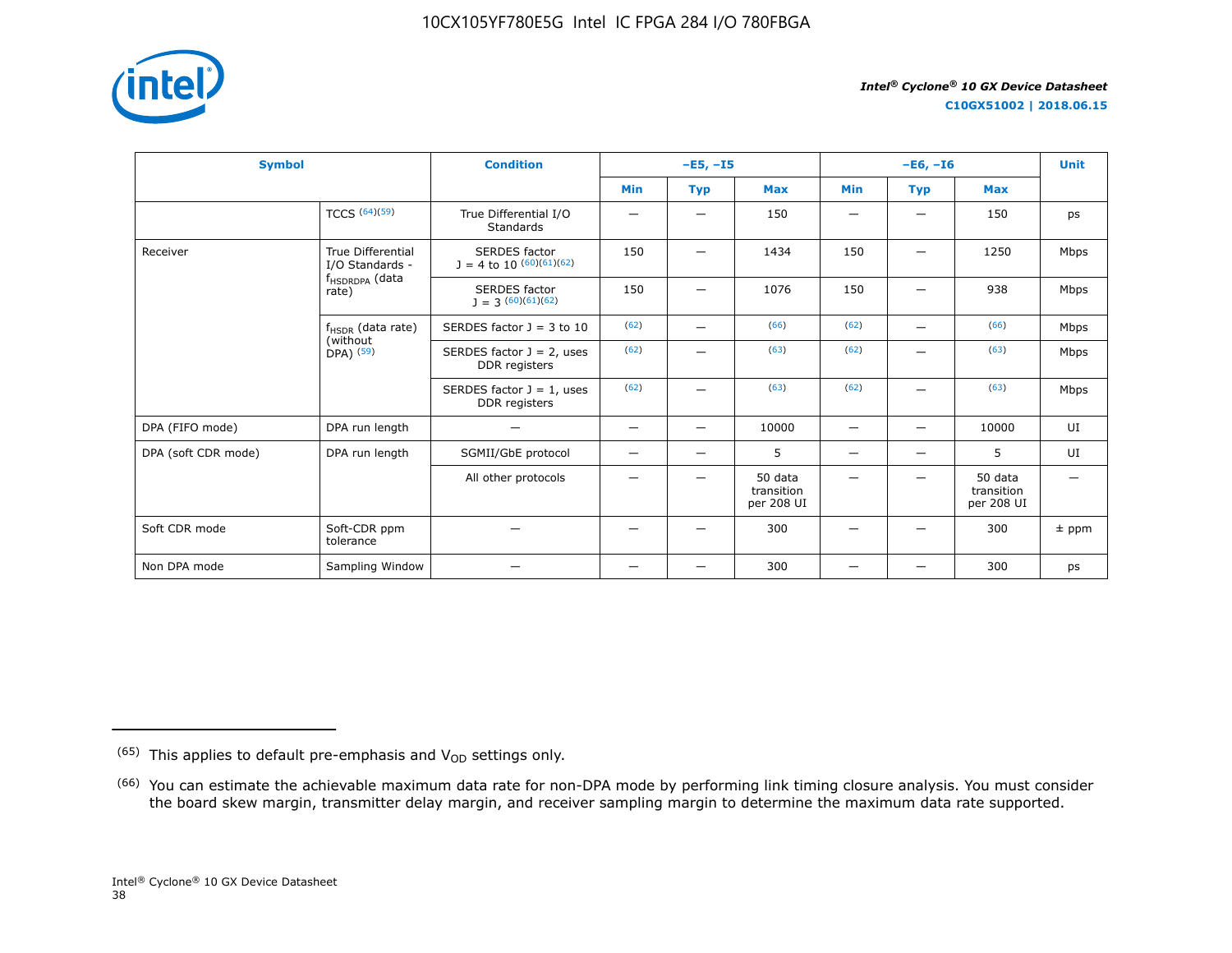

## **DPA Lock Time Specifications**

#### **Figure 2. DPA Lock Time Specifications with DPA PLL Calibration Enabled**



#### **Table 38. DPA Lock Time Specifications for Intel Cyclone 10 GX Devices**

The specifications are applicable to both extended and industrial grades. The DPA lock time is for one channel. One data transition is defined as a 0-to-1 or 1-to-0 transition.

| <b>Standard</b>    | <b>Training Pattern</b> | <b>Number of Data Transitions in</b><br><b>One Repetition of the Training</b><br><b>Pattern</b> | <b>Number of Repetitions per 256</b><br>Data Transitions (67) | <b>Maximum Data</b><br><b>Transition</b> |
|--------------------|-------------------------|-------------------------------------------------------------------------------------------------|---------------------------------------------------------------|------------------------------------------|
| $SPI-4$            | 00000000001111111111    |                                                                                                 | 128                                                           | 640                                      |
| Parallel Rapid I/O | 00001111                |                                                                                                 | 128                                                           | 640                                      |
|                    | 10010000                |                                                                                                 | 64                                                            | 640                                      |
| Miscellaneous      | 10101010                | 8                                                                                               | 32                                                            | 640                                      |
|                    | 01010101                | 8                                                                                               | 32                                                            | 640                                      |

 $(67)$  This is the number of repetitions for the stated training pattern to achieve the 256 data transitions.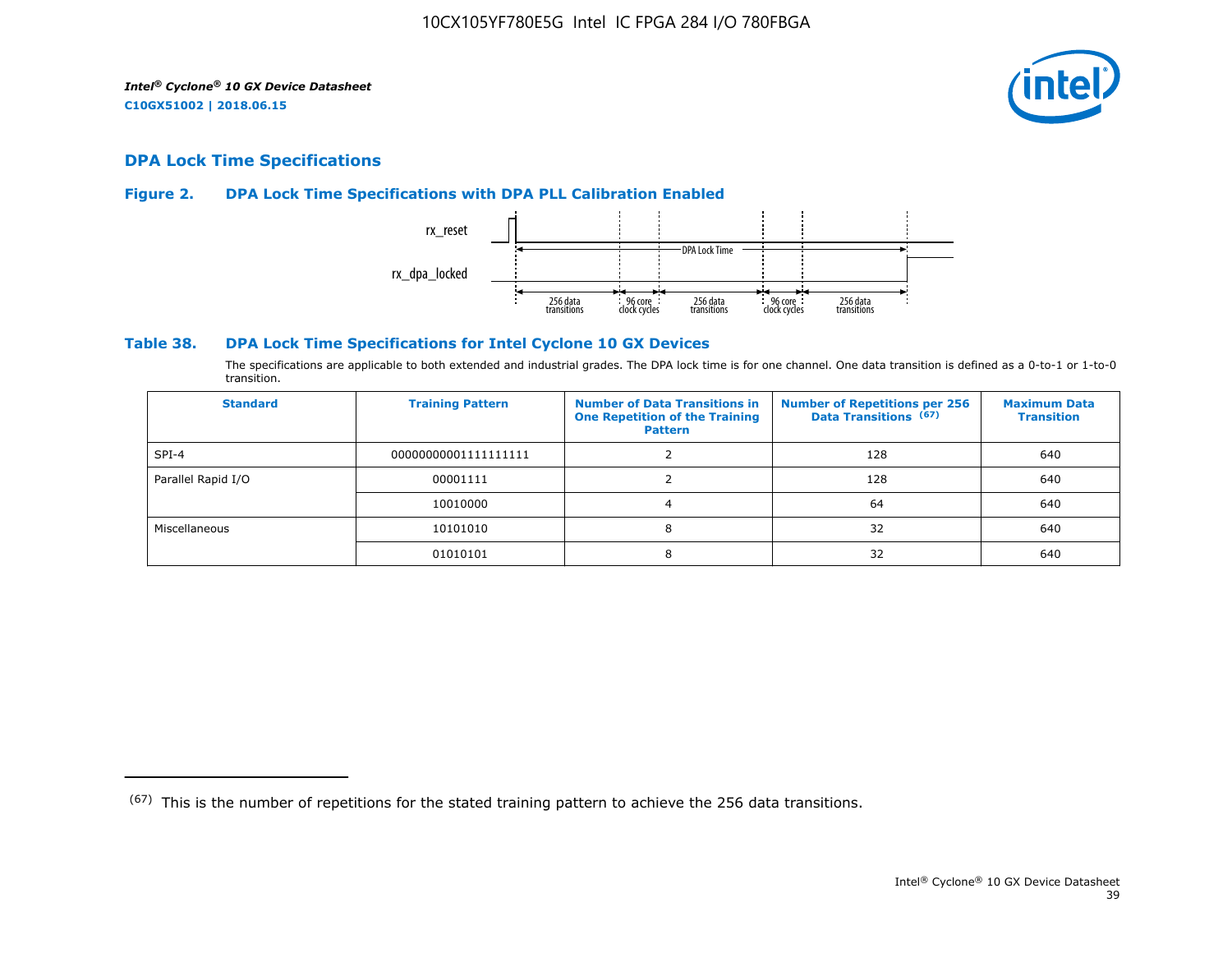

## **LVDS Soft-CDR/DPA Sinusoidal Jitter Tolerance Specifications**

## **Figure 3. LVDS Soft-CDR/DPA Sinusoidal Jitter Tolerance Specifications for a Data Rate Equal to 1.4 Gbps**



LVDS Soft-CDR/DPA Sinusoidal Jitter Tolerance Specification

**Table 39. LVDS Soft-CDR/DPA Sinusoidal Jitter Mask Values for a Data Rate Equal to 1.4 Gbps**

|                | <b>Jitter Frequency (Hz)</b> |       |  |  |  |
|----------------|------------------------------|-------|--|--|--|
| F1             | 10,000                       | 25.00 |  |  |  |
| F <sub>2</sub> | 17,565                       | 25.00 |  |  |  |
| F <sub>3</sub> | 1,493,000                    | 0.28  |  |  |  |
| F <sub>4</sub> | 50,000,000                   | 0.28  |  |  |  |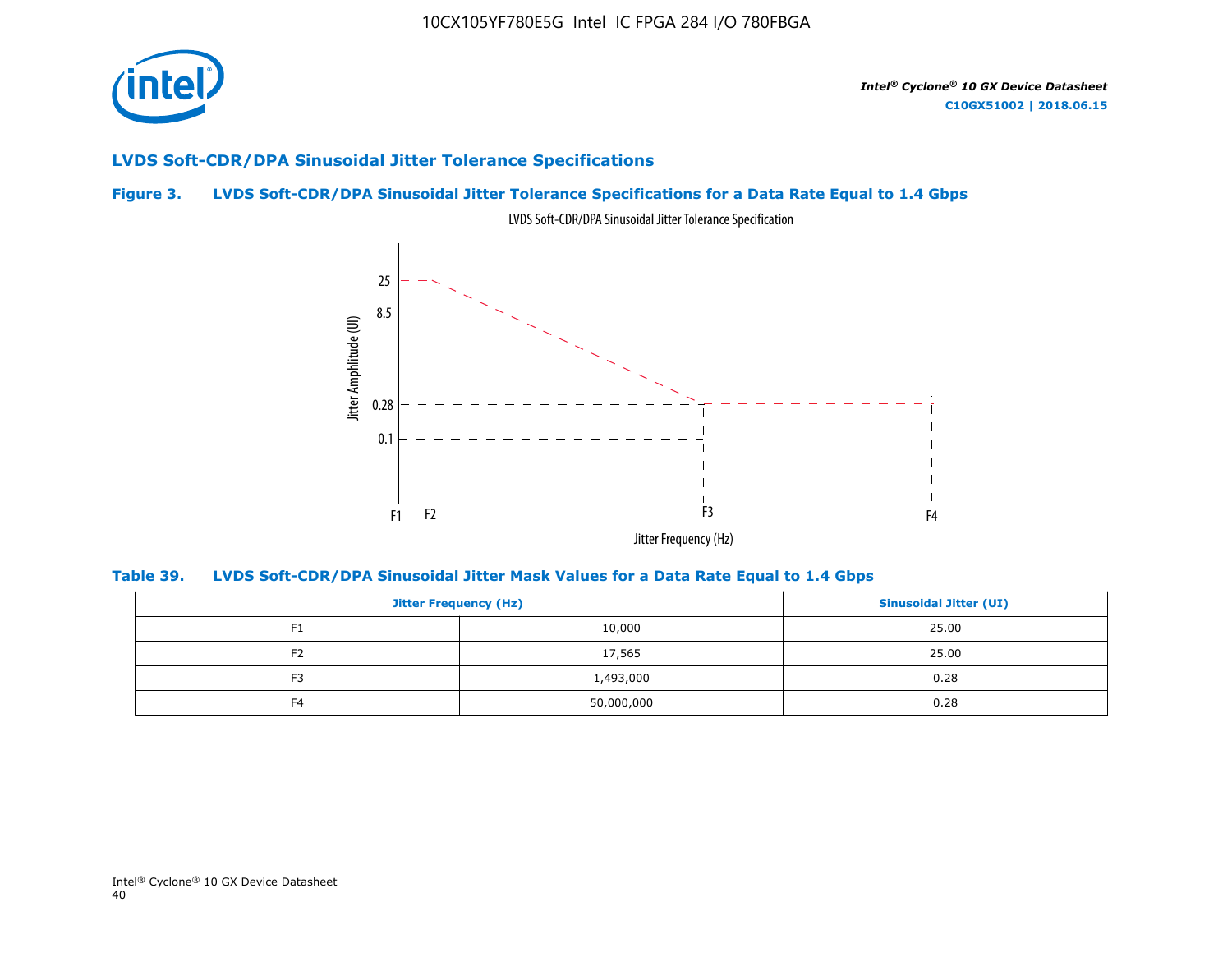

## **Figure 4. LVDS Soft-CDR/DPA Sinusoidal Jitter Tolerance Specifications for a Data Rate Less than 1.4 Gbps**



## **Memory Standards Supported by the Hard Memory Controller**

#### **Table 40. Memory Standards Supported by the Hard Memory Controller for Intel Cyclone 10 GX Devices**

This table lists the overall capability of the hard memory controller. For specific details, refer to the External Memory Interface Spec Estimator.

| <b>Memory Standard</b> | <b>Rate Support</b> | <b>Speed Grade</b> | <b>Ping Pong PHY</b> | <b>Maximum Frequency (MHz)</b> |              |  |
|------------------------|---------------------|--------------------|----------------------|--------------------------------|--------------|--|
|                        |                     |                    | <b>Support</b>       | I/O Bank                       | 3 V I/O Bank |  |
| <b>DDR3 SDRAM</b>      | Half rate           | $-5$               | Yes                  | 533                            | 225          |  |
|                        | Quarter rate        |                    | -                    | 533                            | 225          |  |
|                        |                     | $-6$<br>$-5$       | Yes                  | 466                            | 166          |  |
|                        |                     |                    | -                    | 466                            | 166          |  |
|                        |                     |                    | Yes                  | 933                            | 450          |  |
|                        |                     |                    | –                    | 933                            | 450          |  |
|                        |                     | $-6$               | Yes                  | 933                            | 333          |  |
|                        |                     |                    |                      |                                | continued    |  |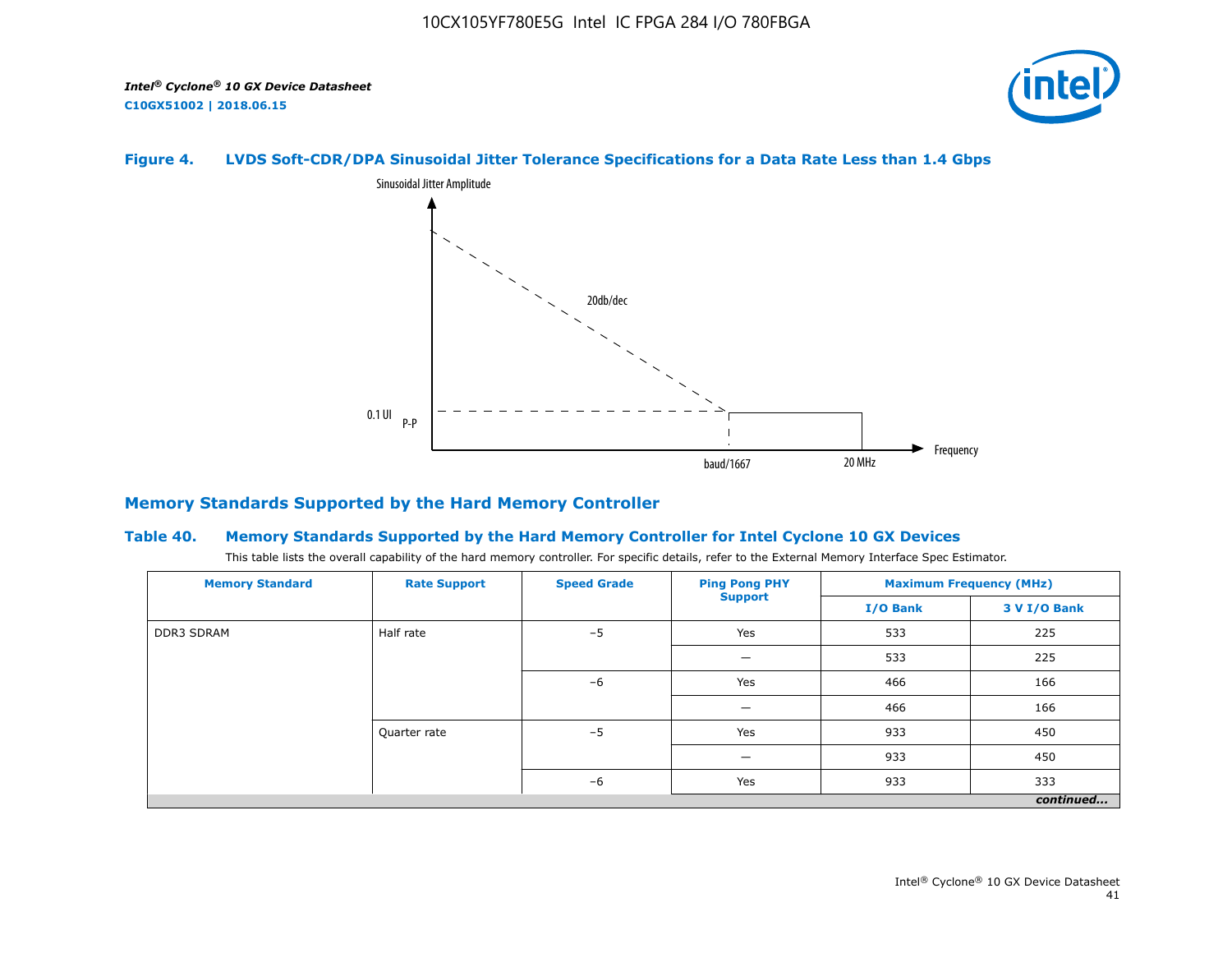

| <b>Memory Standard</b> | <b>Rate Support</b> | <b>Speed Grade</b> | <b>Ping Pong PHY</b> | <b>Maximum Frequency (MHz)</b> |              |
|------------------------|---------------------|--------------------|----------------------|--------------------------------|--------------|
|                        |                     |                    | <b>Support</b>       | I/O Bank                       | 3 V I/O Bank |
|                        |                     |                    | -                    | 933                            | 333          |
| <b>DDR3L SDRAM</b>     | Half rate           | $-5$               | Yes                  | 533                            | 225          |
|                        |                     |                    | —                    | 533                            | 225          |
|                        |                     | $-6$               | Yes                  | 466                            | 166          |
|                        |                     |                    | —                    | 466                            | 166          |
|                        | Quarter rate        | $-5$               | Yes                  | 933                            | 450          |
|                        |                     |                    | —                    | 933                            | 450          |
|                        |                     | $-6$               | Yes                  | 933                            | 333          |
|                        |                     |                    | —                    | 933                            | 333          |
| LPDDR3 SDRAM           | Half rate           | $-5$               | —                    | 400                            | 225          |
|                        |                     | $-6$               |                      | 333                            | 166          |
|                        | Quarter rate        | $-5$               |                      | 800                            | 450          |
|                        |                     | $-6$               |                      | 666                            | 333          |

#### **Related Information**

[External Memory Interface Spec Estimator](https://www.altera.com/products/intellectual-property/best-in-class-ip/external-memory/support-selector.html)

Provides the specific details of the memory standards supported.

## **DLL Range Specifications**

#### **Table 41. DLL Frequency Range Specifications for Intel Cyclone 10 GX Devices**

Intel Cyclone 10 GX devices support memory interface frequencies lower than 600 MHz, although the reference clock that feeds the DLL must be at least 600 MHz. To support interfaces below 600 MHz, multiply the reference clock feeding the DLL to ensure the frequency is within the supported range.

| Parameter                     | <b>Performance (for All Speed Grades)</b> | Unit |
|-------------------------------|-------------------------------------------|------|
| DLL operating frequency range | $600 - 1333$                              | MHz  |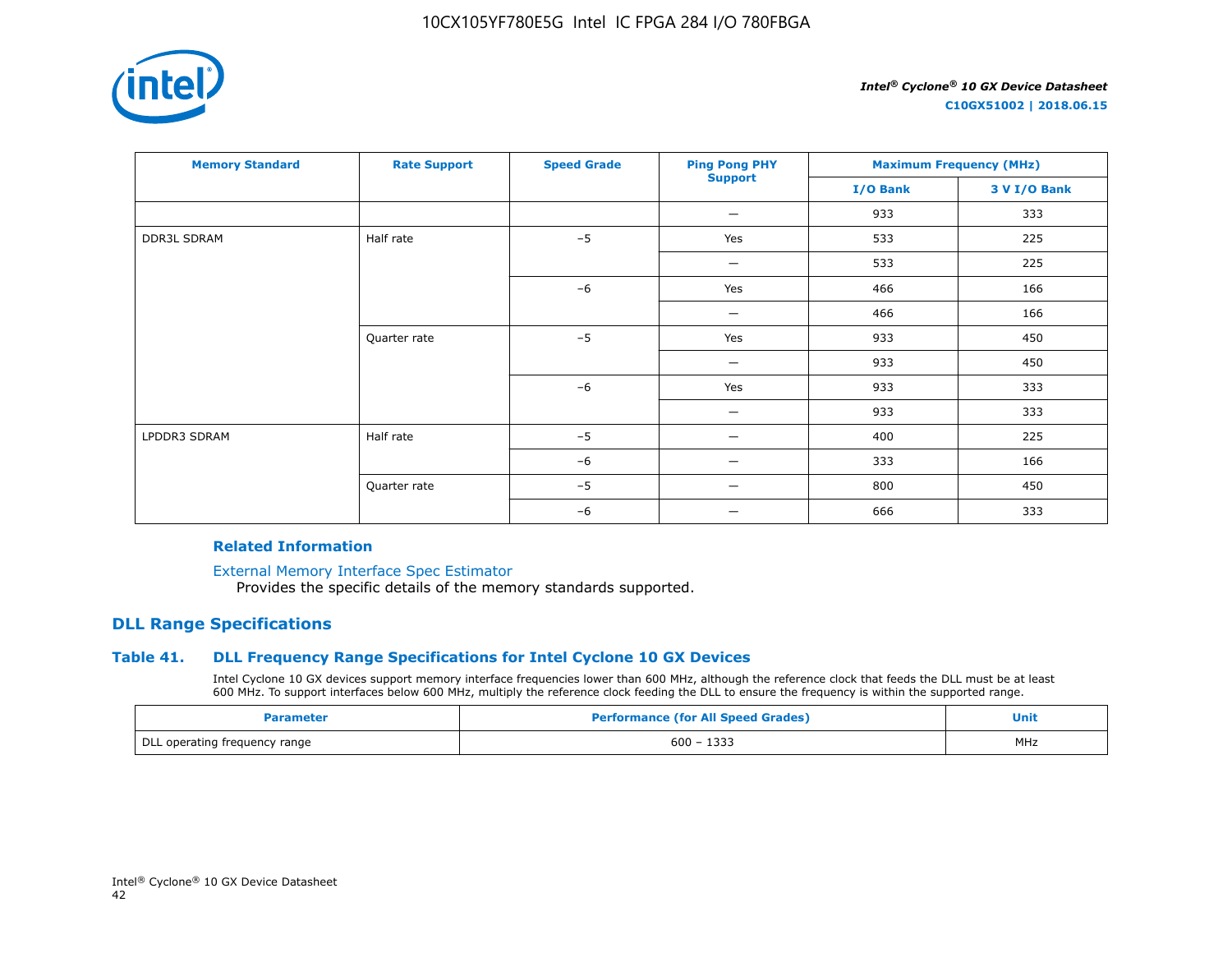

## **DQS Logic Block Specifications**

#### Table 42. **DQS Phase Shift Error Specifications for DLL-Delayed Clock (t<sub>DQS\_PSERR</sub>) for Intel Cyclone 10 GX Devices**

This error specification is the absolute maximum and minimum error.

| <b>Performance (for All Speed Grades)</b><br><b>Symbol</b> |  | <b>Unit</b> |
|------------------------------------------------------------|--|-------------|
| t <sub>DQS</sub> _PSERR                                    |  | ps          |

#### **Memory Output Clock Jitter Specifications**

#### **Table 43. Memory Output Clock Jitter Specifications for Intel Cyclone 10 GX Devices**

The clock jitter specification applies to the memory output clock pins clocked by an I/O PLL, or generated using differential signal-splitter and double data I/O circuits clocked by a PLL output routed on a PHY clock network as specified. Intel recommends using PHY clock networks for better jitter performance.

| The memory output clock jitter is applicable when an input jitter of 10 ps peak-to-peak is applied with bit error rate (BER) $10^{-12}$ , equivalent to 14 sigma. |
|-------------------------------------------------------------------------------------------------------------------------------------------------------------------|
|-------------------------------------------------------------------------------------------------------------------------------------------------------------------|

| <b>Protocol</b> | <b>Parameter</b>             | <b>Symbol</b>           | <b>Data Rate</b><br>(Mbps) | Min   | <b>Max</b> | Unit |
|-----------------|------------------------------|-------------------------|----------------------------|-------|------------|------|
| DDR3            | Clock period jitter          | $t_{\text{JIT(per)}}$   | 1,866                      | $-40$ | 40         | ps   |
|                 | Cycle-to-cycle period jitter | $\tau_{\text{JIT(cc)}}$ | 1,866                      | $-40$ | 40         | ps   |
|                 | Duty cycle jitter            | $t$ JIT $(duty)$        | 1,866                      | $-40$ | 40         | ps   |

## **OCT Calibration Block Specifications**

#### **Table 44. OCT Calibration Block Specifications for Intel Cyclone 10 GX Devices**

| <b>Symbol</b>                 | <b>Description</b>                                                                                                                                         | Min    | Typ | <b>Max</b> | Unit   |
|-------------------------------|------------------------------------------------------------------------------------------------------------------------------------------------------------|--------|-----|------------|--------|
| OCTUSRCLK                     | Clock required by OCT calibration blocks                                                                                                                   |        |     | 20         | MHz    |
| <b>LOCTCAL</b>                | Number of OCTUSRCLK clock cycles required for<br>$R_S$ OCT / $R_T$ OCT calibration                                                                         | > 2000 |     |            | Cycles |
| <b>LOCTSHIFT</b>              | Number of OCTUSRCLK clock cycles required for OCT code to shift out                                                                                        |        | 32  |            | Cycles |
| $\mathsf{T}_{\mathsf{RS-RT}}$ | Time required between the dyn_term_ctrl and oe signal transitions<br>in a bidirectional I/O buffer to dynamically switch between $Rs$ OCT and<br>$R_T$ OCT |        | 2.5 |            | ns     |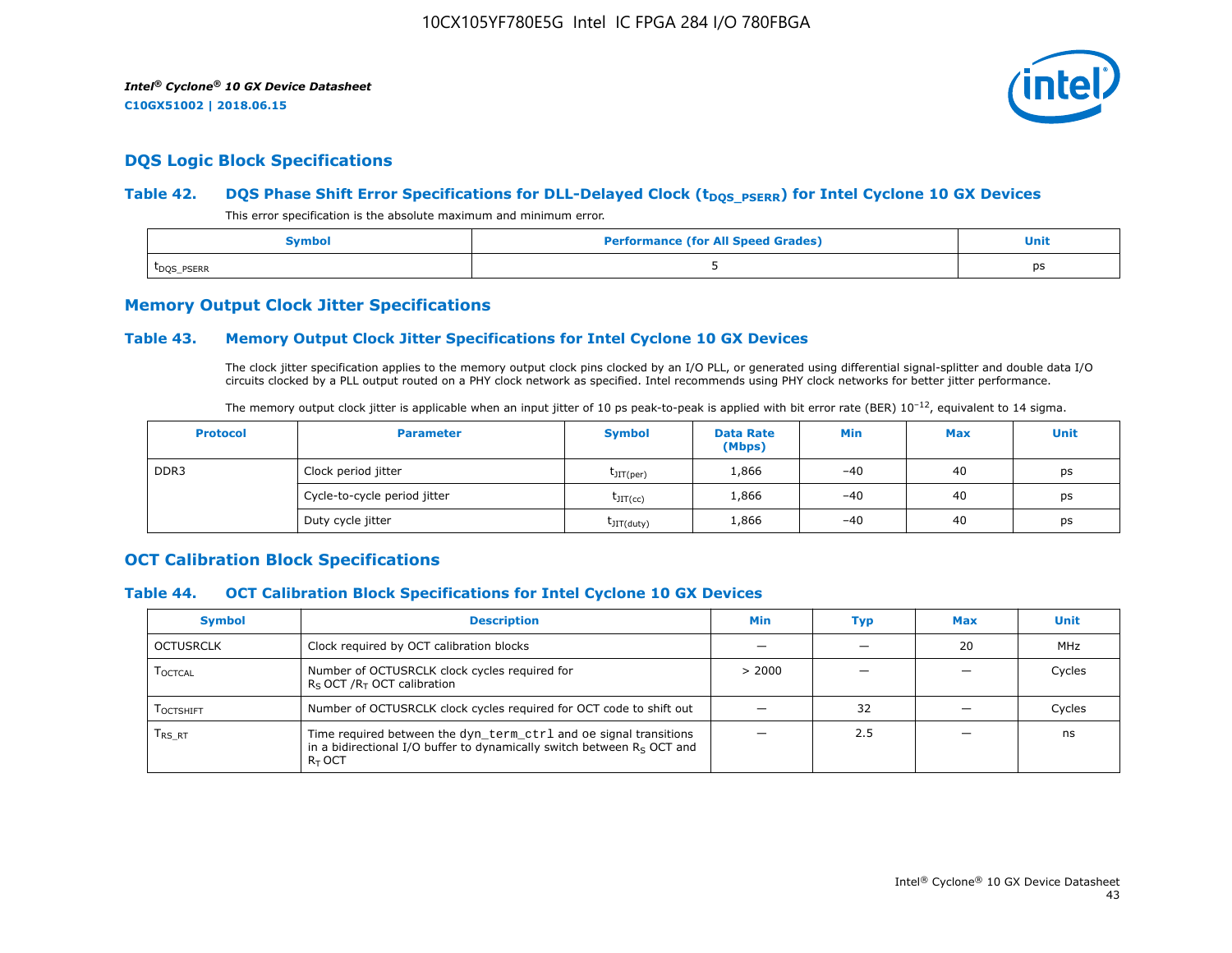

#### **Figure 5. Timing Diagram for on oe and dyn\_term\_ctrl Signals**



## **Configuration Specifications**

This section provides configuration specifications and timing for Intel Cyclone 10 GX devices.

## **POR Specifications**

Power-on reset (POR) delay is defined as the delay between the time when all the power supplies monitored by the POR circuitry reach the minimum recommended operating voltage to the time when the nSTATUS is released high and your device is ready to begin configuration.

#### **Table 45. Fast and Standard POR Delay Specification for Intel Cyclone 10 GX Devices**

| <b>POR Delay</b> | Minimum | <b>Maximum</b> | Unit |
|------------------|---------|----------------|------|
| Fast             |         | $12^{(68)}$    | ms   |
| Standard         | 100     | 300            | ms   |

#### **Related Information**

[MSEL Pin Settings](https://www.altera.com/documentation/vua1487061384661.html#qui1490602367330)

Provides more information about POR delay based on MSEL pin settings for each configuration scheme.

<sup>&</sup>lt;sup>(68)</sup> The maximum pulse width of the fast POR delay is 12 ms, providing enough time for the PCIe hard IP to initialize after the POR trip.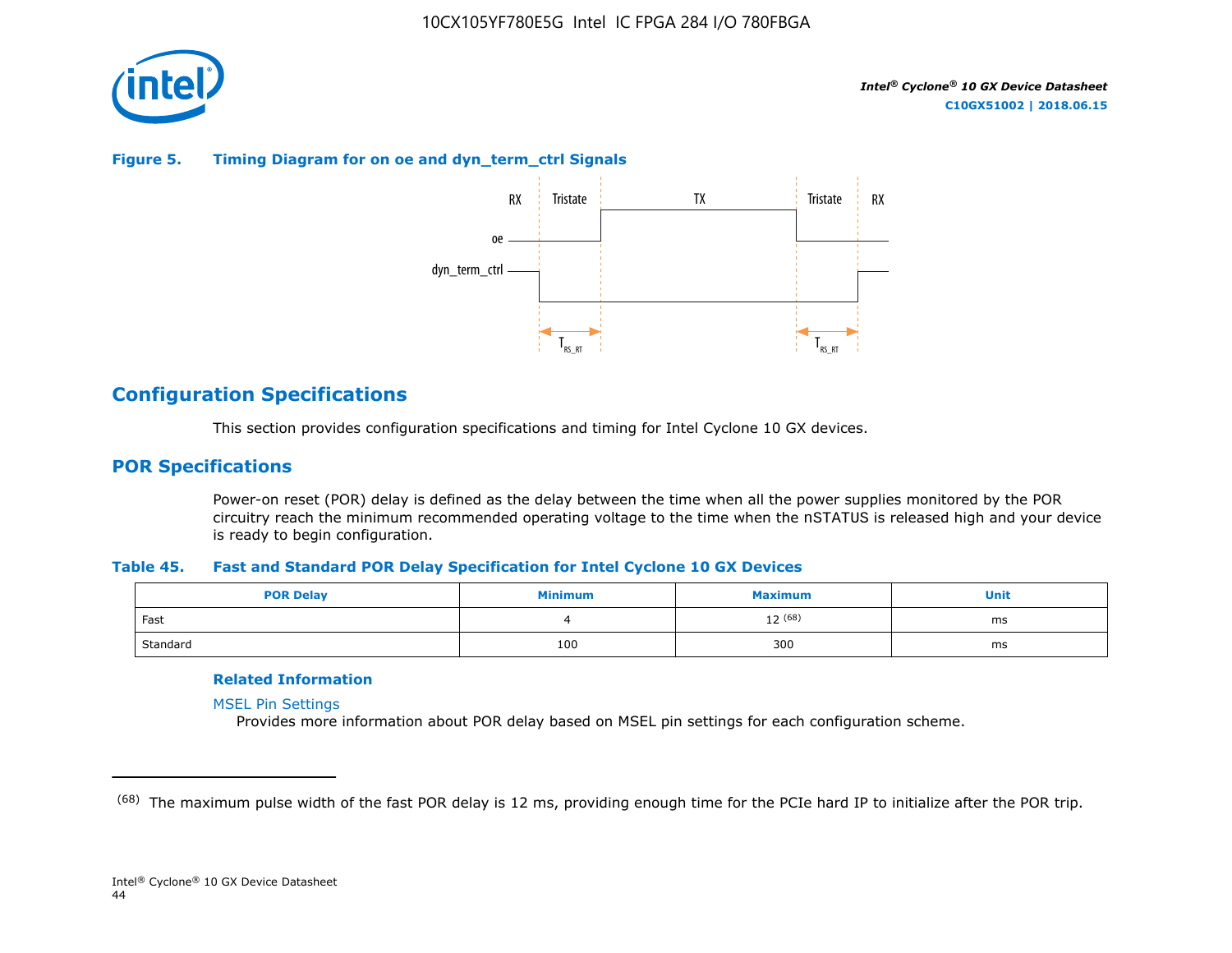

## **JTAG Configuration Timing**

| <b>Symbol</b>     | <b>Description</b>                       | <b>Min</b>     | <b>Max</b> | <b>Unit</b> |
|-------------------|------------------------------------------|----------------|------------|-------------|
| $t_{\text{JCP}}$  | TCK clock period                         | 30, 167 $(69)$ |            | ns          |
| $t_{\text{JCH}}$  | TCK clock high time                      | 14             |            | ns          |
| $t_{\text{JCL}}$  | TCK clock low time                       | 14             |            | ns          |
| $t_{JPSU(TDI)}$   | TDI JTAG port setup time                 | 2              |            | ns          |
| $t_{JPSU(TMS)}$   | TMS JTAG port setup time                 | 3              |            | ns          |
| $t_{\rm JPH}$     | JTAG port hold time                      | 5              |            | ns          |
| $t_{\text{JPCO}}$ | JTAG port clock to output                |                | 11         | ns          |
| $t_{JPZX}$        | JTAG port high impedance to valid output |                | 14         | ns          |
| $t_{JPXZ}$        | JTAG port valid output to high impedance |                | 14         | ns          |

#### **Table 46. JTAG Timing Parameters and Values for Intel Cyclone 10 GX Devices**

## **FPP Configuration Timing**

## **DCLK-to-DATA[] Ratio (r) for FPP Configuration**

Fast passive parallel (FPP) configuration requires a different DCLK-to-DATA[] ratio when you turn on encryption or the compression feature.

Depending on the DCLK-to-DATA[] ratio, the host must send a DCLK frequency that is *r* times the DATA[] rate in byte per second (Bps) or word per second (Wps). For example, in FPP ×16 where the *r* is 2, the DCLK frequency must be 2 times the DATA[] rate in Wps.

<sup>&</sup>lt;sup>(69)</sup> The minimum TCK clock period is 167 ns if V<sub>CCBAT</sub> is within the range 1.2 V – 1.5 V when you perform the volatile key programming.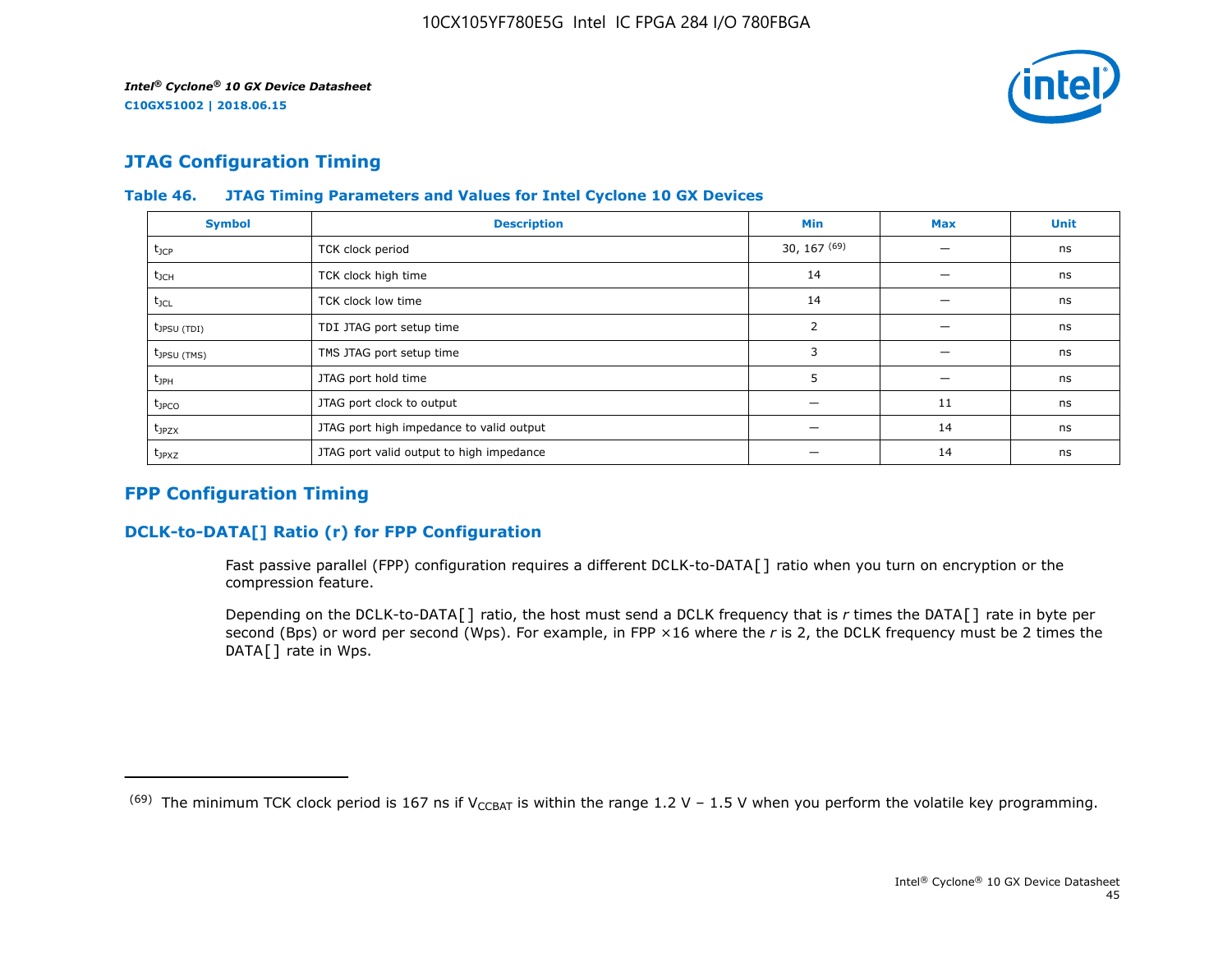

#### **Table 47. DCLK-to-DATA[] Ratio for Intel Cyclone 10 GX Devices**

You cannot turn on encryption and compression at the same time for Intel Cyclone 10 GX devices.

| <b>Configuration Scheme</b> | <b>Encryption</b> | <b>Compression</b> | <b>DCLK-to-DATA[] Ratio (r)</b> |
|-----------------------------|-------------------|--------------------|---------------------------------|
| FPP (8-bit wide)            | Off               | Off                |                                 |
|                             | On                | Off                |                                 |
|                             | Off               | On                 |                                 |
| FPP (16-bit wide)           | Off               | Off                |                                 |
|                             | On                | Off                |                                 |
|                             | Off               | On                 | 4                               |
| FPP (32-bit wide)           | Off               | Off                |                                 |
|                             | On                | Off                | 4                               |
|                             | Off               | On                 |                                 |

## **FPP Configuration Timing when DCLK-to-DATA[] = 1**

*Note:* When you enable decompression or the design security feature, the DCLK-to-DATA[] ratio varies for FPP ×8, FPP ×16, and FPP ×32. For the respective DCLK-to-DATA[] ratio, refer to the DCLK-to-DATA[] Ratio for Intel Cyclone 10 GX Devices table.

#### **Table 48. FPP Timing Parameters When the DCLK-to-DATA[] Ratio is 1 for Intel Cyclone 10 GX Devices**

Use these timing parameters when the decompression and design security features are disabled.

| <b>Symbol</b>       | <b>Parameter</b>             | <b>Minimum</b> | <b>Maximum</b>           | Unit      |
|---------------------|------------------------------|----------------|--------------------------|-----------|
| t <sub>CF2CD</sub>  | nCONFIG low to CONF DONE low | 480            | 1,440                    | ns        |
| t <sub>CF2ST0</sub> | nCONFIG low to nSTATUS low   | 320            | 960                      | ns        |
| $t_{CFG}$           | nCONFIG low pulse width      |                | $\overline{\phantom{0}}$ | μs        |
| t <sub>STATUS</sub> | nSTATUS low pulse width      | 268            | 3,000(70)                | μs        |
| $t$ CF2ST1          | nCONFIG high to nSTATUS high |                | $3,000^{(71)}$           | μs        |
|                     |                              |                |                          | continued |

 $(70)$  This value is applicable if you do not delay configuration by extending the nCONFIG or nSTATUS low pulse width.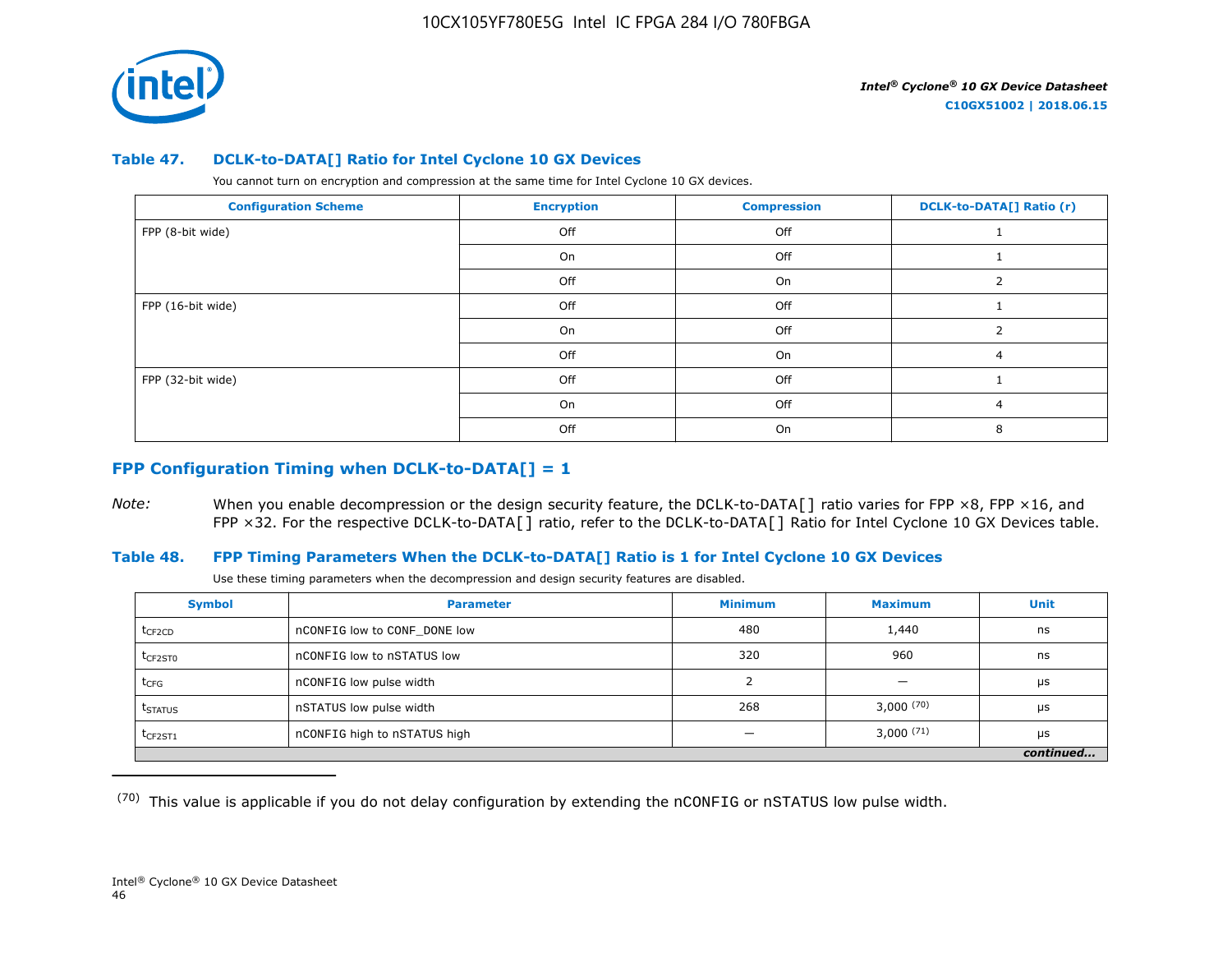

| <b>Symbol</b>           | <b>Parameter</b>                                     | <b>Minimum</b>                                | <b>Maximum</b> | <b>Unit</b> |
|-------------------------|------------------------------------------------------|-----------------------------------------------|----------------|-------------|
| $t_{\text{CF2CK}}$ (72) | nCONFIG high to first rising edge on DCLK            | 3,010                                         |                | $\mu$ s     |
| $t_{ST2CK}$ (72)        | nSTATUS high to first rising edge of DCLK            | 10                                            |                | μs          |
| $t_{DSU}$               | DATA[] setup time before rising edge on DCLK         | 5.5                                           |                | ns          |
| $t_{DH}$                | DATA[] hold time after rising edge on DCLK           | 0                                             |                | ns          |
| $t_{CH}$                | DCLK high time                                       | $0.45 \times 1/f_{MAX}$                       |                | s           |
| $t_{CL}$                | DCLK low time                                        | $0.45 \times 1/f_{MAX}$                       |                | s           |
| t <sub>CLK</sub>        | DCLK period                                          | $1/f_{MAX}$                                   |                | s           |
| $f_{MAX}$               | DCLK frequency (FPP $\times 8/\times 16/\times 32$ ) |                                               | 100            | MHz         |
| t <sub>CD2UM</sub>      | CONF_DONE high to user mode (73)                     | 175                                           | 830            | μs          |
| t <sub>CD2CU</sub>      | CONF_DONE high to CLKUSR enabled                     | $4 \times$ maximum DCLK<br>period             |                |             |
| t <sub>CD2UMC</sub>     | CONF_DONE high to user mode with CLKUSR option on    | $t_{CD2CU}$ +<br>$(600 \times$ CLKUSR period) |                |             |

#### **Related Information**

[FPP Configuration Timing](https://www.altera.com/documentation/vua1487061384661.html#sss1425901817612)

Provides the FPP configuration timing waveforms.

<sup>(71)</sup> This value is applicable if you do not delay configuration by externally holding the nSTATUS low.

<sup>(72)</sup> If nSTATUS is monitored, follow the  $t_{ST2CK}$  specification. If nSTATUS is not monitored, follow the  $t_{CF2CK}$  specification.

<sup>(73)</sup> The minimum and maximum numbers apply only if you chose the internal oscillator as the clock source for initializing the device.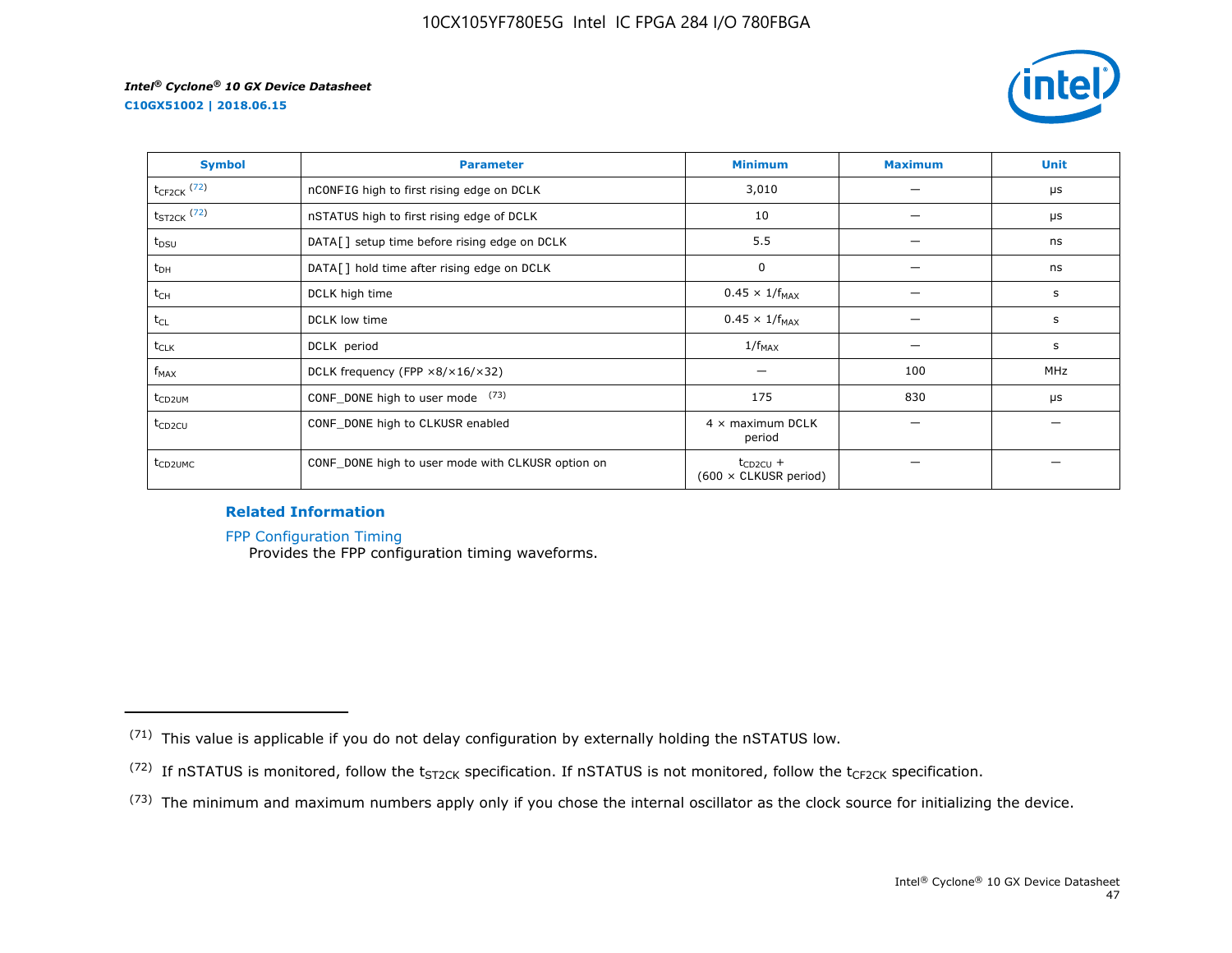

## **FPP Configuration Timing when DCLK-to-DATA[] >1**

## **Table 49. FPP Timing Parameters When the DCLK-to-DATA[] Ratio is >1 for Intel Cyclone 10 GX Devices**

Use these timing parameters when you use the decompression and design security features.

| <b>Symbol</b>           | <b>Parameter</b>                             | <b>Minimum</b>          | <b>Maximum</b> | <b>Unit</b> |
|-------------------------|----------------------------------------------|-------------------------|----------------|-------------|
| $t_{CF2CD}$             | nCONFIG low to CONF_DONE low                 | 480                     | 1,440          | ns          |
| $t_{CF2ST0}$            | nCONFIG low to nSTATUS low                   | 320                     | 960            | ns          |
| $t_{CFG}$               | nCONFIG low pulse width                      | 2                       |                | μs          |
| t <sub>STATUS</sub>     | nSTATUS low pulse width                      | 268                     | 3,000(74)      | μs          |
| $t_{CF2ST1}$            | nCONFIG high to nSTATUS high                 |                         | 3,000(74)      | μs          |
| $t_{\text{CF2CK}}$ (75) | nCONFIG high to first rising edge on DCLK    | 3,010                   |                | μs          |
| $t_{ST2CK}$ (75)        | nSTATUS high to first rising edge of DCLK    | 10                      |                | μs          |
| $t_{DSU}$               | DATA[] setup time before rising edge on DCLK | 5.5                     |                | ns          |
| $t_{DH}$                | DATA[] hold time after rising edge on DCLK   | $N-1/f_{DCLK}$ (76)     |                | s           |
| $t_{CH}$                | DCLK high time                               | $0.45 \times 1/f_{MAX}$ |                | s           |
| $t_{CL}$                | DCLK low time                                | $0.45 \times 1/f_{MAX}$ |                | s           |
| $t_{CLK}$               | DCLK period                                  | $1/f_{MAX}$             |                | s           |
| $f_{MAX}$               | DCLK frequency (FPP ×8/×16/×32)              | —                       | 100            | MHz         |
| $t_{R}$                 | Input rise time                              | —                       | 40             | ns          |
| $t_F$                   | Input fall time                              | —                       | 40             | ns          |
|                         |                                              |                         |                | continued   |

 $(74)$  You can obtain this value if you do not delay configuration by extending the nCONFIG or nSTATUS low pulse width.

<sup>&</sup>lt;sup>(75)</sup> If nSTATUS is monitored, follow the  $t_{ST2CK}$  specification. If nSTATUS is not monitored, follow the  $t_{CF2CK}$  specification.

<sup>(76)</sup> *N* is the DCLK-to-DATA ratio and  $f_{DCLK}$  is the DCLK frequency the system is operating.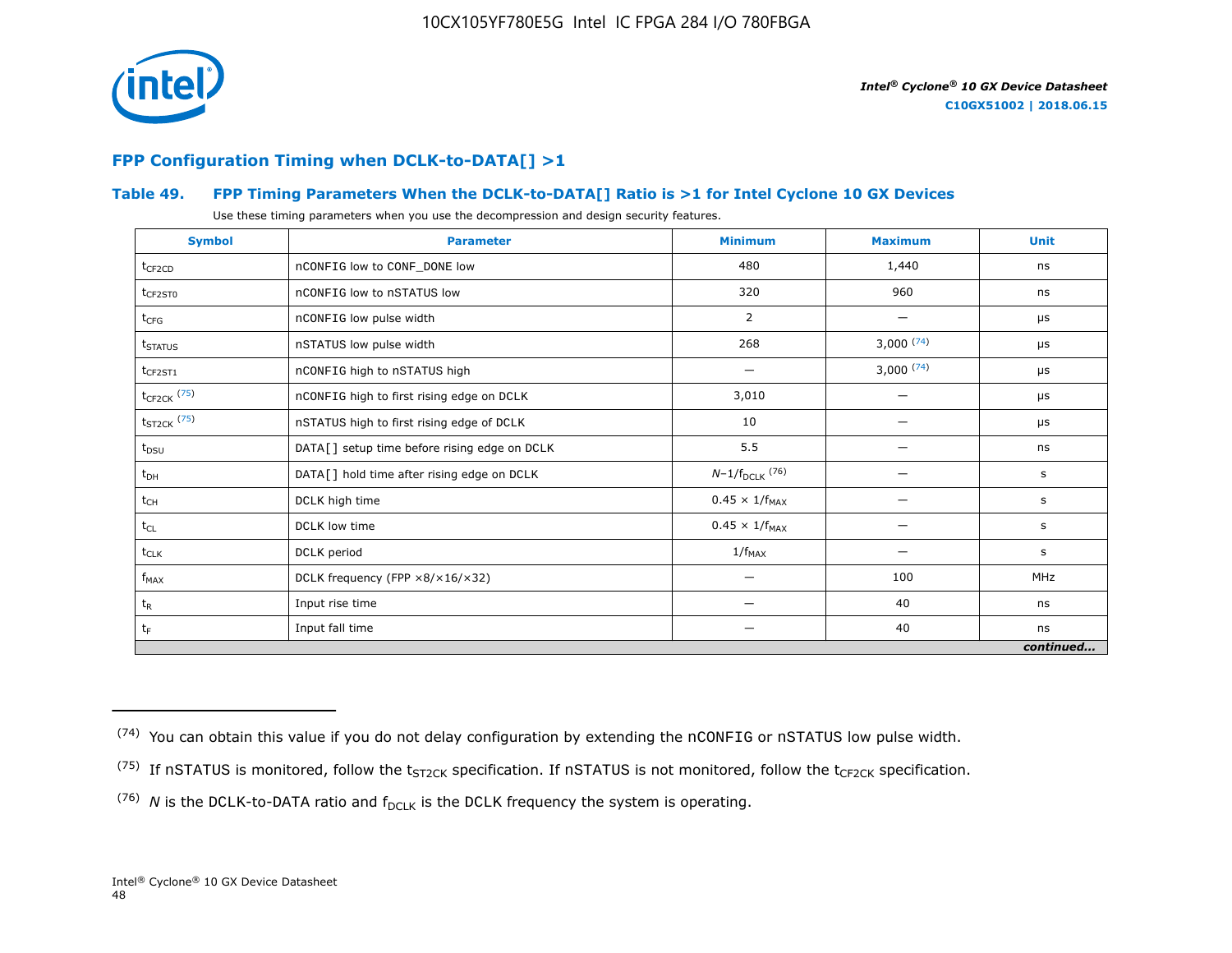

| <b>Symbol</b>       | <b>Parameter</b>                                  | <b>Minimum</b>                                | <b>Maximum</b> | <b>Unit</b> |
|---------------------|---------------------------------------------------|-----------------------------------------------|----------------|-------------|
| t <sub>CD2UM</sub>  | CONF_DONE high to user mode (77)                  | 175                                           | 830            | μs          |
| t <sub>CD2CU</sub>  | CONF_DONE high to CLKUSR enabled                  | $4 \times$ maximum DCLK<br>period             |                |             |
| t <sub>CD2UMC</sub> | CONF_DONE high to user mode with CLKUSR option on | $t_{CD2CU}$ +<br>$(600 \times$ CLKUSR period) |                |             |

#### **Related Information**

#### [FPP Configuration Timing](https://www.altera.com/documentation/vua1487061384661.html#sss1425901817612)

Provides the FPP configuration timing waveforms.

## **AS Configuration Timing**

#### **Table 50. AS Timing Parameters for AS ×1 and AS ×4 Configurations in Intel Cyclone 10 GX Devices**

The minimum and maximum numbers apply only if you choose the internal oscillator as the clock source for initializing the device.

The t<sub>CF2CD</sub>, t<sub>CF2ST0</sub>, t<sub>CFG</sub>, t<sub>STATUS</sub>, and t<sub>CF2ST1</sub> timing parameters are identical to the timing parameters for passive serial (PS) mode listed in PS Timing Parameters for Intel Cyclone 10 GX Devices table.

| <b>Symbol</b>       | <b>Parameter</b>                                  | <b>Minimum</b>                                | <b>Maximum</b> | <b>Unit</b> |
|---------------------|---------------------------------------------------|-----------------------------------------------|----------------|-------------|
| $t_{CO}$            | DCLK falling edge to AS_DATA0/ASDO output         |                                               |                | ns          |
| $t_{SU}$            | Data setup time before falling edge on DCLK       |                                               |                | ns          |
| $t_{DH}$            | Data hold time after falling edge on DCLK         | 1.5                                           |                | ns          |
| t <sub>CD2UM</sub>  | CONF_DONE high to user mode                       | 175                                           | 830            | μs          |
| $t_{CD2CU}$         | CONF_DONE high to CLKUSR enabled                  | $4 \times$ maximum DCLK<br>period             |                |             |
| t <sub>CD2UMC</sub> | CONF_DONE high to user mode with CLKUSR option on | $t_{CD2CU}$ + (600 $\times$ CLKUSR<br>period) |                |             |

<sup>(77)</sup> The minimum and maximum numbers apply only if you use the internal oscillator as the clock source for initializing the device.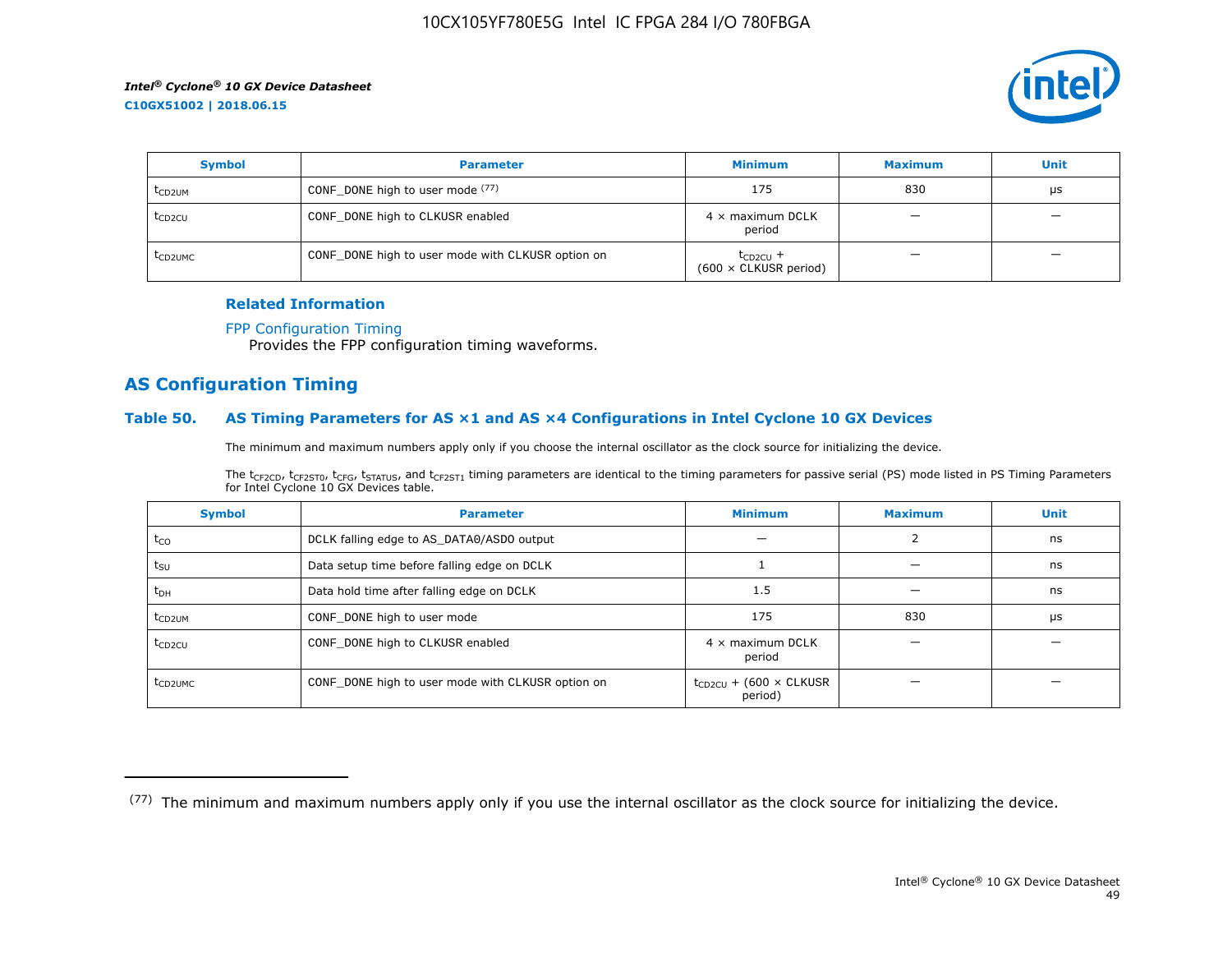

#### **Related Information**

- PS Configuration Timing on page 50
- [AS Configuration Timing](https://www.altera.com/documentation/vua1487061384661.html#sss1425901879133) Provides the AS configuration timing waveform.

## **DCLK Frequency Specification in the AS Configuration Scheme**

#### **Table 51. DCLK Frequency Specification in the AS Configuration Scheme**

This table lists the internal clock frequency specification for the AS configuration scheme.

The DCLK frequency specification applies when you use the internal oscillator as the configuration clock source.

The AS multi-device configuration scheme does not support DCLK frequency of 100 MHz.

You can only set 12.5, 25, 50, and 100 MHz in the Intel Quartus Prime software.

| <b>Parameter</b>                   | <b>Minimum</b> | <b>Typical</b> | <b>Maximum</b> | <b>Intel Quartus Prime</b><br><b>Software Settings</b> | <b>Unit</b> |
|------------------------------------|----------------|----------------|----------------|--------------------------------------------------------|-------------|
| DCLK frequency in AS configuration | 5.3            | 7.5            | 9.7            | 12.5                                                   | MHz         |
| scheme                             | 10.5           | 15.0           | 19.3           | 25.0                                                   | MHz         |
|                                    | 21.0           | 30.0           | 38.5           | 50.0                                                   | MHz         |
|                                    | 42.0           | 60.0           | 77.0           | 100.0                                                  | MHz         |

## **PS Configuration Timing**

#### **Table 52. PS Timing Parameters for Intel Cyclone 10 GX Devices**

| <b>Symbol</b>       | <b>Parameter</b>             | <b>Minimum</b> | <b>Maximum</b> | <b>Unit</b> |
|---------------------|------------------------------|----------------|----------------|-------------|
| $t_{CF2CD}$         | nCONFIG low to CONF DONE low | 480            | 1,440          | ns          |
| t <sub>CF2ST0</sub> | nCONFIG low to nSTATUS low   | 320            | 960            | ns          |
| $t_{CFG}$           | nCONFIG low pulse width      |                |                | μs          |
| t <sub>STATUS</sub> | nSTATUS low pulse width      | 268            | $3,000^{(78)}$ | μs          |
| $t_{CF2ST1}$        | nCONFIG high to nSTATUS high |                | $3,000^{(79)}$ | μs          |
|                     |                              |                |                | continued   |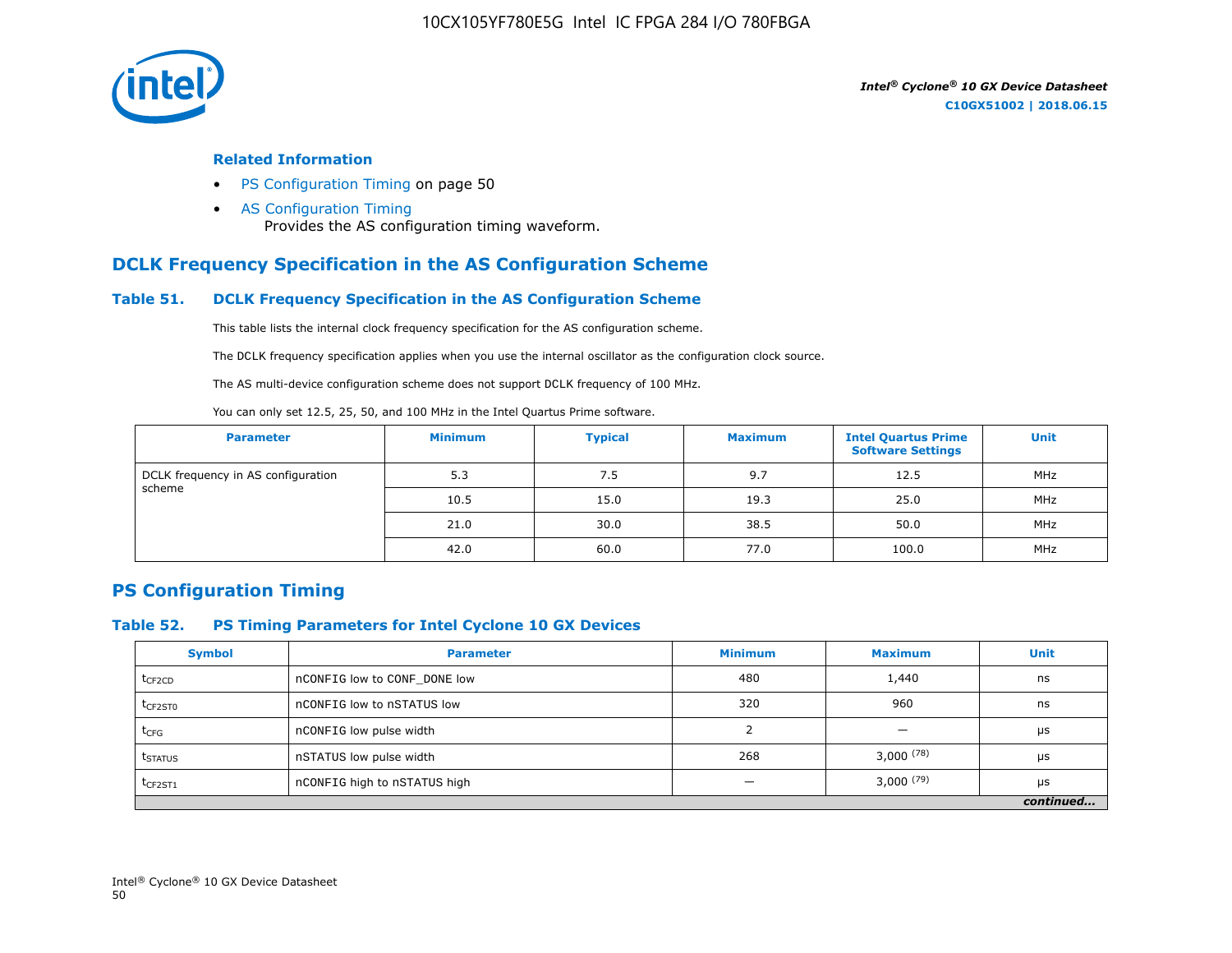**C10GX51002 | 2018.06.15**



| <b>Symbol</b>       | <b>Parameter</b>                                  | <b>Minimum</b>                                | <b>Maximum</b> | <b>Unit</b> |
|---------------------|---------------------------------------------------|-----------------------------------------------|----------------|-------------|
| $t_{CF2CK}$ (80)    | nCONFIG high to first rising edge on DCLK         | 3,010                                         |                | μs          |
| $t_{ST2CK}$ $(80)$  | nSTATUS high to first rising edge of DCLK         | 10                                            |                | μs          |
| t <sub>DSU</sub>    | DATA[] setup time before rising edge on DCLK      | 5.5                                           |                | ns          |
| $t_{DH}$            | DATA[] hold time after rising edge on DCLK        | 0                                             |                | ns          |
| t <sub>CH</sub>     | DCLK high time                                    | $0.45 \times 1/f_{MAX}$                       |                | s           |
| $t_{CL}$            | DCLK low time                                     | $0.45 \times 1/f_{MAX}$                       |                | s           |
| $t_{CLK}$           | DCLK period                                       | $1/f_{MAX}$                                   |                | s           |
| $f_{MAX}$           | DCLK frequency                                    |                                               | 125            | <b>MHz</b>  |
| t <sub>CD2UM</sub>  | CONF_DONE high to user mode (81)                  | 175                                           | 830            | μs          |
| $t_{CD2CU}$         | CONF_DONE high to CLKUSR enabled                  | $4 \times$ maximum DCLK<br>period             |                |             |
| t <sub>CD2UMC</sub> | CONF_DONE high to user mode with CLKUSR option on | $t_{CD2CU}$ + (600 $\times$ CLKUSR<br>period) |                |             |

#### **Related Information**

[PS Configuration Timing](https://www.altera.com/documentation/vua1487061384661.html#sss1425901911993)

Provides the PS configuration timing waveform.

 $(81)$  The minimum and maximum numbers apply only if you choose the internal oscillator as the clock source for initializing the device.

 $(78)$  This value is applicable if you do not delay configuration by extending the nCONFIG or nSTATUS low pulse width.

<sup>(79)</sup> This value is applicable if you do not delay configuration by externally holding the nSTATUS low.

<sup>(80)</sup> If nSTATUS is monitored, follow the  $t_{ST2CK}$  specification. If nSTATUS is not monitored, follow the  $t_{CF2CK}$  specification.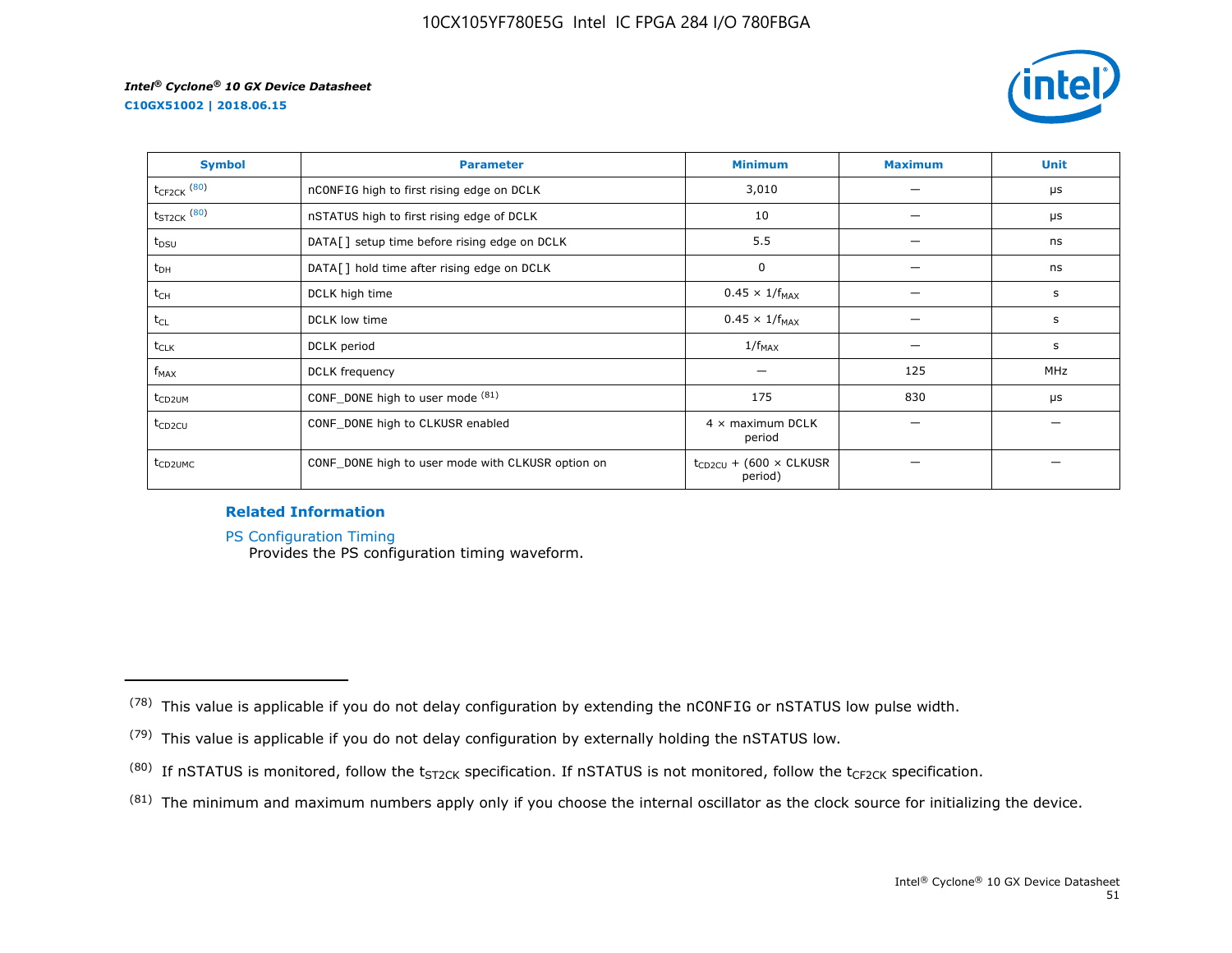

## **Initialization**

**Table 53. Initialization Clock Source Option and the Maximum Frequency for Intel Cyclone 10 GX Devices**

| <b>Initialization Clock Source</b> | <b>Configuration Scheme</b> | <b>Maximum Frequency (MHz)</b> | <b>Minimum Number of Clock Cycles</b> |
|------------------------------------|-----------------------------|--------------------------------|---------------------------------------|
| Internal Oscillator                | AS, PS, and FPP             | 12.5                           | 600                                   |
| CLKUSR (82)(83)                    | AS, PS, and FPP             | 100                            |                                       |

## **Configuration Files**

There are two types of configuration bit stream formats for different configuration schemes:

- PS and FPP-Raw Binary File (.rbf)
- AS-Raw Programming Data File (.rpd)

The .rpd file size follows the Intel configuration devices capacity. However, the actual configuration bit stream size for .rpd file is the same as .rbf file.

<sup>(82)</sup> To enable CLKUSR as the initialization clock source, in the Intel Quartus Prime software, select **Device and Pin Options** ➤ **General** ➤ **Device initialization clock source** ➤ **CLKUSR pin**.

 $(83)$  If you use the CLKUSR pin for AS and transceiver calibration simultaneously, the only allowed frequency is 100 MHz.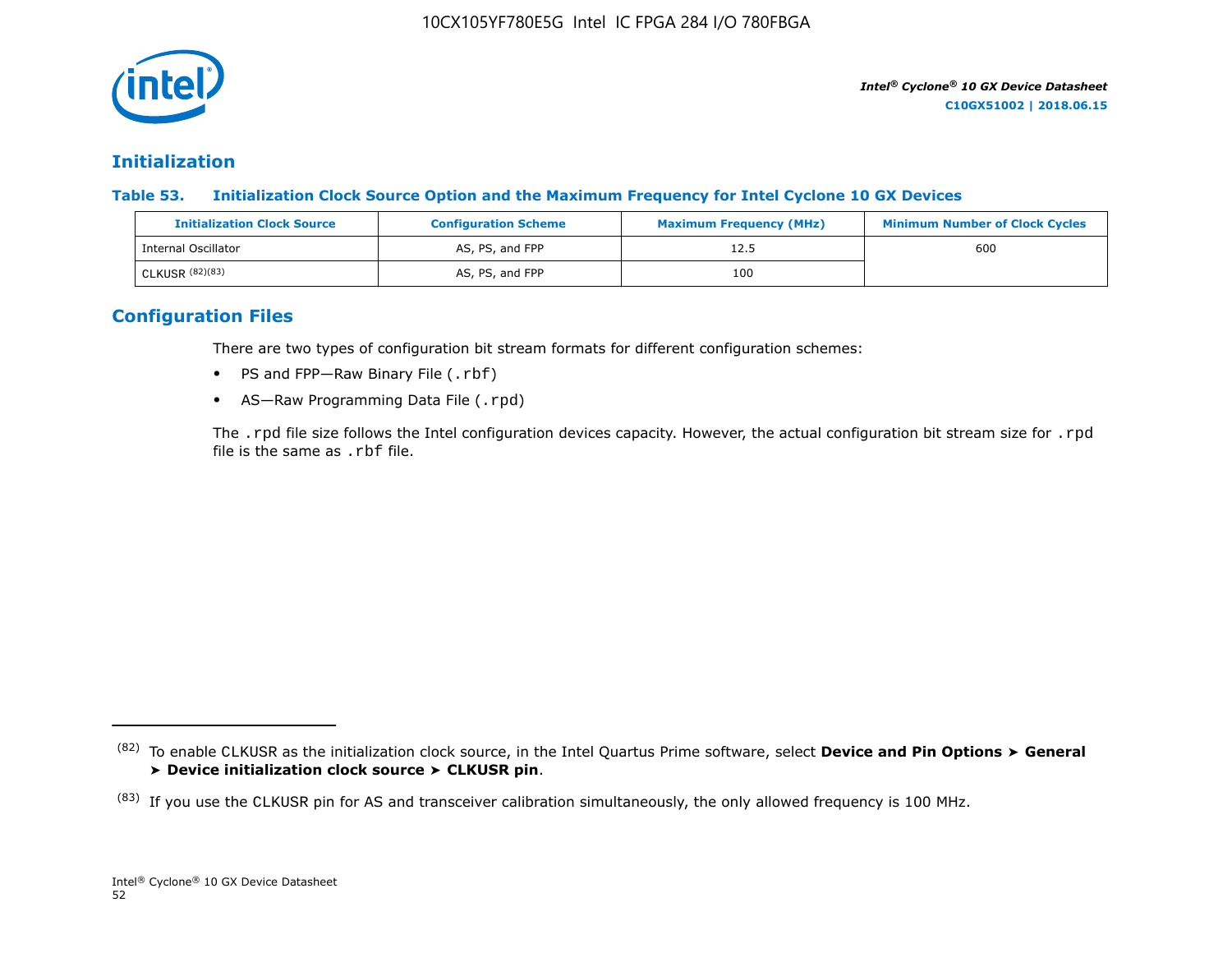**C10GX51002 | 2018.06.15**



#### **Table 54. Configuration Bit Stream Sizes for Intel Cyclone 10 GX Devices**

Use this table to estimate the file size before design compilation. Different configuration file formats, such as a hexadecimal file (.hex) or tabular text file (.ttf) format, have different file sizes.

For the different types of configuration file and file sizes, refer to the Intel Quartus Prime software. However, for a specific version of the Intel Quartus Prime software, any design targeted for the same device has the same uncompressed configuration file size.

I/O configuration shift register (IOCSR) is a long shift register that facilitates the device I/O peripheral settings. The IOCSR bit stream is part of the uncompressed configuration bit stream, and it is specifically for the Configuration via Protocol (CvP) feature.

Uncompressed configuration bit stream sizes are subject to change for improvements and optimizations in the configuration algorithm.

| <b>Variant</b>      | <b>Product Line</b> | <b>Uncompressed Configuration Bit</b><br><b>Stream Size (bits)</b> | <b>IOCSR Bit Stream Size (bits)</b> | <b>Recommended EPCO-L Serial Configuration</b><br><b>Device</b> |
|---------------------|---------------------|--------------------------------------------------------------------|-------------------------------------|-----------------------------------------------------------------|
| Intel Cyclone 10 GX | GX 085              | 81,923,582                                                         | 2,507,264                           | EPCQ-L256 or higher density                                     |
|                     | GX 105              | 81,923,582                                                         | 2,507,264                           | EPCQ-L256 or higher density                                     |
|                     | GX 150              | 81,923,582                                                         | 2,507,264                           | EPCQ-L256 or higher density                                     |
|                     | GX 220              | 81,923,582                                                         | 2,507,264                           | EPCQ-L256 or higher density                                     |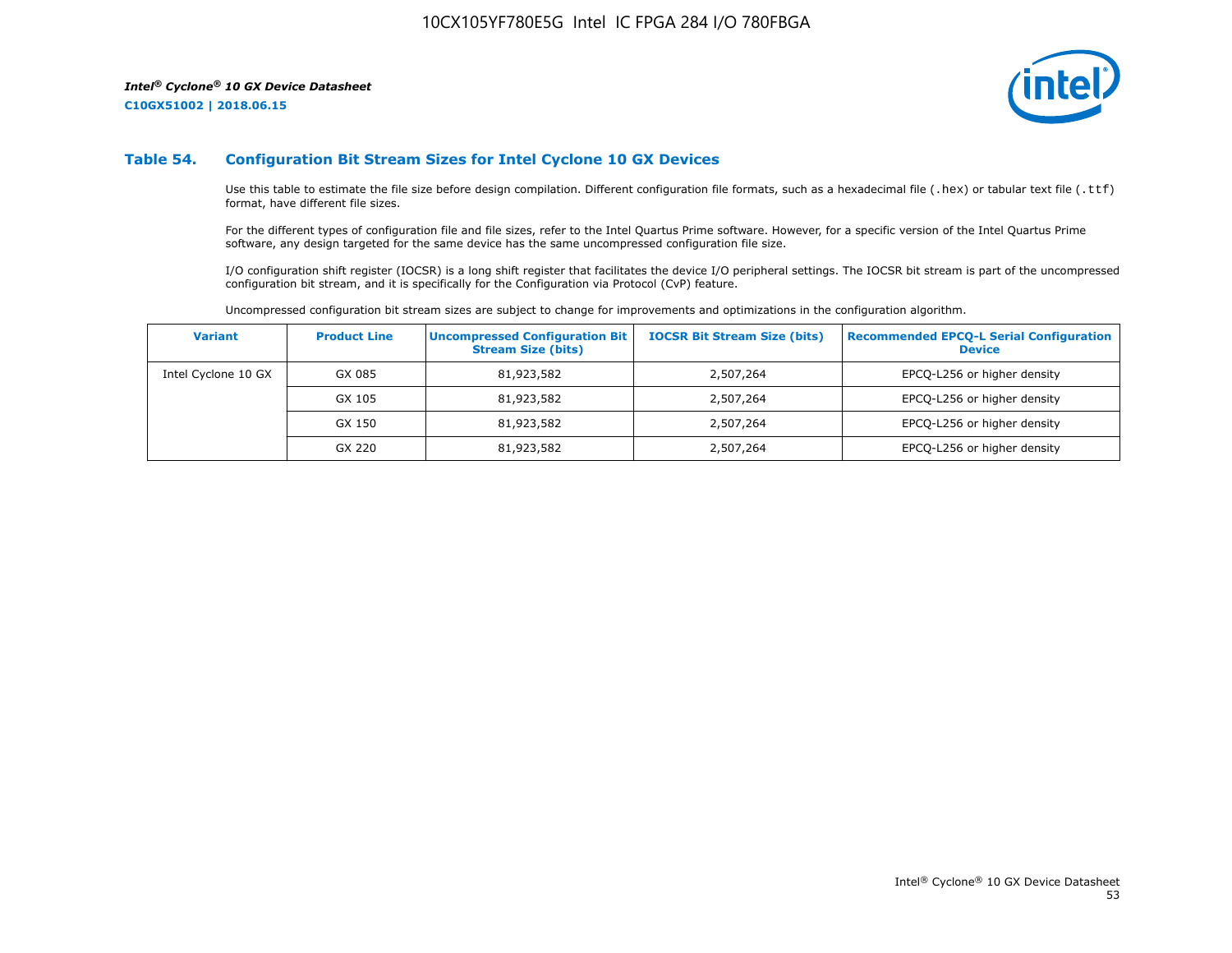

## **Minimum Configuration Time Estimation**

#### **Table 55. Minimum Configuration Time Estimation for Intel Cyclone 10 GX Devices**

The estimated values are based on the uncompressed configuration bit stream sizes in the Configuration Bit Stream Sizes for Intel Cyclone 10 GX Devices table.

| <b>Variant</b>      | <b>Product Line</b> | <b>Active Serial (84)</b> |                   |                                           |              | <b>Fast Passive Parallel (85)</b> |                                                     |
|---------------------|---------------------|---------------------------|-------------------|-------------------------------------------|--------------|-----------------------------------|-----------------------------------------------------|
|                     |                     | Width                     | <b>DCLK (MHz)</b> | <b>Minimum Configuration</b><br>Time (ms) | <b>Width</b> | <b>DCLK (MHz)</b>                 | <b>Minimum</b><br><b>Configuration Time</b><br>(ms) |
| Intel Cyclone 10 GX | GX 085              | 4                         | 100               | 204.81                                    | 32           | 100                               | 25.60                                               |
|                     | GX 105              | 4                         | 100               | 204.81                                    | 32           | 100                               | 25.60                                               |
|                     | GX 150              | 4                         | 100               | 204.81                                    | 32           | 100                               | 25.60                                               |
|                     | GX 220              | 4                         | 100               | 204.81                                    | 32           | 100                               | 25.60                                               |

#### **Related Information**

- Configuration Files on page 52
- DCLK Frequency Specification in the AS Configuration Scheme on page 50 Provides the DCLK frequency using internal oscillator.

<sup>(84)</sup> The minimum configuration time is calculated based on DCLK frequency of 100 MHz. Only external CLKUSR may guarantee the frequency accuracy of 100 MHz. If you use internal oscillator of 100 MHz, you may not get the actual frequency of 100 MHz. For the DCLK frequency using internal oscillator, refer to the DCLK Frequency Specification in the AS Configuration Scheme table.

<sup>(85)</sup> Maximum FPGA FPP bandwidth may exceed bandwidth available from some external storage or control logic.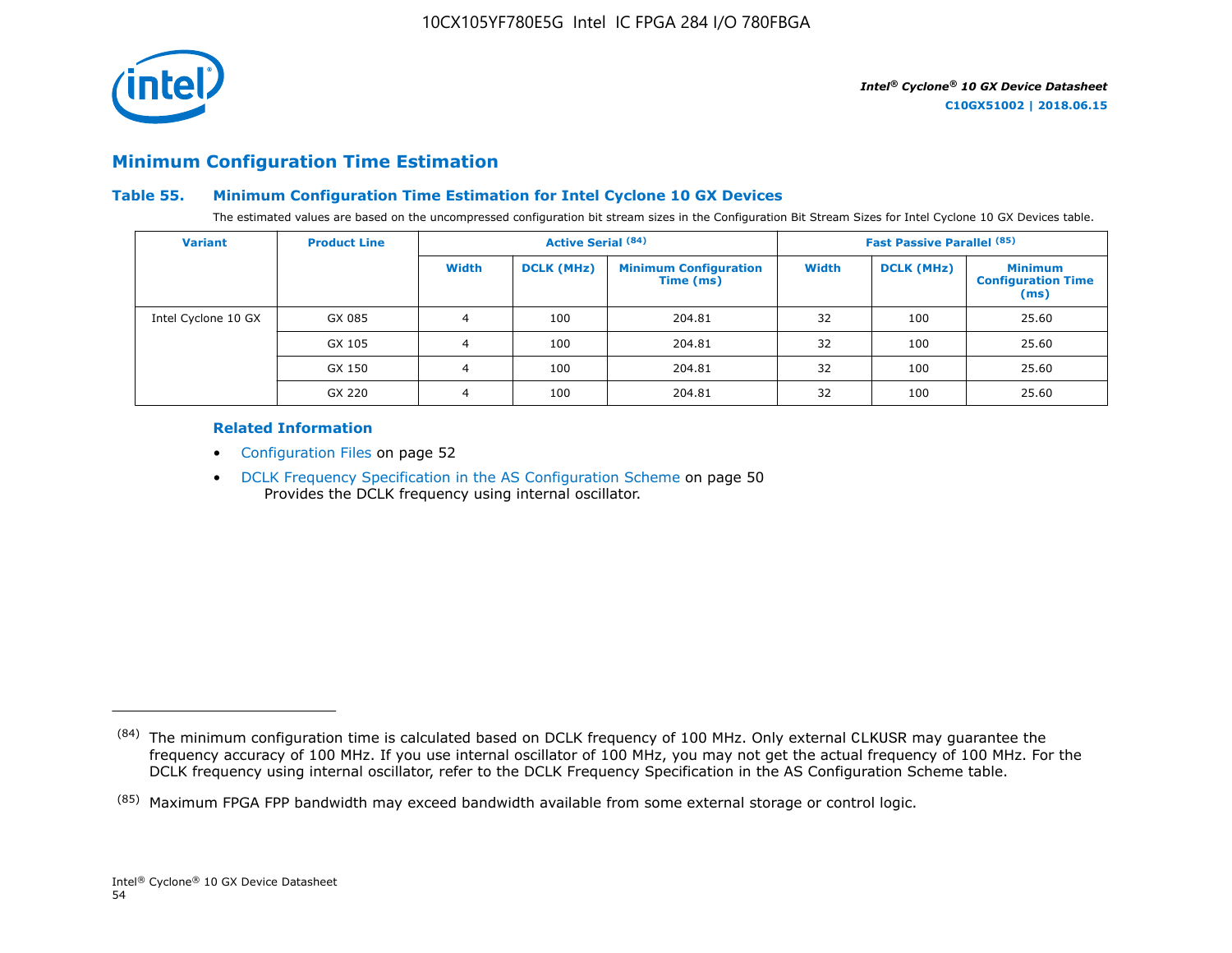

## **Remote System Upgrades**

#### **Table 56. Remote System Upgrade Circuitry Timing Specifications for Intel Cyclone 10 GX Devices**

| <b>Parameter</b>        | <b>Minimum</b>           | <b>Maximum</b>           | Unit |
|-------------------------|--------------------------|--------------------------|------|
| $f_{MAX_RU_CLK}$ (86)   | $\overline{\phantom{0}}$ | 40                       | MHz  |
| $t_{RU\_nCONFIG}$ (87)  | 250                      | $\overline{\phantom{0}}$ | ns   |
| $t_{RU\_nRSTIMER}$ (88) | 250                      | $\overline{\phantom{0}}$ | ns   |

#### **Related Information**

- [Remote System Upgrade State Machine](https://www.altera.com/documentation/vua1487061384661.html#sam1403483214821) Provides more information about configuration reset (RU\_CONFIG) signal.
- [User Watchdog Timer](https://www.altera.com/documentation/vua1487061384661.html#sam1403483217279) Provides more information about reset\_timer (RU\_nRSTIMER) signal.

## **User Watchdog Internal Circuitry Timing Specifications**

#### **Table 57. User Watchdog Internal Oscillator Frequency Specifications for Intel Cyclone 10 GX Devices**

|                                             | inimur       | "ypical" | cimum   | Unit |
|---------------------------------------------|--------------|----------|---------|------|
| User watchdog internal oscillator frequency | . .<br>ں ، ب |          | ر . ے 1 | MHz  |

## **I/O Timing**

I/O timing data is typically used prior to designing the FPGA to get an estimate of the timing budget as part of the timing analysis. You may generate the I/O timing report manually using the Timing Analyzer or using the automated script.

<sup>(86)</sup> This clock is user-supplied to the remote system upgrade circuitry. If you are using the Remote Update Intel FPGA IP core, the clock user-supplied to the Remote Update Intel FPGA IP core must meet this specification.

 $(87)$  This is equivalent to strobing the reconfiguration input of the Remote Update Intel FPGA IP core high for the minimum timing specification.

<sup>&</sup>lt;sup>(88)</sup> This is equivalent to strobing the reset\_timer input of the Remote Update Intel FPGA IP core high for the minimum timing specification.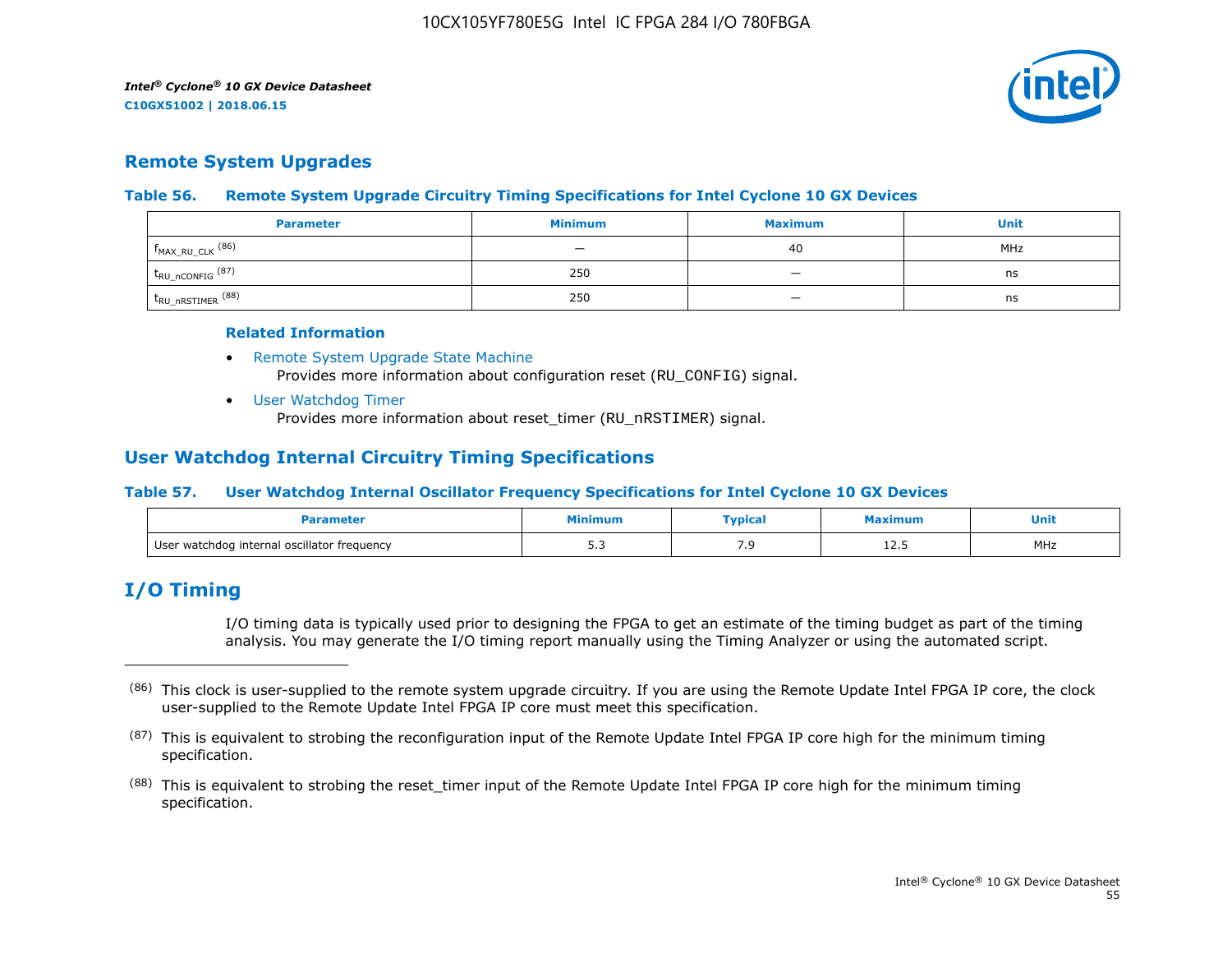

The Intel Quartus Prime Timing Analyzer provides a more accurate and precise I/O timing data based on the specifics of the design after you complete place-and-route.

#### **Related Information**

#### [AN775: I/O Timing Information Generation Guidelines](https://www.altera.com/documentation/brn1471986770305.html#obf1471988361539)

Provides the techniques to generate I/O timing information using the Intel Quartus Prime software.

## **Programmable IOE Delay**

#### **Table 58. IOE Programmable Delay for Intel Cyclone 10 GX Devices**

For the exact values for each setting, use the latest version of the Intel Quartus Prime software. The values in the table show the delay of programmable IOE delay chain with maximum offset settings after excluding the intrinsic delay (delay at minimum offset settings).

Programmable IOE delay settings are only applicable for I/O buffers and do not apply for any other delay elements in the PHYLite for Parallel Interfaces Intel Cyclone 10 FPGA IP core.

| Parameter <sup>(89)</sup>                      | <b>Maximum Offset</b> | <b>Minimum</b><br>Offset <sup>(90)</sup> |                 | <b>Fast Model</b> | <b>Slow Model</b> |            | <b>Unit</b> |
|------------------------------------------------|-----------------------|------------------------------------------|-----------------|-------------------|-------------------|------------|-------------|
|                                                |                       |                                          | <b>Extended</b> | <b>Industrial</b> | $-E5. -15$        | $-E6. -I6$ |             |
| Input Delay Chain Setting<br>(IO_IN_DLY_CHN)   | 63                    | 0                                        | 2.012           | 2.003             | 5.241             | 6.035      | ns          |
| Output Delay Chain Setting<br>(IO_OUT_DLY_CHN) | 15                    |                                          | 0.478           | 0.475             | 1.263             | 1.462      | ns          |

## **Glossary**

#### **Table 59. Glossary**

| <b>Term</b>                | <b>Definition</b>        |
|----------------------------|--------------------------|
| Differential I/O Standards | Receiver Input Waveforms |
|                            | continued                |

<sup>(89)</sup> You can set this value in the Intel Quartus Prime software by selecting **Input Delay Chain Setting** or **Output Delay Chain Setting** in the **Assignment Name** column.

(90) Minimum offset does not include the intrinsic delay.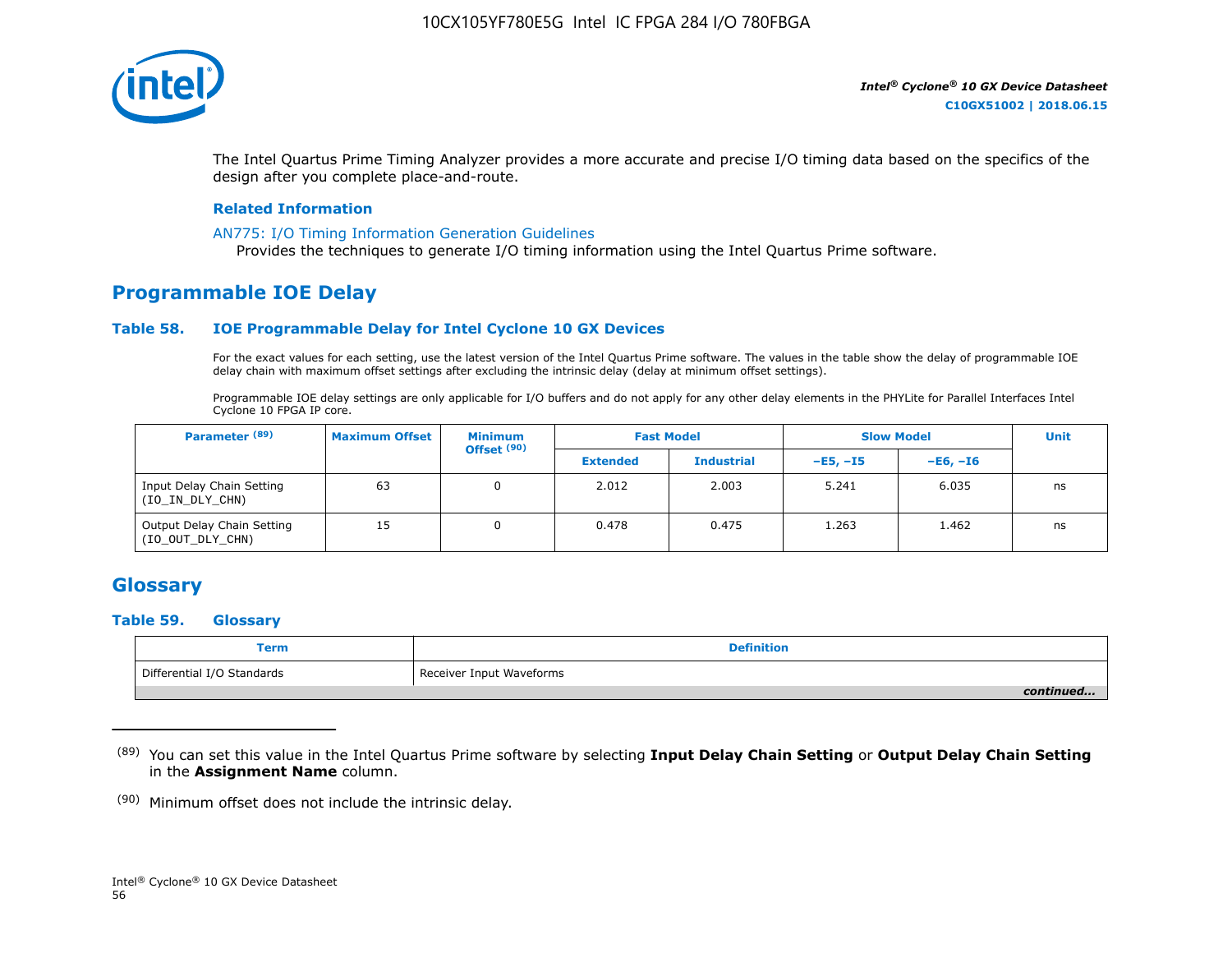**C10GX51002 | 2018.06.15**



| <b>Term</b>                | <b>Definition</b>                                                                                                                                                |
|----------------------------|------------------------------------------------------------------------------------------------------------------------------------------------------------------|
|                            | <b>Single-Ended Waveform</b><br>Positive Channel (p) = $V_{\text{IH}}$<br>V <sub>ID</sub><br>Negative Channel (n) = $V_{\parallel}$<br>V <sub>CM</sub><br>Ground |
|                            | <b>Differential Waveform</b><br>V <sub>ID</sub><br>$p - n = 0V$<br>$\mathsf{v}_{\mathsf{ID}}$<br>Transmitter Output Waveforms<br><b>Single-Ended Waveform</b>    |
|                            | Positive Channel (p) = $V_{OH}$<br>V <sub>OD</sub><br>Negative Channel (n) = V <sub>OL</sub><br>V <sub>CM</sub><br>Ground                                        |
|                            | <b>Differential Waveform</b><br>V <sub>OD</sub><br>$p - n = 0V$<br>$V_{OD}$                                                                                      |
| $f_{HSCLK}$                | I/O PLL input clock frequency.                                                                                                                                   |
| $f_{HSDR}$                 | High-speed I/O block-Maximum/minimum LVDS data transfer rate<br>$(fHSDR = 1/TUI)$ , non-DPA.                                                                     |
| f <sub>HSDRDPA</sub>       | High-speed I/O block-Maximum/minimum LVDS data transfer rate<br>$(f_{HSDRDPA} = 1/TUI)$ , DPA.                                                                   |
| J                          | High-speed I/O block-Deserialization factor (width of parallel data bus).                                                                                        |
| JTAG Timing Specifications | JTAG Timing Specifications:                                                                                                                                      |
|                            | continued                                                                                                                                                        |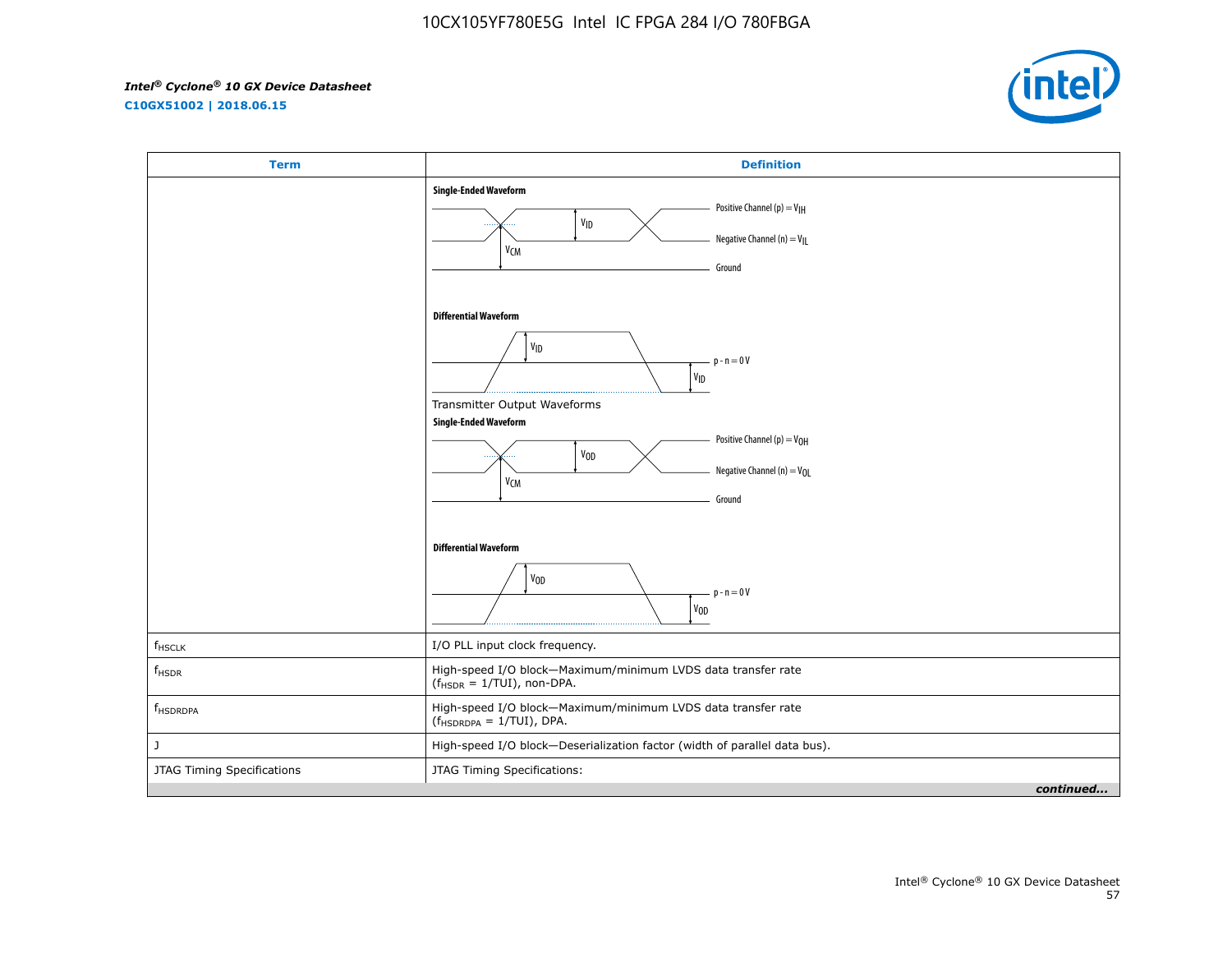

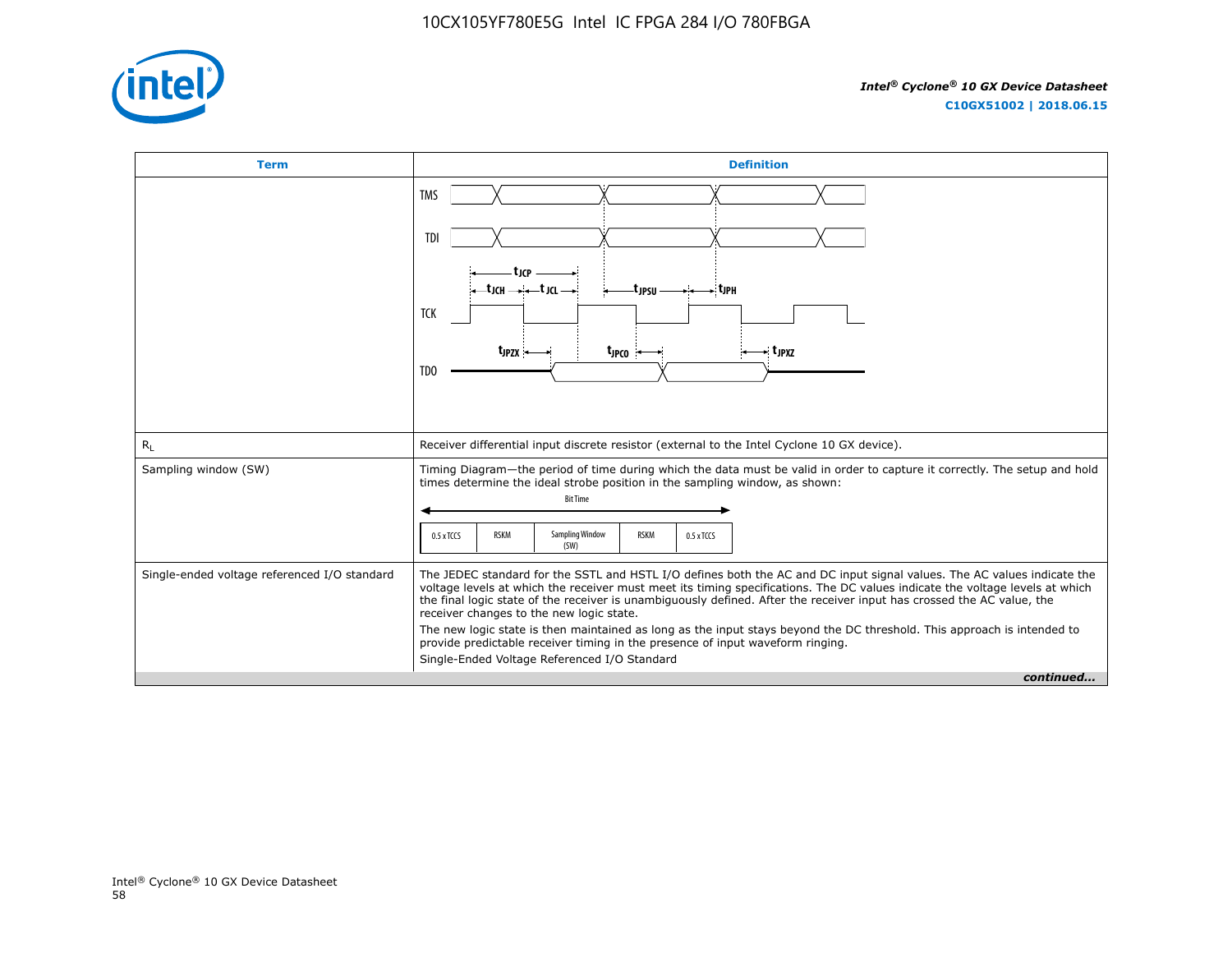**C10GX51002 | 2018.06.15**



| <b>Term</b>                      | <b>Definition</b>                                                                                                                                                                                                                                                             |                  |                             |           |
|----------------------------------|-------------------------------------------------------------------------------------------------------------------------------------------------------------------------------------------------------------------------------------------------------------------------------|------------------|-----------------------------|-----------|
|                                  |                                                                                                                                                                                                                                                                               |                  | $V_{CCD}$                   |           |
|                                  | V <sub>OH</sub>                                                                                                                                                                                                                                                               |                  | V ih(ac)                    |           |
|                                  |                                                                                                                                                                                                                                                                               | V <sub>RFF</sub> | $V_{H(DC)}$<br>$V_{IL(DC)}$ |           |
|                                  |                                                                                                                                                                                                                                                                               |                  | $V_{IL(AC)}$                |           |
|                                  | $V_{01}$                                                                                                                                                                                                                                                                      |                  |                             |           |
| $t_C$                            | High-speed receiver/transmitter input and output clock period.                                                                                                                                                                                                                |                  |                             |           |
| TCCS (channel-to-channel-skew)   | The timing difference between the fastest and slowest output edges, including the $t_{CO}$ variation and clock skew, across<br>channels driven by the same PLL. The clock is included in the TCCS measurement (refer to the Timing Diagram figure<br>under SW in this table). |                  |                             |           |
| $t_{\text{DUTY}}$                | High-speed I/O block-Duty cycle on high-speed transmitter output clock.                                                                                                                                                                                                       |                  |                             |           |
| $t_{FAIL}$                       | Signal high-to-low transition time (80-20%)                                                                                                                                                                                                                                   |                  |                             |           |
| <b>t</b> <sub>INCCJ</sub>        | Cycle-to-cycle jitter tolerance on the PLL clock input                                                                                                                                                                                                                        |                  |                             |           |
| t <sub>outpj</sub> <sub>to</sub> | Period jitter on the GPIO driven by a PLL                                                                                                                                                                                                                                     |                  |                             |           |
| t <sub>outpj</sub> <sub>DC</sub> | Period jitter on the dedicated clock output driven by a PLL                                                                                                                                                                                                                   |                  |                             |           |
| $t_{RISE}$                       | Signal low-to-high transition time (20-80%)                                                                                                                                                                                                                                   |                  |                             |           |
| Timing Unit Interval (TUI)       | The timing budget allowed for skew, propagation delays, and the data sampling window.<br>(TUI = $1/(Receiver Input Clock Frequency Multiplication Factor) = tC/w)$ .                                                                                                          |                  |                             |           |
| $V_{CM(DC)}$                     | DC Common mode input voltage.                                                                                                                                                                                                                                                 |                  |                             |           |
| V <sub>ICM</sub>                 | Input Common mode voltage—The common mode of the differential signal at the receiver.                                                                                                                                                                                         |                  |                             |           |
| $V_{ID}$                         | Input differential voltage swing-The difference in voltage between the positive and complementary conductors of a<br>differential transmission at the receiver.                                                                                                               |                  |                             |           |
| $V_{\text{DIF(AC)}}$             | AC differential input voltage-Minimum AC input differential voltage required for switching.                                                                                                                                                                                   |                  |                             |           |
| $V_{\text{DIF(DC)}}$             | DC differential input voltage— Minimum DC input differential voltage required for switching.                                                                                                                                                                                  |                  |                             |           |
| V <sub>IH</sub>                  | Voltage input high—The minimum positive voltage applied to the input which is accepted by the device as a logic high.                                                                                                                                                         |                  |                             |           |
|                                  |                                                                                                                                                                                                                                                                               |                  |                             | continued |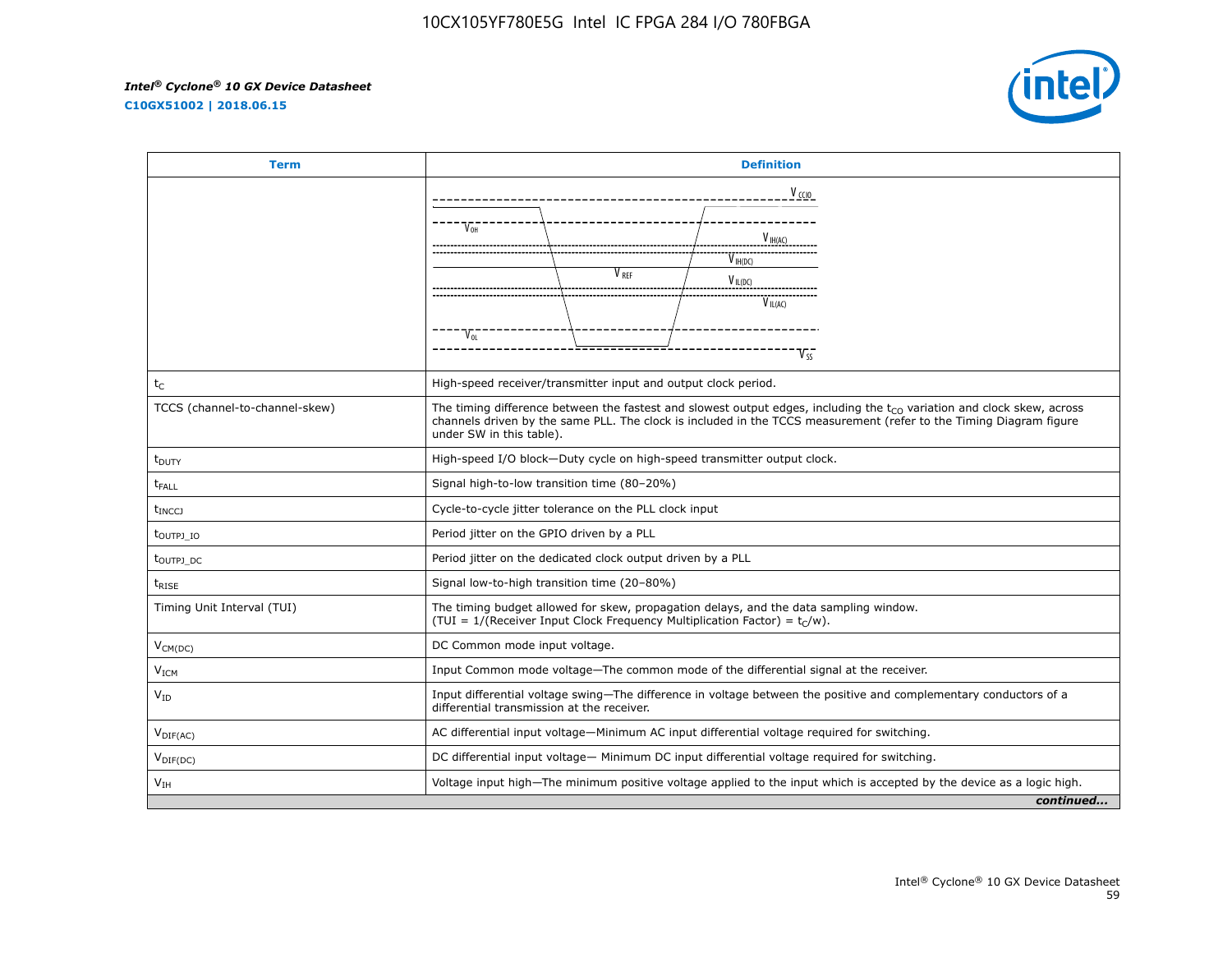

| Term                | <b>Definition</b>                                                                                                                                                        |
|---------------------|--------------------------------------------------------------------------------------------------------------------------------------------------------------------------|
| V <sub>IH(AC)</sub> | High-level AC input voltage                                                                                                                                              |
| $V_{IH(DC)}$        | High-level DC input voltage                                                                                                                                              |
| $V_{IL}$            | Voltage input low—The maximum positive voltage applied to the input which is accepted by the device as a logic low.                                                      |
| $V_{IL(AC)}$        | Low-level AC input voltage                                                                                                                                               |
| $V_{IL(DC)}$        | Low-level DC input voltage                                                                                                                                               |
| V <sub>OCM</sub>    | Output Common mode voltage—The common mode of the differential signal at the transmitter.                                                                                |
| $V_{OD}$            | Output differential voltage swing—The difference in voltage between the positive and complementary conductors of a<br>differential transmission line at the transmitter. |
| V <sub>SWING</sub>  | Differential input voltage                                                                                                                                               |
| $V_{IX}$            | Input differential cross point voltage                                                                                                                                   |
| $V_{OX}$            | Output differential cross point voltage                                                                                                                                  |
| W                   | High-speed I/O block-Clock Boost Factor                                                                                                                                  |

# **Document Revision History for the Intel Cyclone 10 GX Device Datasheet**

| <b>Document</b><br><b>Version</b> | <b>Changes</b>                                                                                                                                                                                                                                                                                                                                                                                                                                                                                                                                                              |
|-----------------------------------|-----------------------------------------------------------------------------------------------------------------------------------------------------------------------------------------------------------------------------------------------------------------------------------------------------------------------------------------------------------------------------------------------------------------------------------------------------------------------------------------------------------------------------------------------------------------------------|
| 2018.06.15                        | Added Intel Cyclone 10 GX Devices Overshoot Duration figure and description.<br>Added a link in the OCT Calibration Accuracy Specifications section.<br>Removed Equation for OCT Variation Without Recalibration.<br>Updated the note to CLKUSR in the Initialization Clock Source Option and the Maximum Frequency for Intel Cyclone 10 GX Devices table.<br>Updated the I/O Timing section on the I/O timing information generation quidelines.<br>Updated the description and maximum offset values in the IOE Programmable Delay for Intel Cyclone 10 GX Devices table. |
| 2018.04.06                        | Added notes to $I_{OII}$ specification in the Absolute Maximum Ratings for Intel Cyclone 10 GX Devices table.                                                                                                                                                                                                                                                                                                                                                                                                                                                               |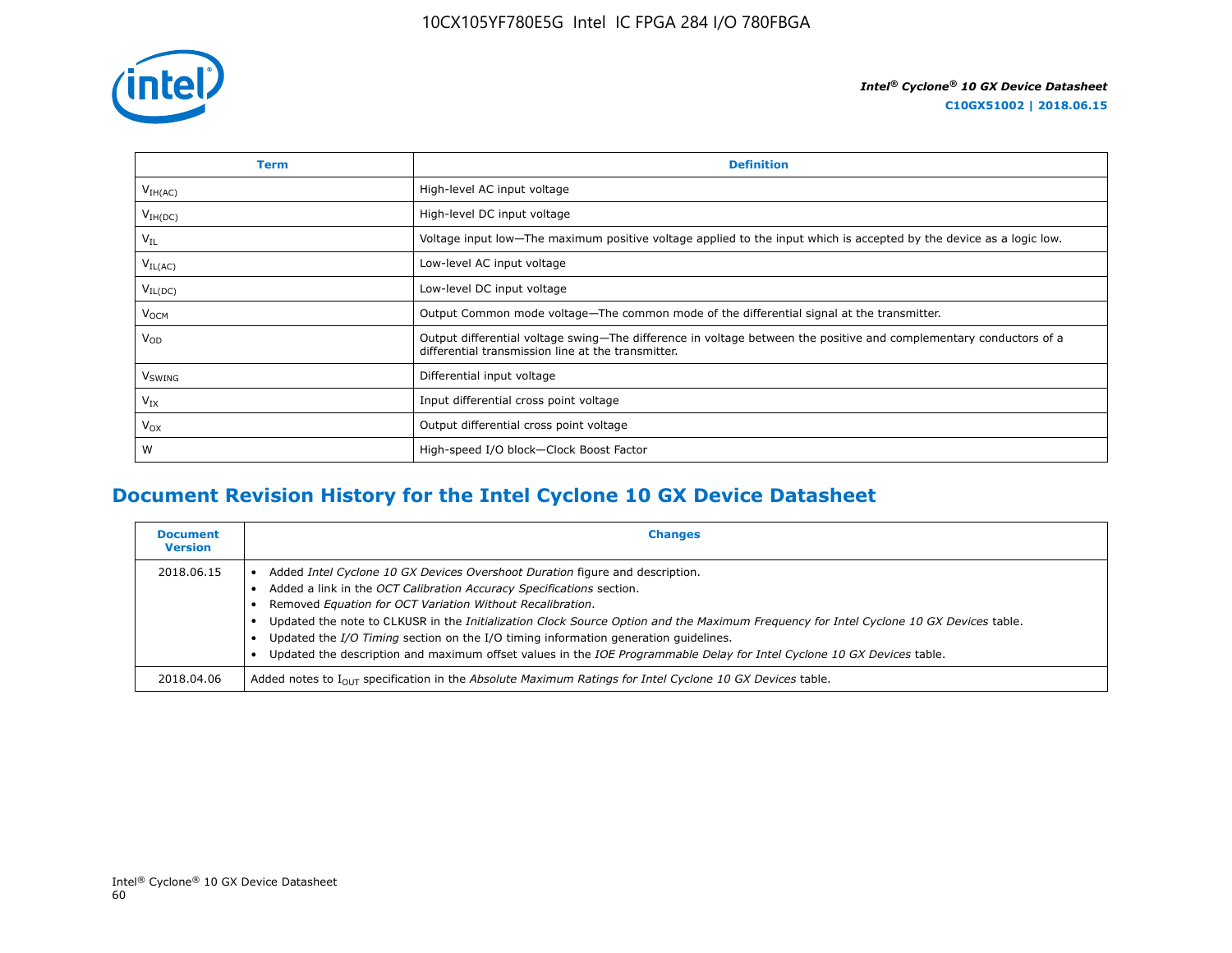**C10GX51002 | 2018.06.15**



| <b>Date</b>   | <b>Version</b> | <b>Changes</b>                                                                                                                                                                                                                        |
|---------------|----------------|---------------------------------------------------------------------------------------------------------------------------------------------------------------------------------------------------------------------------------------|
| November 2017 | 2017.11.10     | Changed the full symbol names for V <sub>CCR_GXB</sub> and V <sub>CCT_GXB</sub> , and changed the description for V <sub>CCH_GXB</sub> in the Transceiver<br>Power Supply Operating Conditions for Intel Cyclone 10 GX Devices table. |
|               |                | Removed note from the Transceiver Power Supply Operating Conditions section.                                                                                                                                                          |
|               |                | Added a footnote in the Reference Clock Specifications table.                                                                                                                                                                         |
|               |                | Removed the "Programmable AC Gain at High Gain mode and Data Rate $\leq$ 12.5 Gbps" parameter from the Receiver<br>Specifications table.                                                                                              |
|               |                | Changed the channel span descriptions for the x1 and x6 clock networks in the Transceiver Clock Network Maximum Data<br>Rate Specifications table.                                                                                    |
|               |                | Changed the description of the VOD ratio in the Typical Transmitter $V_{OD}$ Settings table.                                                                                                                                          |
|               |                | Changed the specifications for CDR PPM deviation limit in the Receiver Specifications table.                                                                                                                                          |
|               |                | Updated the description for V <sub>CCT_GXB</sub> , V <sub>CCR_GXB</sub> , and V <sub>CCH_GXB</sub> .<br>$\bullet$                                                                                                                     |
|               |                | Added note to $V1$ in the Recommended Operating Conditions for Intel Cyclone 10 GX Devices table.                                                                                                                                     |
|               |                | Updated notes to RSDS and Mini-LVDS in the Differential I/O Standards Specifications for Intel Cyclone 10 GX Devices<br>table.                                                                                                        |
|               |                | Updated f <sub>VCO</sub> specifications in the Fractional PLL Specifications for Intel Cyclone 10 GX Devices table.                                                                                                                   |
|               |                | Updated temperature range from "-40 to 125°C" to "-40 to 100°C" in the Internal Temperature Sensing Diode<br>Specifications for Intel Cyclone 10 GX Devices table.                                                                    |
|               |                | Updated the description for the Memory Output Clock Jitter Specifications for Intel Cyclone 10 GX Devices table.                                                                                                                      |
|               |                | Updated the following IP cores name:<br>$\bullet$                                                                                                                                                                                     |
|               |                | - Remote Update Intel FPGA                                                                                                                                                                                                            |
|               |                | - PHYLite for Parallel Interfaces Intel Cyclone 10 FPGA                                                                                                                                                                               |
|               |                | Removed automotive-grade information.                                                                                                                                                                                                 |
|               |                | Removed Preliminary tags.                                                                                                                                                                                                             |
| May 2017      | 2017.05.08     | Initial release.                                                                                                                                                                                                                      |